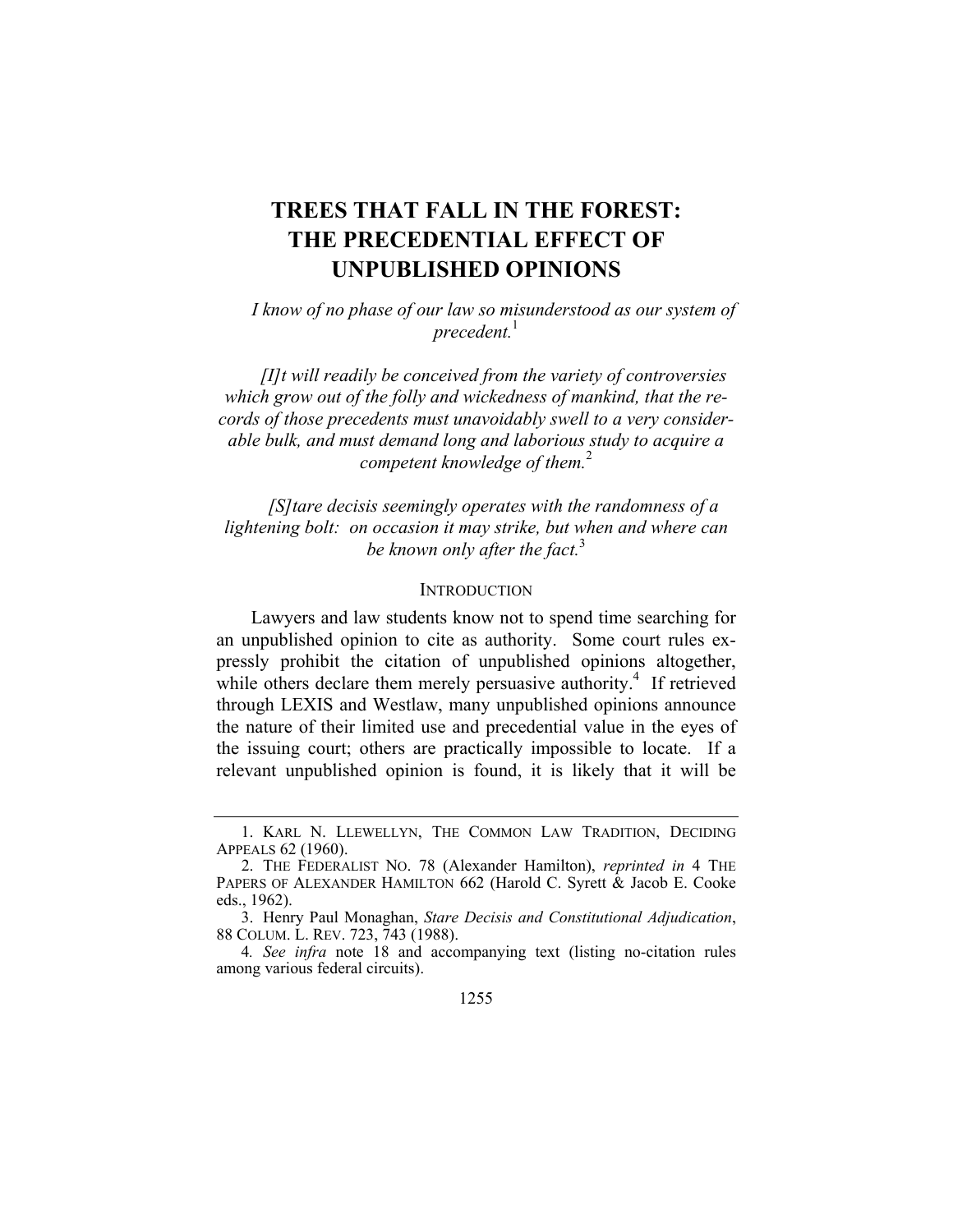exceedingly short, lacking both factual background and possibly the court's rationale.

Recently, however, the rules creating unpublished opinions have been called into question by both federal and state courts alike. For example, the Ninth Circuit recently relaxed its rules prohibiting the citation of unpublished opinions,<sup>5</sup> while the Texas Supreme Court has planned to review its own rules for some time.<sup>6</sup> According to Texas Supreme Court Chief Justice Tom Phillips, "[i]t's become a big issue having cases available that you can't cite.<sup> $\frac{1}{2}$ </sup> The Texas court's decision to review its court rules has received a strong boost of support from a recent Eighth Circuit decision.

In *Anastasoff v. United States*, 8 a three-judge panel of the Eighth Circuit Court of Appeals handed down a controversial decision in what the litigants thought was a routine tax case.<sup>9</sup> Although neither party challenged the constitutionality of unpublished opinions, the court followed an unpublished opinion as binding precedent and then declared its own no-citation rule unconstitutional. The *Anastasoff* opinion, written by Circuit Judge Richard S. Arnold, has been

7*. Id.*

<sup>5</sup>*. See* 9TH CIR. R. 36-3 ("Circuit Rule 36-3 has been adopted for a limited 30-month period, beginning July 1, 2000 and ending December 31, 2002. Litigants are invited to submit comments regarding the rule to the Clerk during the first 24 months of the trial period. After the rule has been in effect for 24 months, the Advisory Committee on Rules will study and report to the Court on the frequency with which unpublished dispositions are cited to the Court and on any problems or concerns associated with the rule . . . . Unless, by December 31, 2002, the Court votes affirmatively to extend the rule, it will automatically expire on December 31, 2002 and the former version of Circuit Rule 36-3, prohibiting citation of dispositions under all circumstances will be reinstated.").

<sup>6</sup>*. See* Mary Alice Robbins, *Unpublished No More? All Cases May Soon Be Citable*, TEX. LAW., Oct. 30, 2000, at 4.

 <sup>8. 223</sup> F.3d 898 (8th Cir. 2000), *vacated as moot en banc*, No. 99-3917, 2000 WL 183092 (8th Cir. Dec. 18, 2000).

<sup>9</sup>*. See* Steve France, *Swift En Banc Review Expected of Case Treating Unpublished Opinions as Precedent*, 69 U.S. L. WK. 2227, 2228 (2000).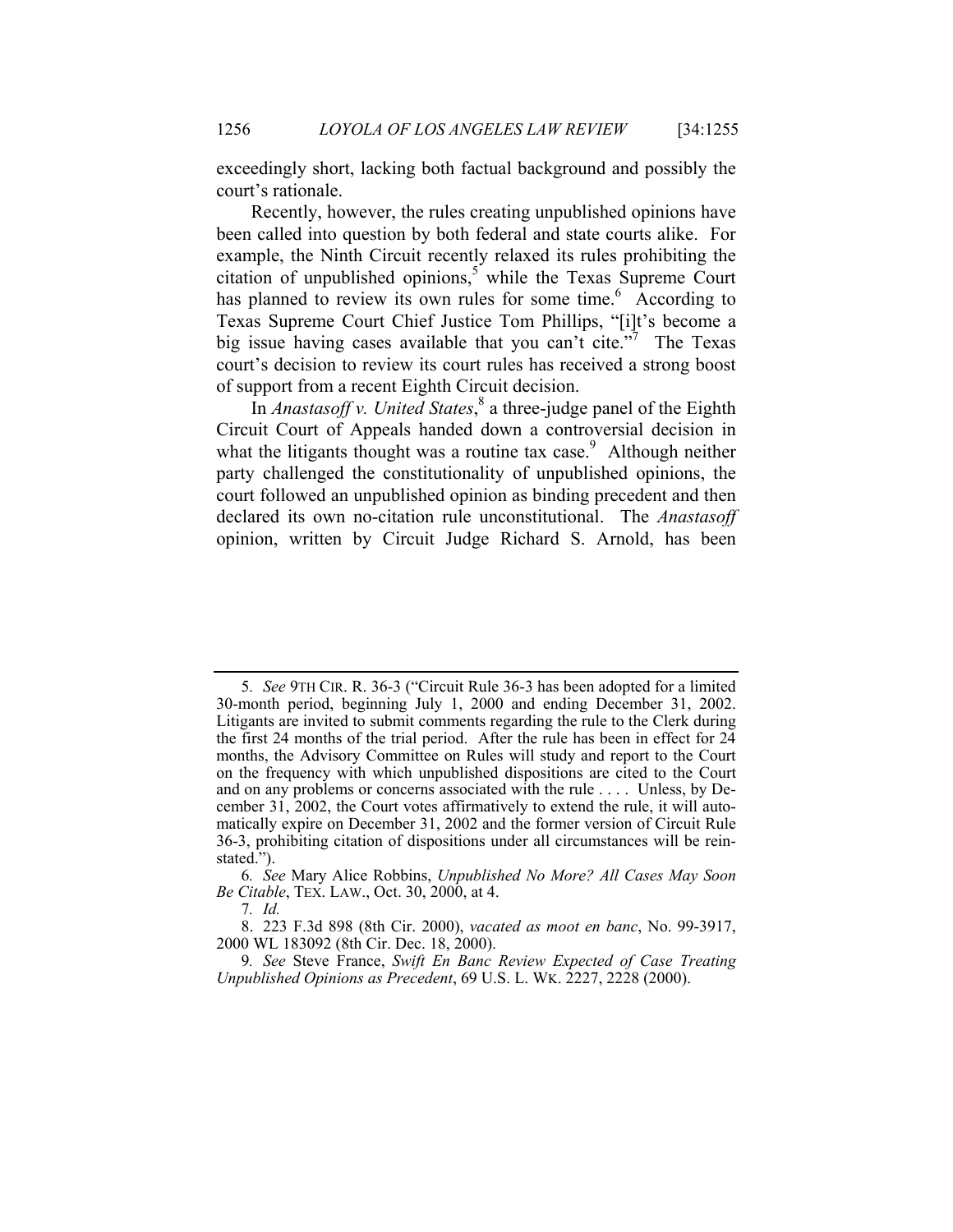called "impeccably reasoned."10 After *Anastasoff*, the constitutionality and nonprecedential status of unpublished opinions is an open question. $^{11}$ 

This Note examines both the controversy surrounding limited publication—the system by which opinions are designated "unpublished"—and the no-citation rules that limit their ability to be cited. Specifically, this Note addresses why limited publication is a troubled system. It also questions whether courts should adopt the *Anastasoff* case rationale, requiring adherence to unpublished opinions. Part I briefly examines the history of the modern "experiment" with limited publication in the federal circuits. Part II presents some of the practical and theoretical problems of limited publication. Part III examines the rationale of the *Anastasoff* case directly. Part IV demonstrates why the *Anastasoff* rationale is unlikely to be adopted by other federal appellate and state courts. Finally, Part V offers thoughts and suggestions on the future of limited publication.

## I. BACKGROUND: THE FEDERAL EXPERIMENT WITH UNPUBLISHED OPINIONS AND NO-CITATION RULES

Unpublished opinions are not new to the American legal system. During the early years of the Republic, lawyers and judges often relied upon their memory of court decisions or upon the unpublished notes of lawyers.<sup>12</sup> In fact, until relatively recently, case reporting had been a private and "haphazard enterprise."<sup>13</sup> As early as the

 <sup>10.</sup> Howard J. Bashman, *A Closer Look: The Unconstitutionality of Non-Precedential Appellate Rulings*, LEGAL INTELLIGENCER, Dec. 11, 2000, at 7 ("[T]hat decision presented an impeccably reasoned explanation of why the U.S. Constitution prohibits federal appellate courts from denying precedential effect to their opinions. If you doubt the soundness of that ruling, . . . those doubts will disappear once you review the opinion . . . .").

 <sup>11.</sup> On December 18, 2000, the Eighth Circuit issued an en banc ruling in the *Anastasoff* case, vacating the earlier decision on other grounds, while specifically calling the constitutional matter of unpublished opinions an "open question." Anastasoff v. United States, No. 99-3917, 2000 WL 1863092, at \*2 (8th Cir. Dec. 18, 2000) (en banc).

<sup>12</sup>*. See* Jesse Root, *The Origin of Government and Laws in Connecticut, 1798*, *reprinted in* THE LEGAL MIND IN AMERICA: FROM INDEPENDENCE TO THE CIVIL WAR 38 (Perry Miller ed., 1962).

 <sup>13.</sup> William L. Reynolds & William M. Richman, *An Evaluation of Limited*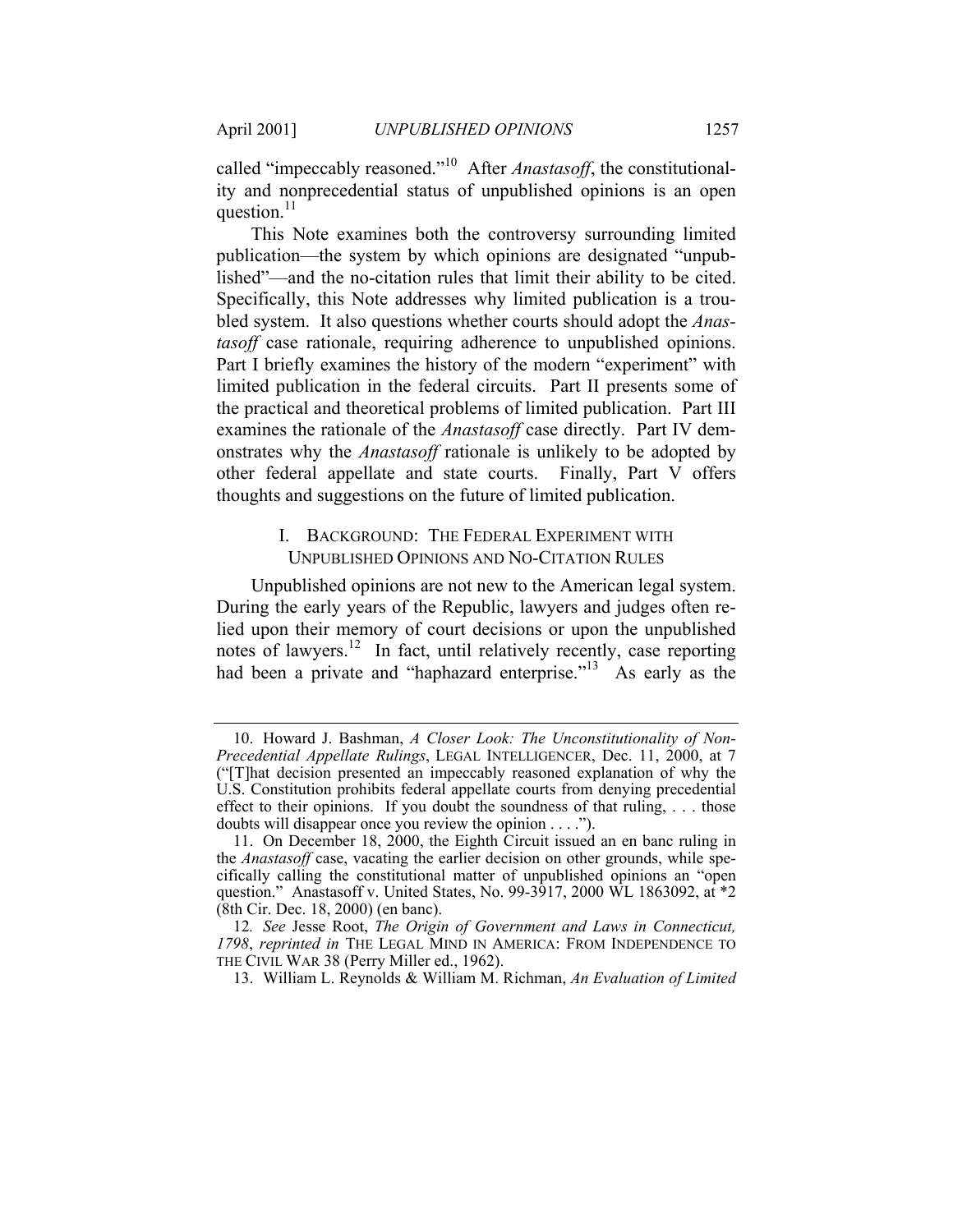1790s and continuing until as late as 1887, private individuals collected and reported cases for profit.<sup>14</sup> Even the Supreme Court was subject to poor reporting standards, including: publications with numerous typographical errors, failure to print dissenting opinions, and in some cases, failure to print opinions altogether.<sup>15</sup>

What is "new and radical" about the modern system of limited publication is that it grants the judge deciding a case the discretionary power to issue an unpublished opinion.<sup>16</sup> The appeals before a court are not frivolous,  $\frac{17}{12}$  yet, under the rules of limited publication, a court may choose to limit the ability of an opinion to be cited<sup>18</sup> in

15*. See id.* at 576 nn.9-11.

16*. See id.* at 577.

1

17*. See* RICHARD A. POSNER, THE FEDERAL COURTS, CRISIS AND REFORM 122 (1985).

18*. See, e.g.*, 2D CIR. R. 0.23 (stating that unreported cases shall not be cited); 3D CIR. I.O.P. 5.3 (stating that opinions of value only to the trial court and the parties are designated unreported and non-precedential); 4TH CIR. R. 36(c) (stating that citation of unpublished dispositions is disfavored, except for the purpose of establishing res judicata, estoppel, or the law of the case); 5TH CIR. R. 47.5.3 (stating that unpublished opinions issued before January 1, 1996, are precedent but should normally be cited only when the doctrine of res judicata, collateral estoppel, or the law of the case is applicable); 5TH CIR. R. 47.5.4 (stating that unpublished opinions issued after January 1, 1996, may be persuasive authority); 6TH CIR. R. 206(c) (stating that published panel opinions are binding);  $7TH$  CIR. R.  $53(b)(2)(iv)$  (stating that unpublished opinions shall not be cited or used as precedent, except to support a claim of res judicata, collateral estoppel, or the law of the case); 8TH CIR. R. 28(i) (stating that unpublished opinions are not precedent and parties generally should not cite them except when relevant to establishing res judicata, collateral estoppel, or the law of the case when they may be cited for persuasive value); 9TH CIR. R. 36-3 (stating that unpublished dispositions may be cited for res judicata, collateral estoppel, the law of the case, or for factual purposes, to show double jeopardy, sanctionable conduct, entitlement to attorneys' fees, existence of a related case, or to show conflict among opinions, dispositions, or orders); 10TH CIR. R. 36.3(B)(1), (2) (stating that citation of unpublished decisions is disfavored but that they may be cited if they have persuasive value with respect to a material issue that has not been addressed in a public opinion or would assist the court in its disposition); 11TH CIR. R. 36-2 (stating that unpublished opinions are not

*Publication in the United States Courts of Appeals: The Price of Reform*, 48 U. CHI. L. REV. 573, 575 (1981) [hereinafter Reynolds & Richman, *An Evaluation*].

<sup>14</sup>*. See id.* at 576 n.10 (citing Samuel Blatchford, who reported Second Circuit decisions until the Federal Reporter finally put him out of business in 1887).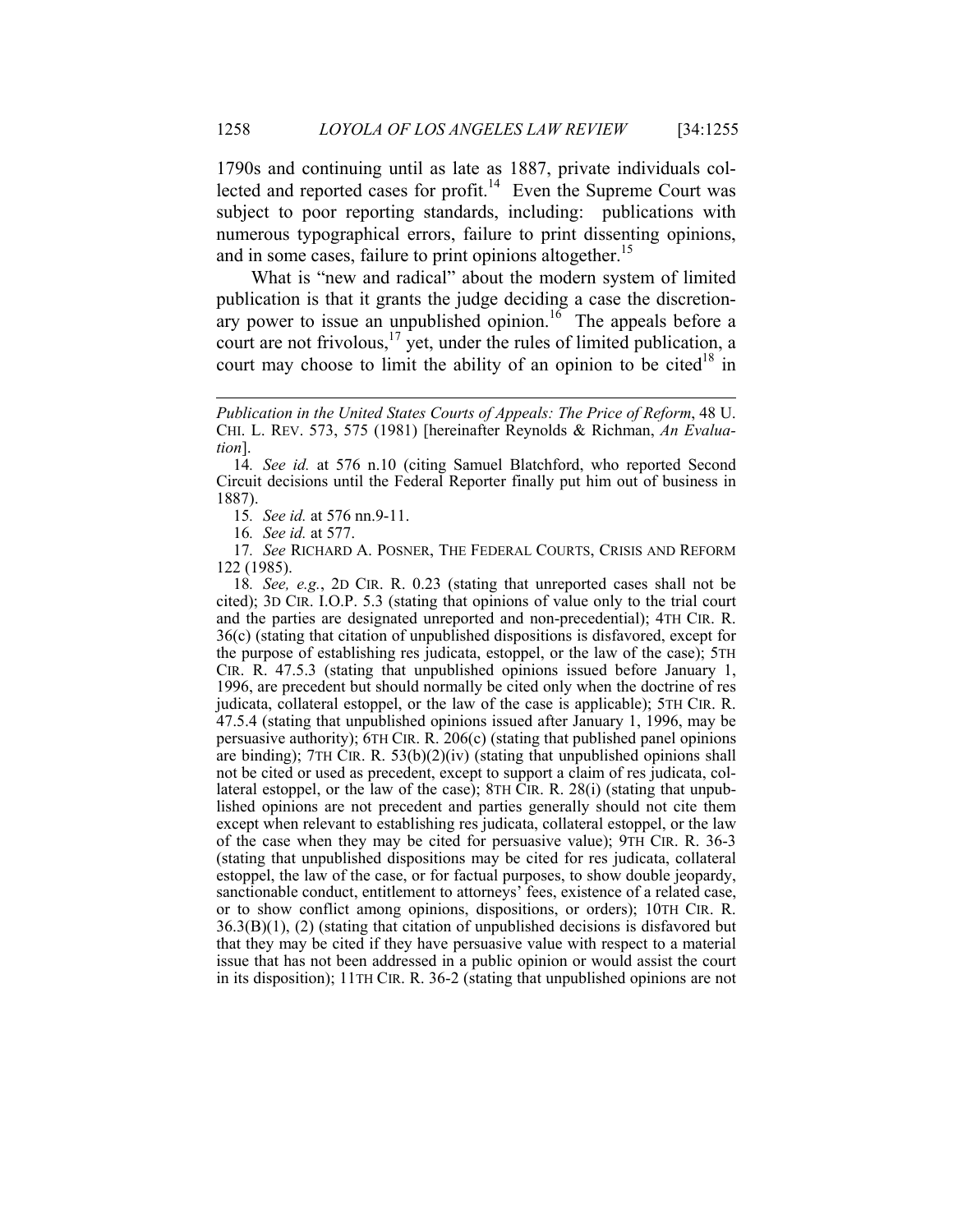subsequent cases while possibly casting it into oblivion.<sup>19</sup> Limiting the citation of a case merely because it is unpublished involves a presumption that the case is of no precedential value whatsoever. But saying an unpublished case does not set precedent does not make it so.<sup>20</sup> And prohibiting its citation just might be unconstitutional.<sup>21</sup>

The current system creating unpublished opinions and nocitation rules in the federal courts traces back to 1964. That year, in response to a growing crisis of overburdened courts, the Judicial Conference of the United States recommended "[t]hat the judges of the courts of appeals and the district courts authorize the publication of only those opinions which are of general precedential value and that opinions authorized to be published be succinct."<sup>22</sup> This recommendation did not result in any concrete changes until a decade later when the matter was taken up again by a distinguished commission of lawyers, law professors, and judges brought together by the Federal Judicial Center.<sup>23</sup>

The commission was formed in direct response to the concern that the courts would be unable to handle their increasingly heavy caseloads.24 It issued an influential report under the title *Standards for Publication*, in which it was observed that judges ranked opinionwriting as the second most significant cause of delay in the courts.<sup>25</sup>

20*. But see* Alex Kozinski & Stephen Reinhardt, *Please Don't Cite This! Why We Don't Allow Citation To Unpublished Dispositions*, CAL. LAW., June 2000, at 43, 81 (arguing that unpublished opinions only have as much precedential value as the judges intended to give them).

21*. See* Anastasoff v. United States, No. 99-3917, 2000 WL 1863092 (8th Cir. Dec. 18, 2000) (en banc).

22. JUDICIAL CONFERENCE OF THE UNITED STATES REPORT 11 (1964).

24*. See id.*

-

25*. See id.* at 1.

binding precedent, but they may be cited as persuasive authority provided a copy is attached).

<sup>19</sup>*. See, e.g.*, Re Rules of the United States Court of Appeals for the Tenth Circuit, 955 F.2d 36, 37 (10th Cir. 1986) (Holloway, C.J., dissenting) ("[A]ll rulings of this court are precedents, like it or not, and we cannot consign any of them to oblivion by merely banning their citation."); *see also infra* Part II.B.1- 2 (discussing the concept of secret law).

<sup>23</sup>*. See* COMM. ON USE OF APPELLATE COURT ENERGIES, ADVISORY COUNCIL FOR APPELLATE JUSTICE, STANDARDS FOR PUBLICATION OF JUDICIAL OPINIONS preface (1973) [hereinafter STANDARDS FOR PUBLICATION].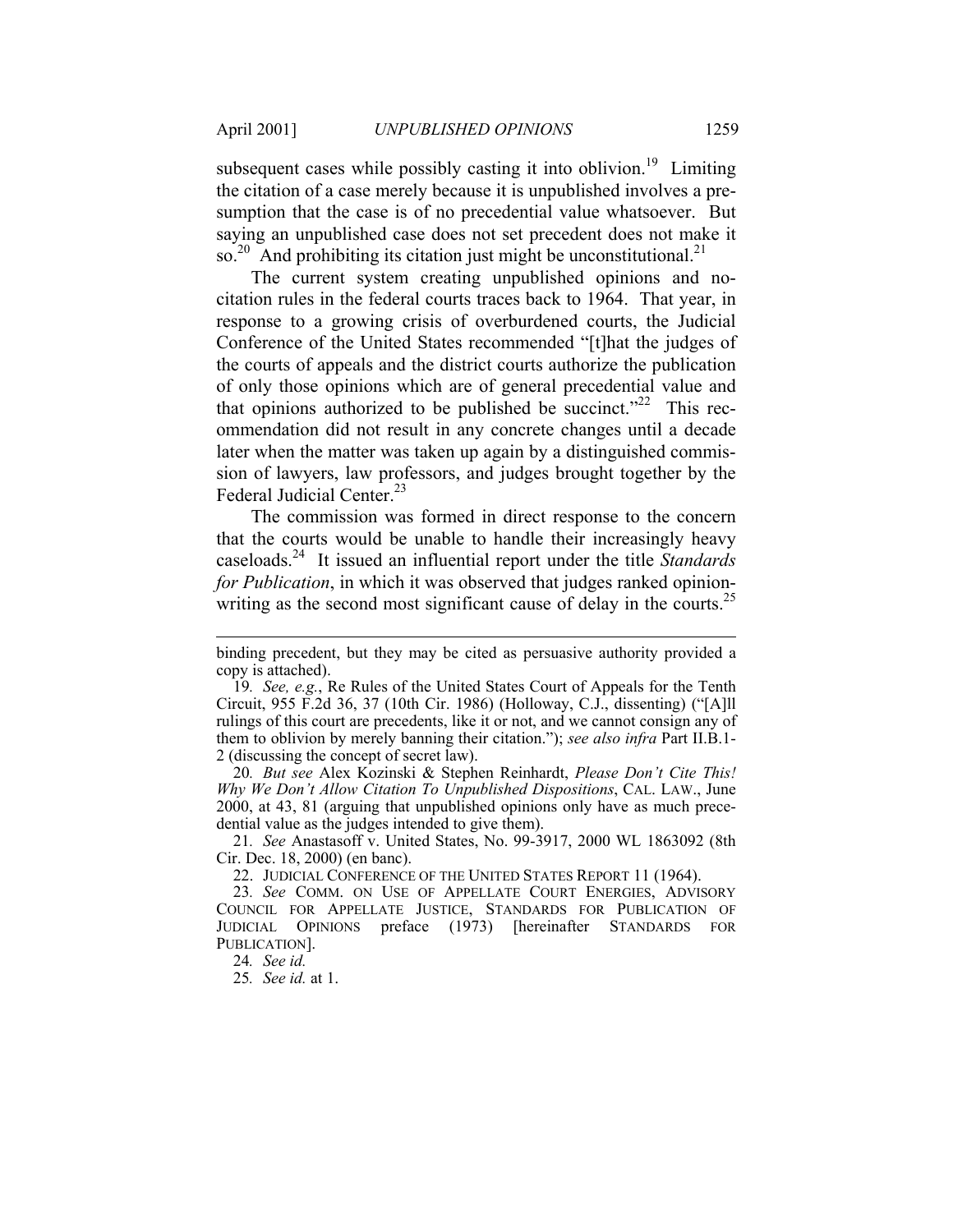Writing opinions, it was said, took more time than hearing arguments, holding conferences, conducting research, or other miscellaneous duties.<sup>26</sup> The commission recommended that "[i]f a tentative determination can be made at a very early stage in the process of decision-making that a case is one that does not warrant a published opinion, drafting will be facilitated.<sup>227</sup> Reducing the number of cumbersome opinions should lighten the judge's load and assist in speeding up the judicial process. The commission explained:

Non-published opinions can be short. They do not need to cite all of the law, and can deal mainly with facts as they relate to law. They can be written especially for the parties. They need not be polished. On the other hand, opinions that are designated for publication will, under the standards, involve cases that have broader importance; therefore the written expression of the court's decision deserves more intensive craftmanship [sic]. $^{28}$ 

Thus, it was urged that the net benefits of limited publication would include: saving the judge and the appellate court time in writing a polished opinion; saving the lawyer time in researching opinions; reducing the logistical burden on the court, lawyers and law libraries; reducing the burden on the publishing industry; and reducing the difficulty in locating precedent.<sup>29</sup>

The commission formulated a Model Rule, $30$  which became the basis for limited publication rules throughout the federal circuits. $31$ According to the 1974 Judicial Conference Report, variation among the circuit court rules would create a welcomed experiment with limited publication. The commission wrote:

While the plans of each circuit generally follow the basic recommendations of the report . . . each circuit, to a limited extent is *experimenting* with respect to some phases of its plan. There are in effect 11 *legal laboratories* accumulat-

<sup>26</sup>*. See id.* at preface.

<sup>27</sup>*. Id.* at 5.

<sup>28</sup>*. Id.*

<sup>29</sup>*. See id.* at 6-8.

<sup>30</sup>*. See id.* at 22-23.

 <sup>31.</sup> JUDICIAL CONFERENCE OF THE UNITED STATES REPORT 12 (1974).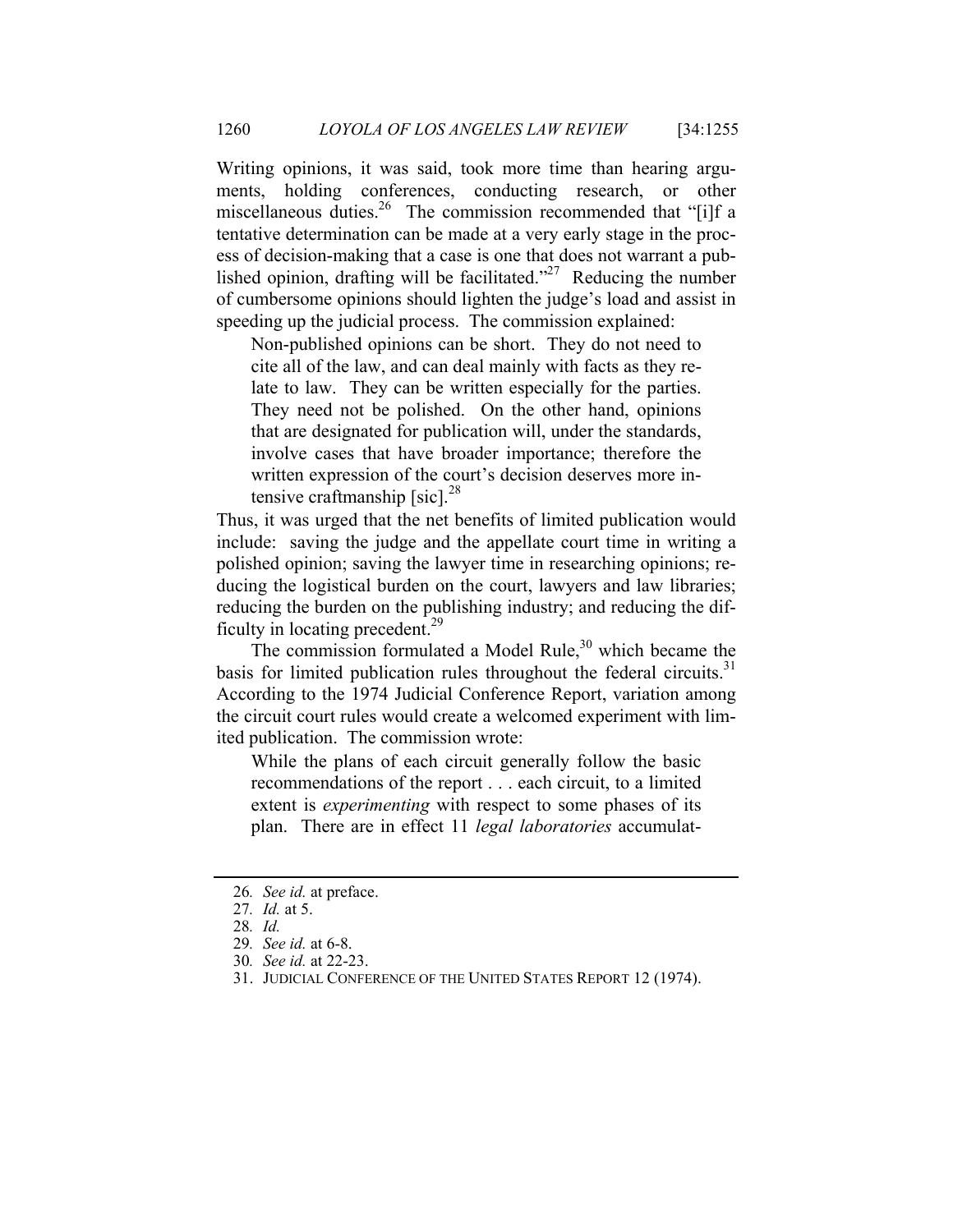ing experience and amending their publication plans on the basis of that experience. Because the possible rewards of such experimentation are so rich, the Conference agreed that it should not be discontinued until there is considerably more experience under the diverse circuit plans. $32$ 

These plans became the basis for the system that is in place today.<sup>33</sup>

## II. THE PROBLEMS OF LIMITED PUBLICATION

The *Anastasoff* $34$  case comes at a time when seventy-eight percent of the case dispositions by federal appeals courts are already unpublished.<sup>35</sup> Nevertheless, the problems identified in the  $1960s$ and 1970s for which limited publication was to be a solution have still not been resolved. According to the 1990 Report of the Federal Courts Study Committee to the Judicial Conference of the United States, the "crisis of volume is beyond dispute."<sup>36</sup> This overload is largely to blame on a heightened proclivity to appeal district court decisions. For example, in 1945, litigants appealed approximately one out of every forty district court decisions.37 By contrast, in 1990, one in eight cases were appealed, resulting in a fifteen-fold increase.38 During the same years, the number of appellate judgeships only increased by a factor of less than three.<sup>39</sup> The heavy burden upon individual judges and appellate panels remains uncorrected, raising the specter of ongoing delays and inferior work.<sup>40</sup>

<sup>32</sup>*. Id.* (emphasis added).

<sup>33</sup>*. See* Reynolds & Richman, *An Evaluation*, *supra* note 13, at 579.

 <sup>34.</sup> Anastasoff v. United States, 223 F.3d 898 (8th Cir. 2000), *vacated as moot en banc*, No. 99-3917, 2000 WL 183092 (8th Cir. Dec. 18, 2000).

<sup>35</sup>*. See* Tony Mauro, *Judge Ignites Storm Over Unpublished Opinions*, FULTON COUNTY DAILY REP., Sept. 5, 2000, *available at* LEXIS, U.S. News Library, Combined File (citing statistics of the Administrative Office of the U.S. Courts).

 <sup>36.</sup> JUDICIAL CONFERENCE OF THE UNITED STATES, REPORT OF THE FEDERAL COURTS STUDY COMMITTEE 110 (1990) [hereinafter 1990 REPORT OF THE FEDERAL COURTS].

<sup>37</sup>*. See id.*

<sup>38</sup>*. See id.*

<sup>39</sup>*. See id.*

<sup>40</sup>*. See* Hon. Boyce F. Martin, Jr., *Judges on Judging: In Defense of Unpublished Opinions*, 60 OHIO ST. L.J. 177, 183 (1999) ("An even greater problem than the workload is the quality of the work.").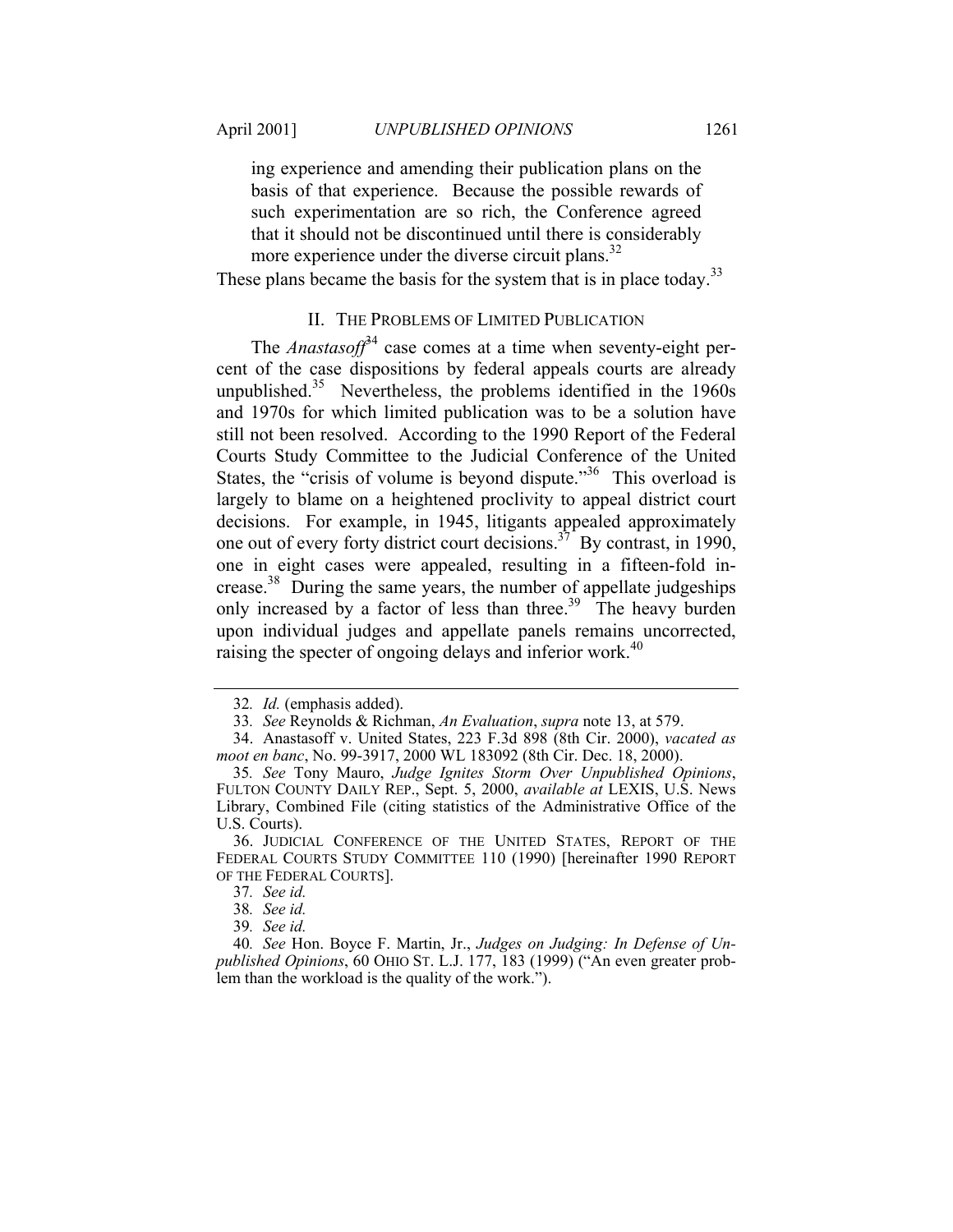Commentators on the limited publication system frequently cite statistics reflecting the sheer bulk of published opinions already produced today. In 1996 alone, in spite of the enormous volume of unpublished opinions, the Federal Reporter grew in size by thirty volumes, filling more than 45,000 pages with published appellate opinions.41 Proponents of limited publication suggest that these numbers simply reflect "too much written material creating too little new law."<sup>42</sup> As Chief Judge Boyce Martin of the Sixth Circuit recently wrote, limited publication "separates the diamonds from the dross."43 Opinions that merely apply existing law to new litigants are said to be of value only to the litigants themselves.44 Thus, not all cases merit publication.<sup>45</sup>

The 1990 Report of the Federal Courts Study Committee signaled a possible retreat from limited publication. The Report stated that the system of limited publication and restricted citation has "always been a concession to *perceived* necessity."<sup>46</sup> While the Report acknowledged that the sheer bulk of cases prohibits the universal publication of many of those opinions that merely require the application of established law, the Report also recommended that the Judicial Conference review the policy on unpublished opinions.<sup>47</sup> Although the Report was not specific, it noted that the limited publication policies and no-citation rules "present many problems."<sup>48</sup>

## *A. The Purpose of the Written Opinion*

Before examining the shortcomings and flaws unique to limited publication, it is necessary to recognize the reasons why a written opinion is so important to the disposition of a case. First, the written opinion permits the parties and their attorneys to see that the court

<sup>41</sup>*. See id.* at 177.

<sup>42</sup>*. Id. But see* POSNER, *supra* note 17, at 122 (explaining how the nocitation rules make unpublished opinions unworthy of publication).

 <sup>43.</sup> Martin, *supra* note 40, at 191.

<sup>44</sup>*. See id.* at 189.

<sup>45</sup>*. See id.*

 <sup>46. 1990</sup> REPORT OF THE FEDERAL COURTS, *supra* note 36, at 130 (emphasis added).

<sup>47</sup>*. See id.* 

<sup>48</sup>*. Id.*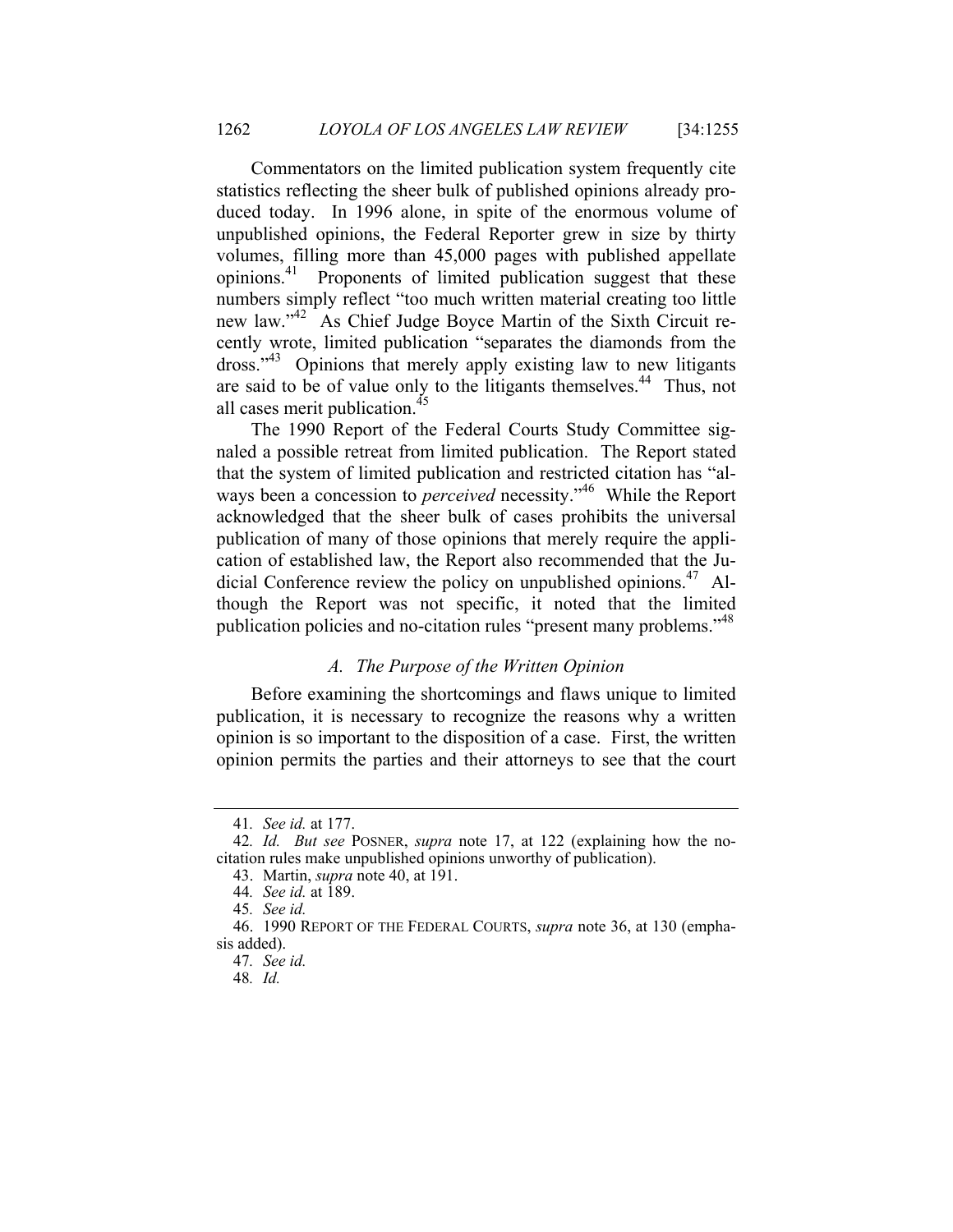has considered the parties' positions and arguments through disclosure of its reasoning and conclusion.<sup>49</sup> Second, the process of committing ideas to paper helps each judge to clarify and organize his or her thoughts.<sup>50</sup> This places a check on the judge's intuition and allows the judge to see whether his or her ideas "will write." Third, the judicial opinion provides "the stuff of law: to permit an understanding of legal doctrine, and to accommodate legal doctrine to changing conditions.<sup>"51</sup> Fourth, the court's opinion serves as a teaching device, educating those in the legal profession and informing those in society with special obligations as to what actions conform to the law.<sup>52</sup> Fifth, as some commentators have expressed, "[j]ustice must not only be done, it must also appear to be done"; a written opinion tells the public at large that a case has actually been checked and given fair consideration.<sup>53</sup>

#### *B. Shortcomings and Flaws of Limited Publication*

## 1. Unpublished "secret law"

In the debate surrounding limited publication, the notion that unpublished opinions create secret law is frequently heard. For example, in a dissent to a 1985 Supreme Court case,  $54$  Justice John Paul Stevens wrote, "[the Ninth Circuit's] decision not to publish [its] opinion or permit it to be cited—like the decision to promulgate a rule spawning a body of secret law—was plainly wrong.<sup>555</sup> It is easy

<sup>49</sup>*. See* STANDARDS FOR PUBLICATION, *supra* note 23, at 2.

<sup>50</sup>*. See id.*

<sup>51</sup>*. Id.* at 2-3.

<sup>52</sup>*. See id.* at 3.

 <sup>53.</sup> William L. Reynolds & William M. Richman, *The Non-Precedential Precedent—Limited Publication and No-Citation Rules in the United States Courts of Appeals*, 78 COLUM. L. REV. 1167, 1175 (1978) [hereinafter Reynolds & Richman, *Non-Precedential Precedent*].

<sup>54</sup>*. See* County of Los Angeles v. Kling, 474 U.S. 936, 937 (1985) (Stevens, J., dissenting).

<sup>55</sup>*. Id.* at 938 (Stevens, J, dissenting). In *Kling*, the Supreme Court granted certiorari and in a one-sentence summary disposition reversed the decision of the Ninth Circuit. *See id.* at 936 (Stevens, J, dissenting). The case involved a claim that the plaintiff was wrongly denied admission to the County of Los Angeles School of Nursing. *See id.* at 937 (Stevens, J, dissenting). Stevens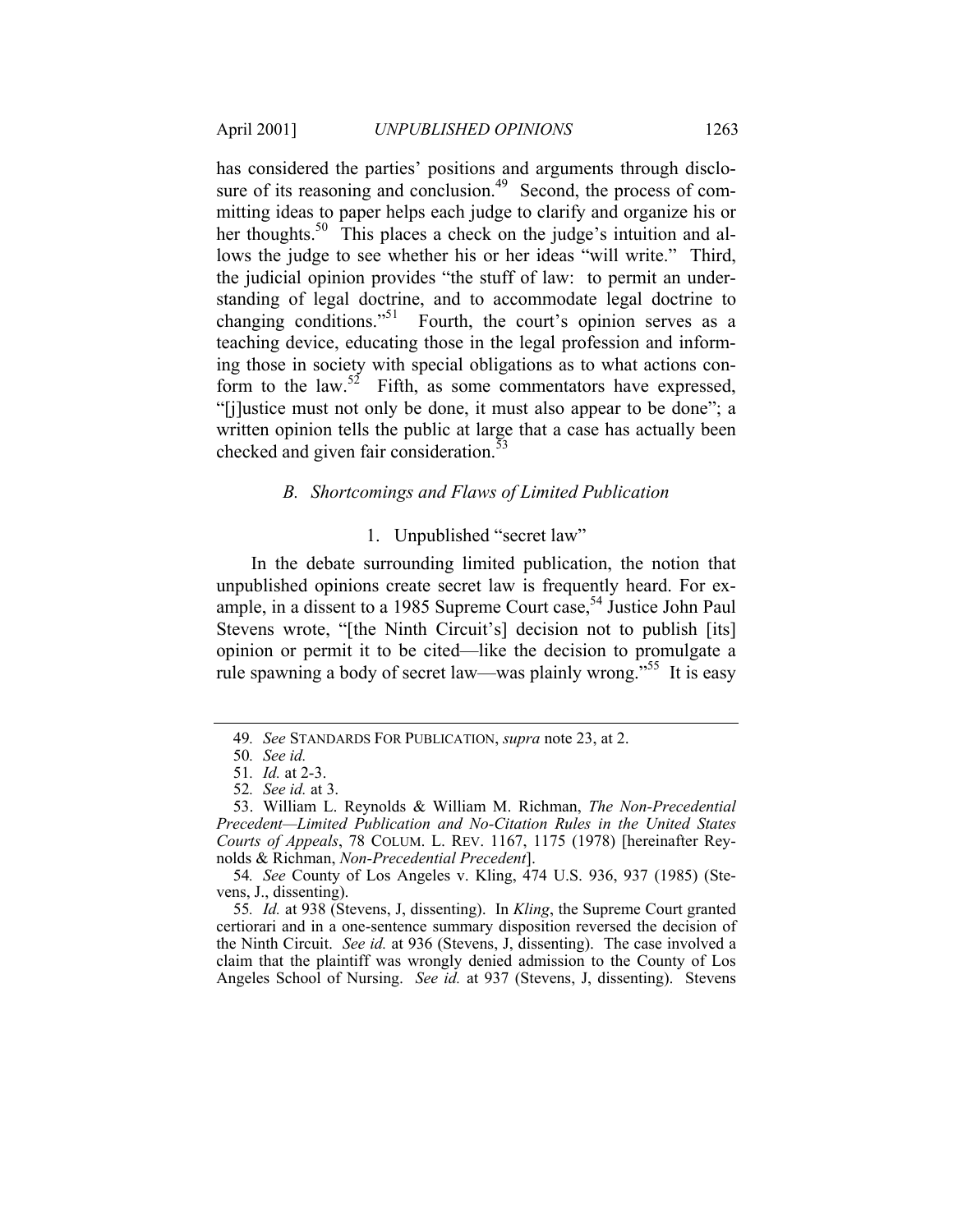to see how limited publication can spawn secret law. Under the system of limited publication, judges have the discretion to decide whether a particular opinion is worthy of publication.<sup>56</sup> If deemed unworthy of publication, the opinion may be either unattainable or uncitable. $57$  And if the unpublished opinion cannot be cited before the court, it is effectively nonexistent in the eyes of the court. The prospect of judges exercising broad discretion under the auspices of limited publication in order to sweep difficult issues under the rug by inappropriately designating an opinion unpublished is frightening.<sup>58</sup>

#### 2. Overuse of limited publication

Supporters of limited publication properly point out that the worst-case scenario fears of secret law are overstated.<sup>59</sup> That the

-

57*. See* Re Rules of the United States Court of Appeals for the Tenth Circuit, 955 F.2d 36, 37 (10th Cir. 1986) (Holloway, C.J., dissenting).

58*. See, e.g.*, POSNER, *supra* note 17, at 123 (noting that an argument for publishing all opinions is that "the unpublished opinion provides a temptation for judges to shove difficult issues under the rug, in cases where a one-liner would be too blatant an evasion of judicial duty"); Martha J. Dragich, *Will the Federal Courts of Appeal Perish if they Publish? Or Does the Declining Use of Opinions to Explain and Justify Judicial Decisions Pose a Greater Threat?*, 44 AM. U. L. REV. 757, 787 (1995) (noting that selective publication makes it difficult to assess the clarity of the law or the complexity of the legal issues by creating secret law); Reynolds & Richman, *An Evaluation*, *supra* note 13, at 608 (detailing the problem of cases involving constitutional issues that were unpublished).

59*. See, e.g.*, France, *supra* note 9, at 2229 (quoting Ninth Circuit Judge Alex Kozinski, who refuted the notion that limited publication is used to sweep difficult issues under the rug: "I can't say no judges have ever said, 'oh let's just hold our nose and affirm it, even though if we had to publish we'd go the other way,' but I can't think of a single time it's [sic] happened."); Robert J. Martineau, *Restrictions on Publication and Citation of Judicial Opinions: A Reassessment*, 28 U. MICH. J.L. REFORM 119, 129 (1994) (arguing that the

expressed the concern that the Ninth Circuit opinion, which was initially issued as an unpublished opinion but reissued as a published opinion two days after certiorari was granted, failed to explain the reasons for its holding. *See id.* at 938 (Stevens, J, dissenting). Stevens suggested that the Supreme Court's unusually short disposition of the case might therefore be partly to blame on the inadequate record before it. *See id.* (Stevens, J, dissenting).

<sup>56</sup>*. See, e.g.*, STANDARDS FOR PUBLICATION, *supra* note 23, at 10 (asserting that "[u]nless directed by a higher court, opinions should be published only if a majority of the judges participating in the decision determine that publication is required").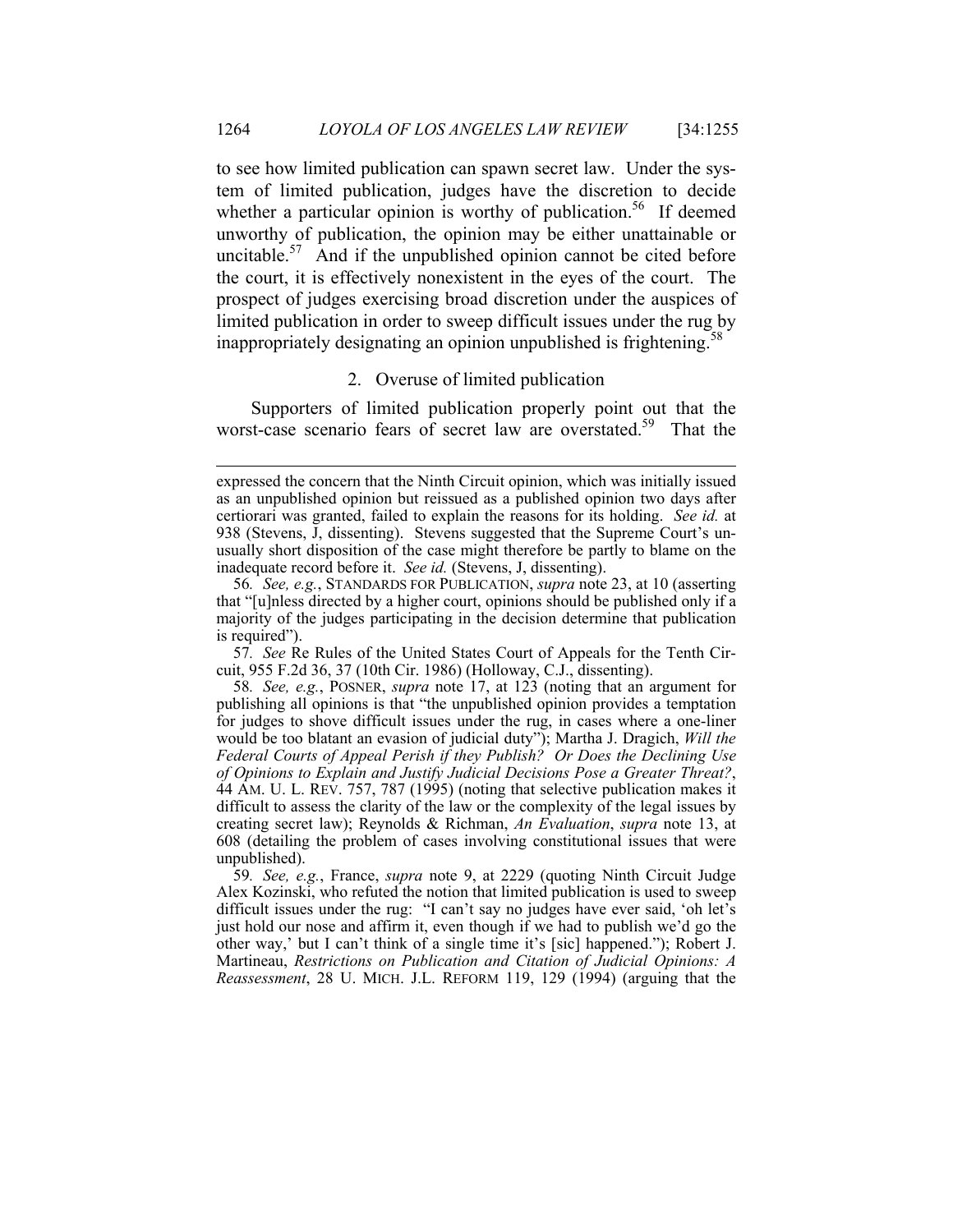mere opportunity for abuse exists is not a sufficient reason to reform the system. The debate should be refocused away from the specter of the worst-case-scenario to the frequent overuse of limited publication creating uncitable precedent. A few notable cases have drawn criticism from the justices and judges involved in the process of reviewing unpublished decisions.

In *United States v. Edge Broadcasting Co.*, 60 the Supreme Court reversed a Fourth Circuit decision in which the court of appeals found that federal restrictions forbidding the advertising of lotteries on television violated the First Amendment guarantee of free speech. $61$  Writing for a seven-member majority of the Court, Justice Byron White criticized the Fourth Circuit's disposition of a case involving constitutional questions in an unpublished opinion. "We deem it remarkable and unusual," White wrote, "that although the Court of Appeals affirmed a judgment that an Act of Congress was unconstitutional as applied, the court found it appropriate to announce its judgment in an unpublished per curiam opinion."<sup>62</sup>

In *National Classification Committee v. United States*, 63 a case involving a second appeal from an unpublished opinion, Circuit Judge Patricia Wald strongly criticized the decision of the Court of Appeals for the District of Columbia not to publish.<sup>64</sup> Judge Wald stressed that because the original case involved a matter of first impression with a substantial question of statutory interpretation it should have been published.65 In *National Classification Committee*, the petitioners sought review of two Interstate Commerce Commission decisions they contended exceeded the Commission's statutory authority.<sup>66</sup> Resolution of the matter, Judge Wald said, "requires an examination of Congress' purpose and intent."67 Under these circumstances, "a published opinion setting forth the court's analysis and reasoning for upholding the Commission, and establishing a

-

67*. Id.* at 174.

risks of a secret law existing is overstated).

 <sup>60. 509</sup> U.S. 418 (1993).

<sup>61</sup>*. See id.* at 425.

<sup>62</sup>*. Id.* at 425 n.3.

 <sup>63. 765</sup> F.2d 164 (D.C. Cir. 1985).

<sup>64</sup>*. See id.* at 172-75.

<sup>65</sup>*. See id.* at 174.

<sup>66</sup>*. See id.* at 164.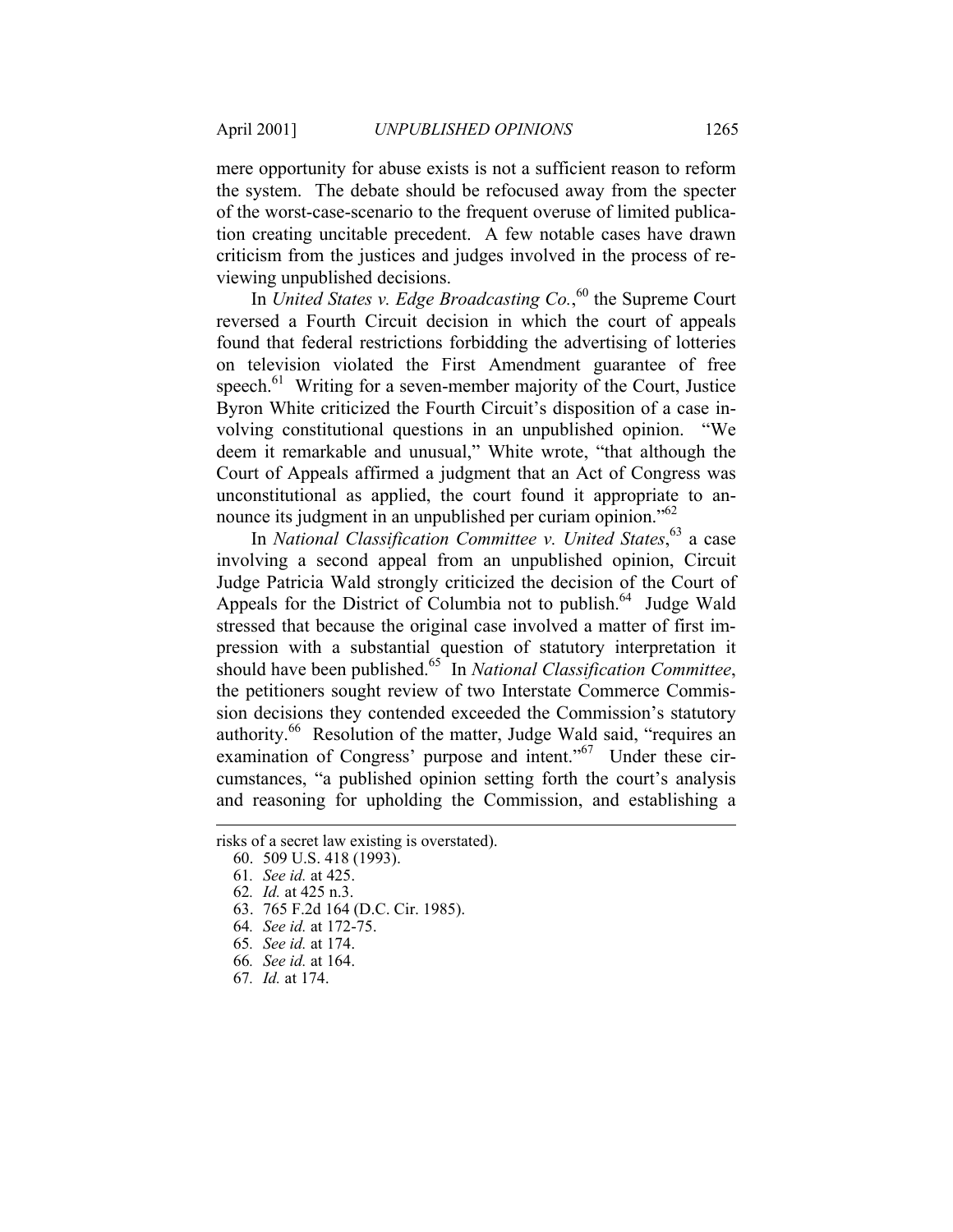precedent applicable to all [similarly situated parties], not just petitioners, should . . . have been written."<sup>68</sup>

Branding an opinion unpublished can have the detrimental effect of creating uncitable law or inadvertently hiding from view important cases involving novel questions and even constitutional matters.<sup>69</sup> In this context, "secret" need not suggest a conspiracy to hide, but rather a body of important law "practically inaccessible to many lawyers."<sup>70</sup>

## 3. Inferior opinions

In the interest of time, the unpublished opinion is, by definition, supposed to be shorter and less polished than a formally published opinion.<sup>71</sup> It is also widely acknowledged, however, that unpublished opinions are simply inferior in quality to published ones.<sup>72</sup>

- **(A)** with regard to a substantial issue it resolves, it is a case of first impression;
- **(B)** it alters, modifies, or significantly clarifies a rule of law previously announced by the court;
- **(C)** it calls attention to an existing rule of law that appears to have been generally overlooked;
- **(D)** it criticizes or questions existing law;
- **(E)** it resolves an apparent conflict in decisions within the circuit or creates a conflict with another circuit;
- **(F)** it reverses a published agency or district court decision, or affirms a decision of the district court upon grounds different from those set forth in the district court's published opinion;
- **(G)** it warrants publication in light of other factors that give it general public interest.

As Judge Wald made clear publication criteria are not always followed. *See Nat'l Classification Comm.*, 765 F.2d at 174.

70*. Id.* at 173 n.2; *see also* Reynolds & Richman, *An Evaluation*, *supra* note 13, at 608 (noting that they discovered "no widespread 'hiding' of lawdeclaring opinions," but there were definitely "some exceptions").

71*. See* STANDARDS FOR PUBLICATION, *supra* note 23, at 5.

72*. See* Reynolds & Richman, *An Evaluation*, *supra* note 13, at 598 (stating that "[a]nyone who has read a large number of unpublished opinions must conclude that they are, as a group, far inferior in quality to the opinions [published] in the *Federal Reporter*"); *see also* POSNER, *supra* note 17, at 124 (stat-

<sup>68</sup>*. Id.*

 <sup>69.</sup> Court rules provide specific guidance when an opinion should be published. For example, the D.C. Circuit holds that an opinion will be published if it meets one or more of the following criteria: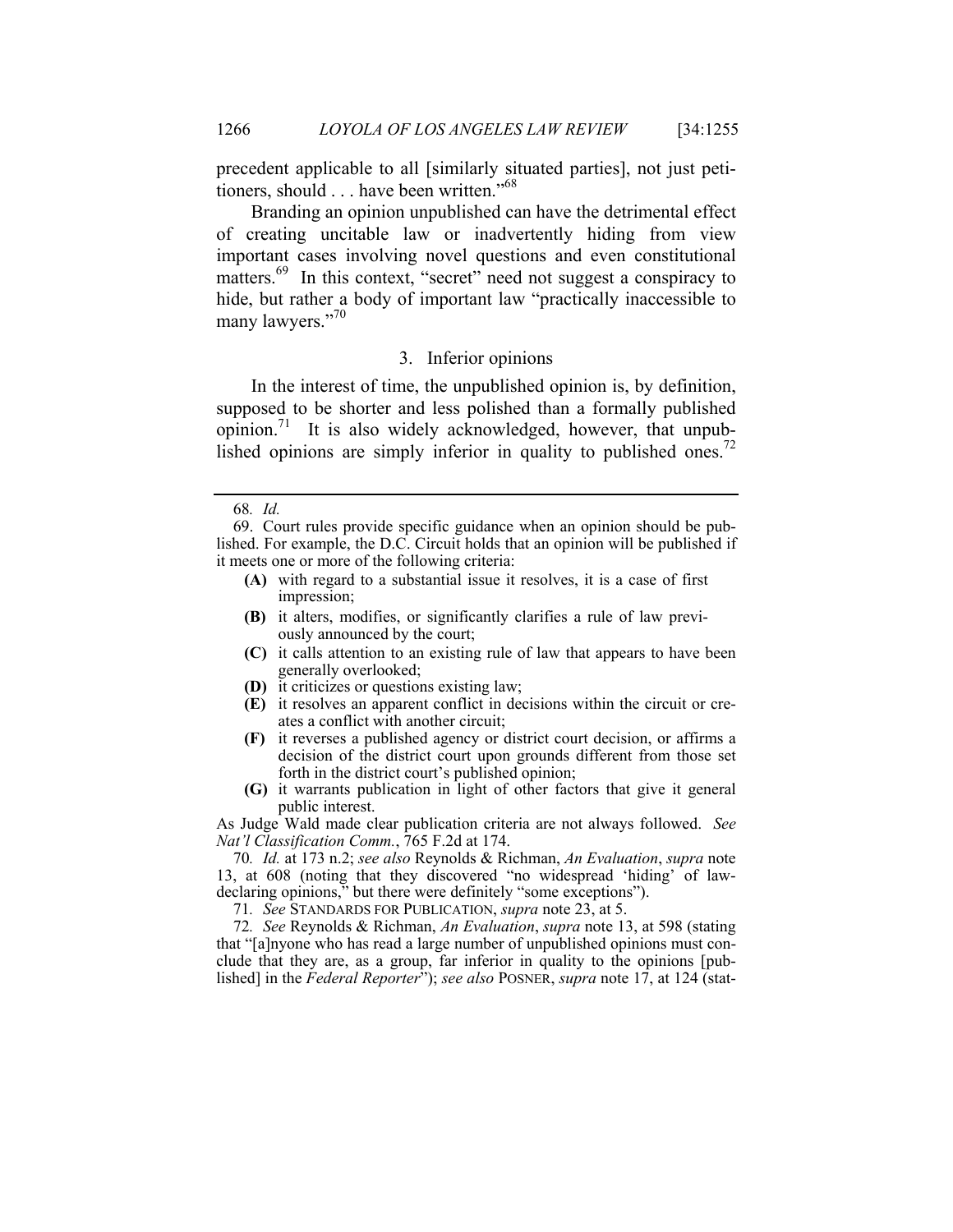More important than the prevalence of bad grammar or misspelled words is the lack of substantive quality. According to William Reynolds and William Richman, who have studied limited publication more than anyone else, some unpublished opinions "are so short that they raise serious questions concerning the exercise of judicial responsibility."<sup>73</sup>

In order to determine whether these exceedingly brief opinions satisfy the court's exercise of judicial responsibility, Reynolds and Richman evaluated unpublished opinions in relation to the "essential characteristics of the judicial opinion. $17<sup>74</sup>$  They suggest that the "minimum standards" an opinion should meet are: (1) the identity of the case decided; (2) the ultimate disposition; and (3) the reasons for the result.<sup>75</sup> It is the latter of these that raises the most problems.<sup>76</sup> In their analysis, Reynolds and Richman compiled statistics from the various circuits assessing the percentage of unpublished opinions which were (1) clearly reasoned; (2) decided on the basis of the opinion below; or  $(3)$  decided with no discernable justification.<sup>77</sup> Of these, the third category most strikingly raises the issue of judicial irresponsibility.78 Their results ranged from a low 7.4% of unpublished opinions without a discernable rationale within the Tenth Circuit to an astoundingly high  $85.2\%$  within the Third Circuit.<sup>79</sup> Of

74*. Id.* at 601; *see also supra* Part II.A (describing the purpose of the judicial opinion).

75*. See* Reynolds & Richman, *An Evaluation*, *supra* note 13, at 601.

76*. See, e.g.*, LLEWELLYN, *supra* note 1, at 26. Llewellyn described the important reason for stating the rationale for a decision:

The deciding is, in the main, done under felt pressure or even compulsion to follow up with a published 'opinion' which tells any interested person what the cause is and why the decision—under the authorities—is right, and perhaps why it is wise. . . . This opinion is addressed also to the losing party and counsel in an effort to make them feel at least that they have had a fair break.

*Id.* 

-

77*. See* Reynolds & Richman, *An Evaluation*, *supra* note 13, at 602 tbl.10. 78*. See id.* at 603.

79*. See id.* at 602 tbl.10. Reportedly, the Third Circuit has made a concerted effort to reduce the number of judgment orders it issues and no longer has the "dubious distinction" of issuing the most opinions without an articu-

ing that "[t]he federal courts of appeals have adapted to the caseload explosion in part by reducing the quality of their output").

 <sup>73.</sup> Reynolds & Richman, *An Evaluation*, *supra* note 13, at 600-01.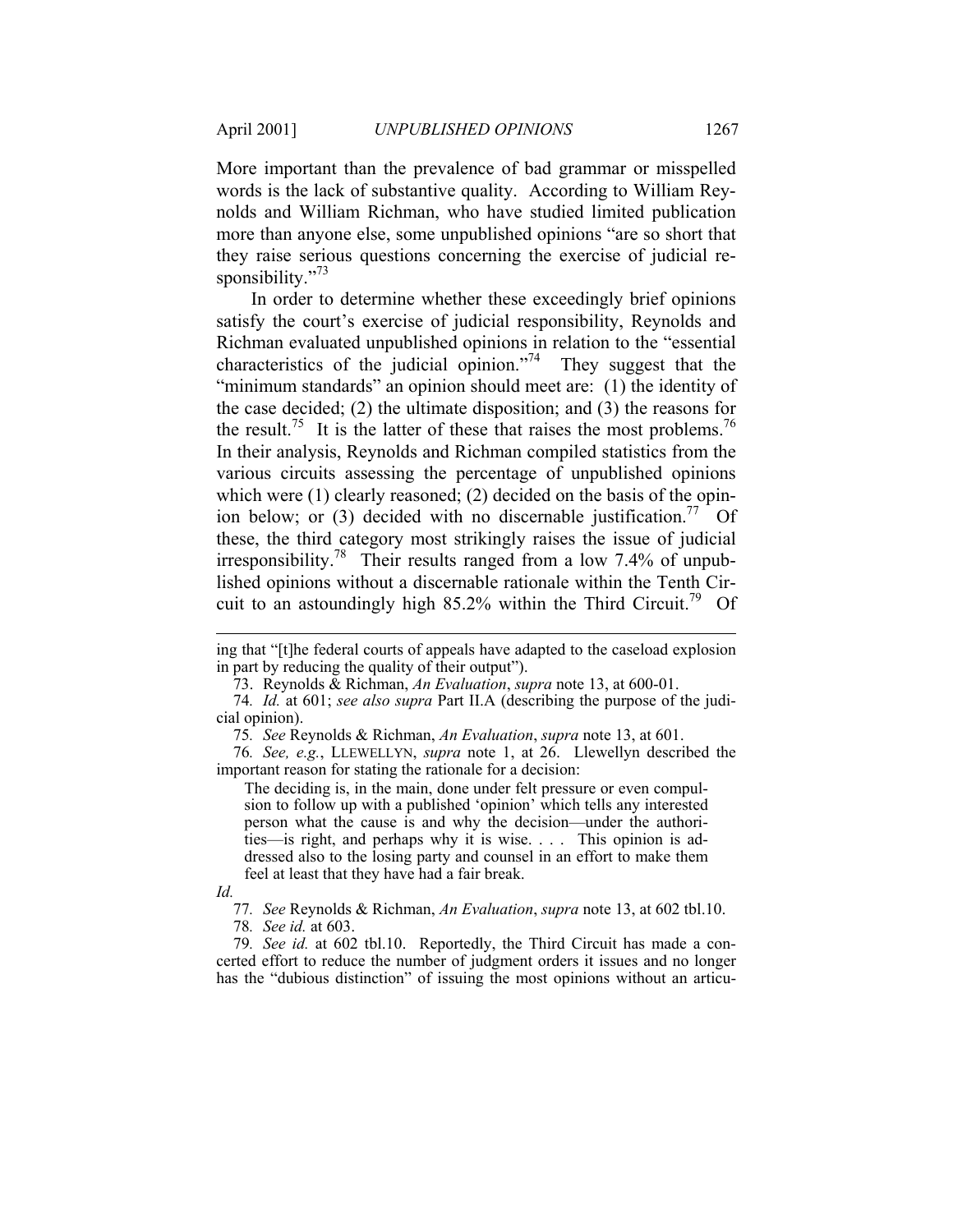this problem generally, they observed:

A decision without articulated reasons might well be a decision without reasons or one with inadequate or impermissible reasons. That is not to suggest that judges will be deliberately arbitrary or decide cases without adequate grounds. The discipline of providing written reasons, however, often will show weaknesses or inconsistencies in the intended decision that may compel a change in the rationale or even in the ultimate result. Even if judges conscientiously reach correct results, an opinion that does not disclose its reasoning is unsatisfactory. Justice must not only be done, it must appear to be done. The authority of the federal judiciary rests upon the trust of the public and the bar. Courts that articulate no reasons for their decisions undermine that trust by creating the appearance of arbitrari $ness.<sup>80</sup>$ 

Reynolds and Richman later concluded that the "most striking finding of the study is the extremely high cost of nonpublication in terms of opinion quality"81 and suggested a Model Rule with a minimum standard requirement to remedy the problem.<sup>82</sup>

In *County of Los Angeles v. Kling*, 83 Justice John Paul Stevens highlighted the problem inferior unpublished opinions may have on appellate review. In his dissent, Justice Stevens suggested that the inadequate Ninth Circuit opinion likely had something to do with the Supreme Court's own one-sentence summary disposition.<sup>84</sup> He wrote, "[t]he brevity of analysis in the Court of Appeals' unpublished, noncitable opinion . . . does not justify the [Supreme] Court's summary reversal."<sup>85</sup> Stevens expressed concern that the Supreme

-

lated rationale. *See* Howard J. Bashman, *3rd Circuit Should Use Judgment Orders Wisely*, LEGAL INTELLIGENCER, Jan. 8, 2001, at 9.

 <sup>80.</sup> Reynolds & Richman, *An Evaluation*, *supra* note 13, at 603.

<sup>81</sup>*. Id.* at 628.

<sup>82</sup>*. See id.* at 626-27. "Every decision will be accompanied by an opinion that sufficiently states the facts of the case, its procedural stance and history, and the relevant legal authority so that the basis for the disposition can be understood from the opinion and the authority cited." *Id.*

 <sup>83. 474</sup> U.S. 936 (1985).

<sup>84</sup>*. See id.* at 938 (Stevens, J., dissenting).

<sup>85</sup>*. Id.* (Stevens, J., dissenting).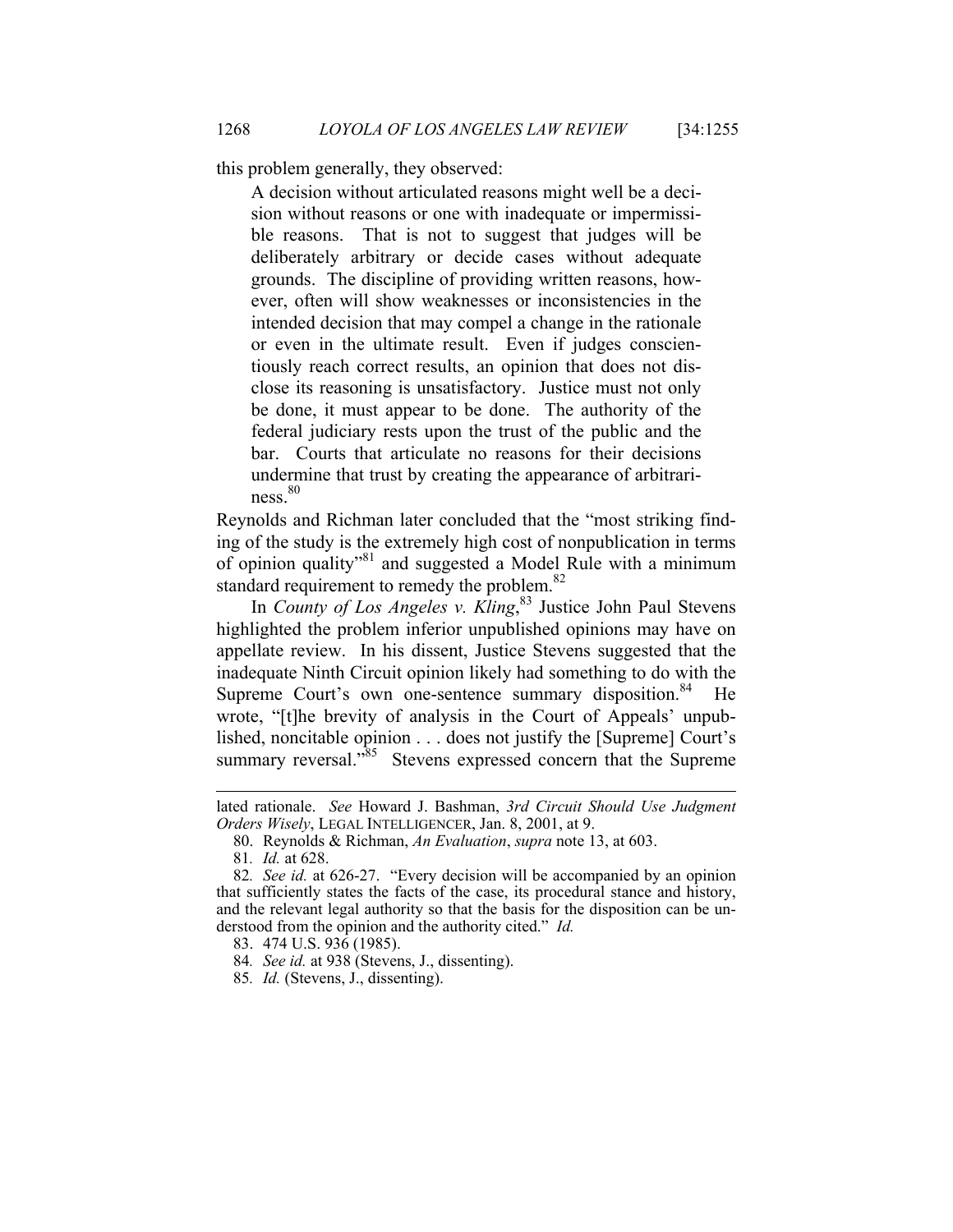Court did not undertake its own review of the district court's findings of facts, but instead erroneously relied upon an inadequate decision of the Ninth Circuit Court of Appeals.<sup>86</sup> He wrote:

As this Court's summary disposition today demonstrates, the Court of Appeals would have been well advised to discuss the record in greater depth. One reason it failed to do so is that the members of the panel decided that the issues presented by this case did not warrant discussion in a published opinion that could be "cited to or by the courts of this circuit, save as provided by Rule  $21(c)$ ." That decision not to publish the opinion or permit it to be cited—like the decision to promulgate a rule spawning a body of secret law—was plainly wrong. $87$ 

Moreover, for Stevens, a real suspicion is raised when an opinion lacks a rationale. He noted, "a court of appeals that issues an opinion that may not be printed or cited . . . engages in decisionmaking without the discipline and accountability that the preparation of opinions requires."<sup>88</sup>

#### 4. Lack of uniformity, repetition, and inefficiency

No-citation rules raise the additional problems of lack of uniformity, repetition, and inefficiency. The reason is basic: no-citation rules explicitly limit the precedential value of an opinion and therefore limit its ability to be cited. In a hypothetical situation, it is conceivable that on Monday a judge may interpret a statute as creating a specific right of recovery in an unpublished opinion, while on Tuesday, another judge in the same court facing identical factual circum-

<sup>86</sup>*. See id.* (Stevens, J., dissenting).

<sup>87</sup>*. Id.* (Stevens, J., dissenting) (citation omitted).

<sup>88</sup>*. Id.* at 940 (Stevens, J., dissenting); *see also Nat'l Classification Comm.*, 765 F.2d at 173 n.2 (stating that unpublished opinions "result in less carefully prepared or soundly reasoned opinions; reduce judicial accountability; increase the risk of nonuniformity; allow difficult issues to be swept under the carpet; and result in a body of 'secret law'"); Reynolds & Richman, *An Evaluation*, *supra* note 13, at 608 (discovering no widespread 'hiding' of law-declaring opinions, but noting that there are some definite "exceptions"). *But see* Martineau, *supra* note 59, at 129 (arguing that the desire of every judge to do the right thing and the constraints imposed on the appellate court by the appellate process itself eliminate judicial irresponsibility).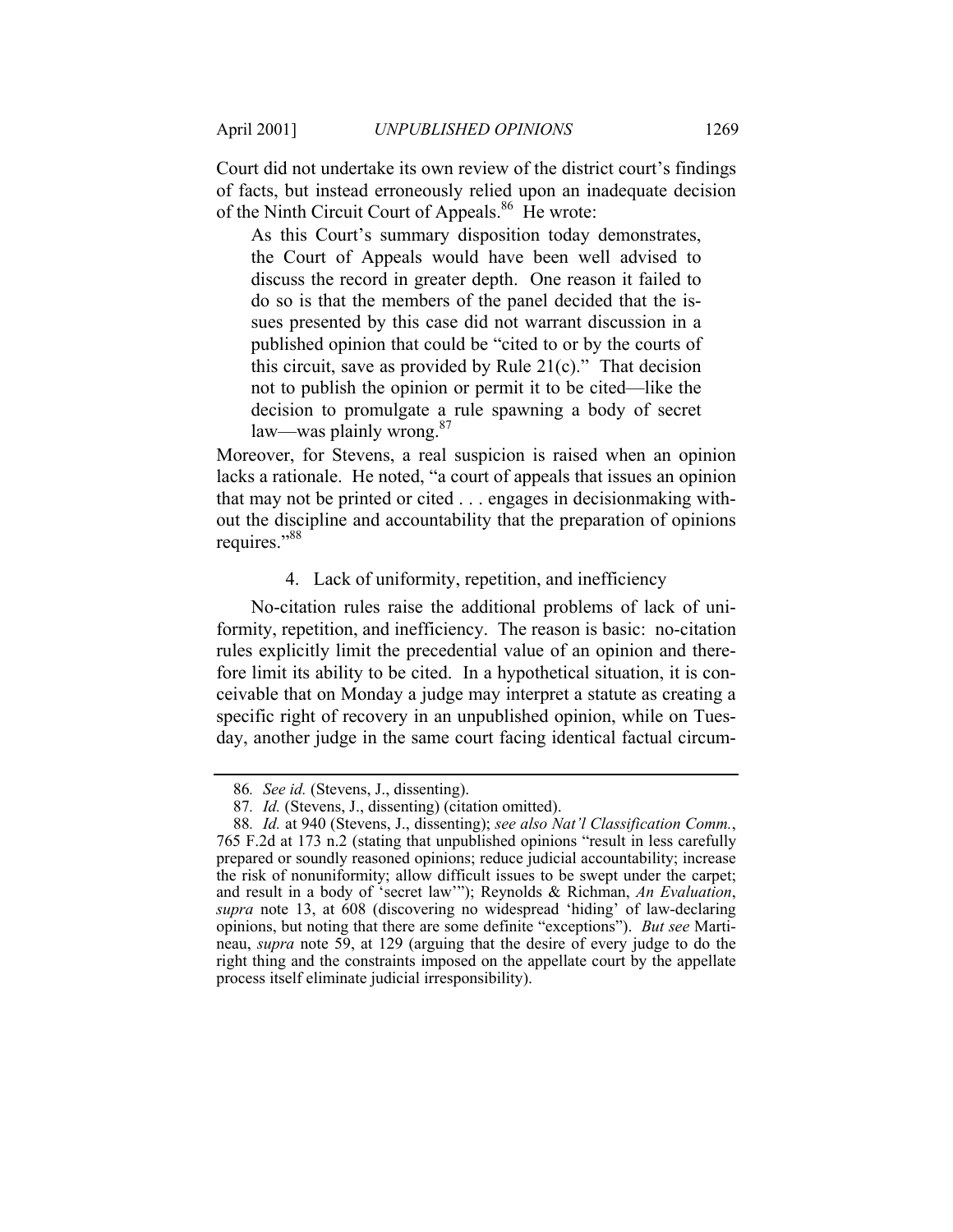stances will have an opposite holding because (1) the unpublished opinion is hidden from view, or (2) the available unpublished opinion is not citable before the court.

This problem is illustrated in *National Classification*. In that case, the underlying unpublished decision interpreted a specific provision of the Motor Carriers Act of 1980<sup>89</sup> to permit federal regulation of pork skins and bacon rinds. The first disposition of the case contained so little analysis that the parties ended up appealing a second time because neither was sure whether the issues had been decided. $90$  Further, as Circuit Judge Wald wrote, "[b]eing unpublished, No. 83-1866 has no precedential effect. Thus it is highly likely that another rate bureau will again call upon this court to decide the same statutory questions."<sup>91</sup>

It is ironic that the very system designed to streamline the court's adjudicative process can itself give rise to unnecessary future litigation. Efficiency goals are undermined where the unpublished opinion is so deficient that even the litigants question whether the issues were resolved. Efficiency goals are further defeated where an unpublished opinion is used to dispose of a matter that other parties are likely to litigate. In spite of guidelines for publication, courts do dispose of important matters in unpublished opinions. When this happens, the court and similarly situated parties may find themselves confronting issues previously disposed of but unavailable because of the no-citation rules. As Judge Wald explained in *National Classification*, this forced "both the parties and this court [to go] through the time and expense of a fruitless second appeal. $^{92}$ 

#### 5. Inability to predict precedential value

A fundamental flaw of limited publication is the inability of a court to predict the future precedential effect of a given case. According to the *Standards for Publication*, "the decision not to publish should be made as soon as possible."<sup>93</sup> From an efficiency stand-

 <sup>89. 49</sup> U.S.C. § 10706(b)(3)(B) (1994).

<sup>90</sup>*. See Nat'l Classification Comm.*, 765 F.2d at 174.

<sup>91</sup>*. Id.* 92*. Id.*

 <sup>93.</sup> STANDARDS FOR PUBLICATION, *supra* note 23, at 11.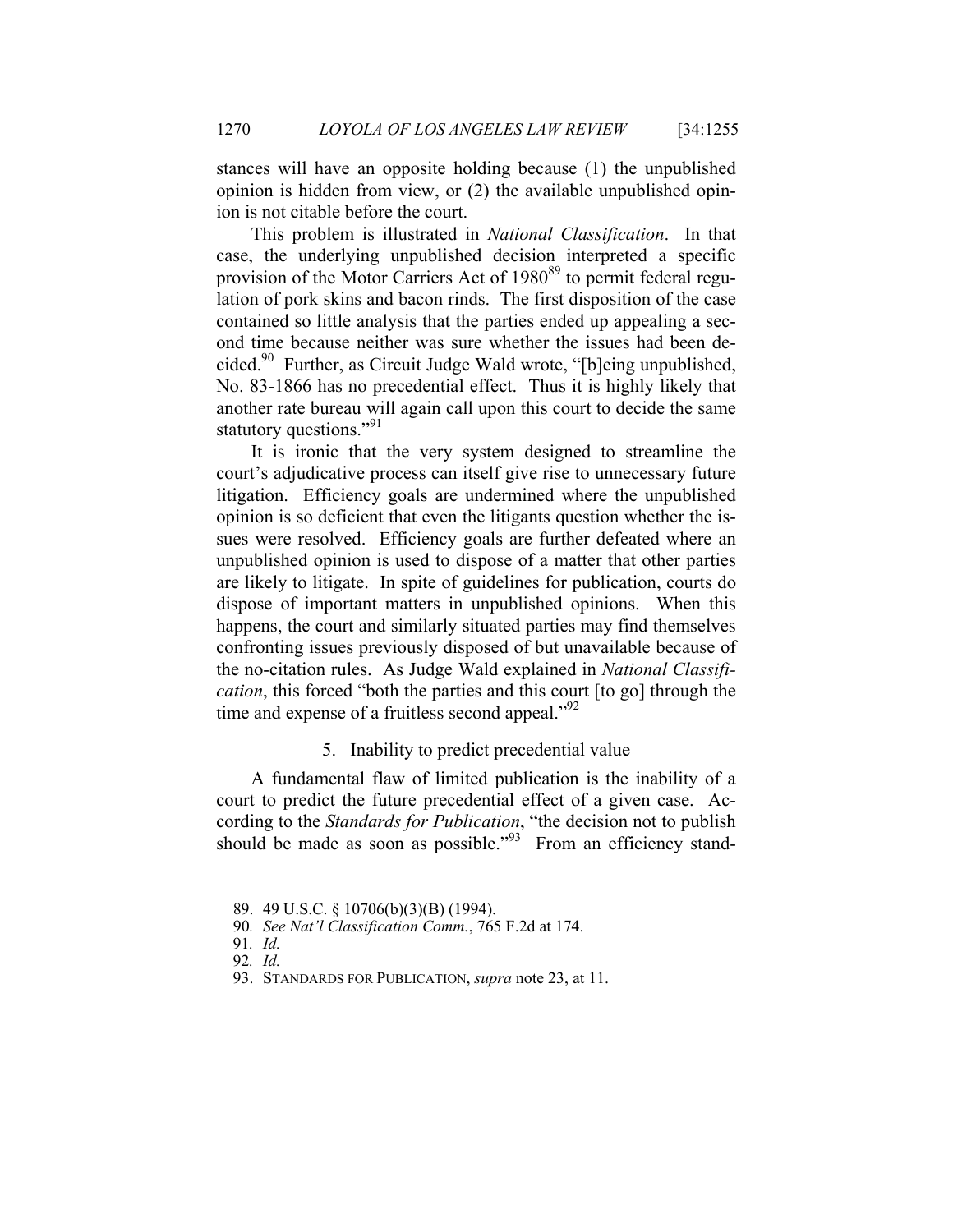point, this makes sense. Otherwise, the expected savings in opinion preparation time would not be realized.<sup>94</sup> This early decision will determine how thoroughly the opinion is prepared. The problem arises, however, that at the time the judge is writing, it is not possible to predict the precedential value of the opinion.<sup>95</sup> The inability to predict precedential value may arise from a factual question or an interpretation of the law. It is interesting to note that in order for limited publication to work, the decision to publish must be made before writing. Yet, paradoxically, the *Standards for Publication* also recognizes that the "reduction of ideas to paper . . . significantly affects ultimate decisions."96 The danger is that the decision not to publish will affect the reasoning or even the result.  $97$ 

This problem was highlighted by Chief Judge Holloway of the Tenth Circuit. In his dissent to that court's adoption of stricter nocitation rules, Judge Holloway observed that in the common-law tradition, "all rulings of this court are precedents."98 Holloway writes:

[W]hen we make our *ad hoc* determination that a ruling is not significant enough for publication, we are not in as informed a position as we might believe. Future developments may well reveal that the ruling is significant indeed. As we know, we are frequently changing our views on publication decisions, deciding later to publish them on motions of the parties or on our own motion. The classifications are too fine in many instances and we cannot confidently say, in deciding whether to publish, that we are not working an *injustice on parties in later cases*. 99

Justice Stevens was even more critical, believing that a judge is simply never in a position to predict future value. "Judges are the last

955 F.2d 36, 37 (10th Cir. 1986) (Holloway, C.J., dissenting).

<sup>94</sup>*. See id.*

 <sup>95.</sup> It might be presumed that if the panel that issued the unpublished per curiam opinion in *Christie v. United States*, No. 91-2375MN (8th Cir. Mar. 20, 1992), later relied upon by the *Anastasoff* court, realized that it was creating incircuit precedent it would have issued a published opinion.

 <sup>96.</sup> STANDARDS FOR PUBLICATION, *supra* note 23, at 2.

<sup>97</sup>*. See* Reynolds & Richman, *An Evaluation*, *supra* note 13, at 581.

 <sup>98.</sup> Re Rules of the United States Court of Appeals for the Tenth Circuit,

<sup>99</sup>*. Id.* at 38 (Holloway, C.J., dissenting) (emphasis added).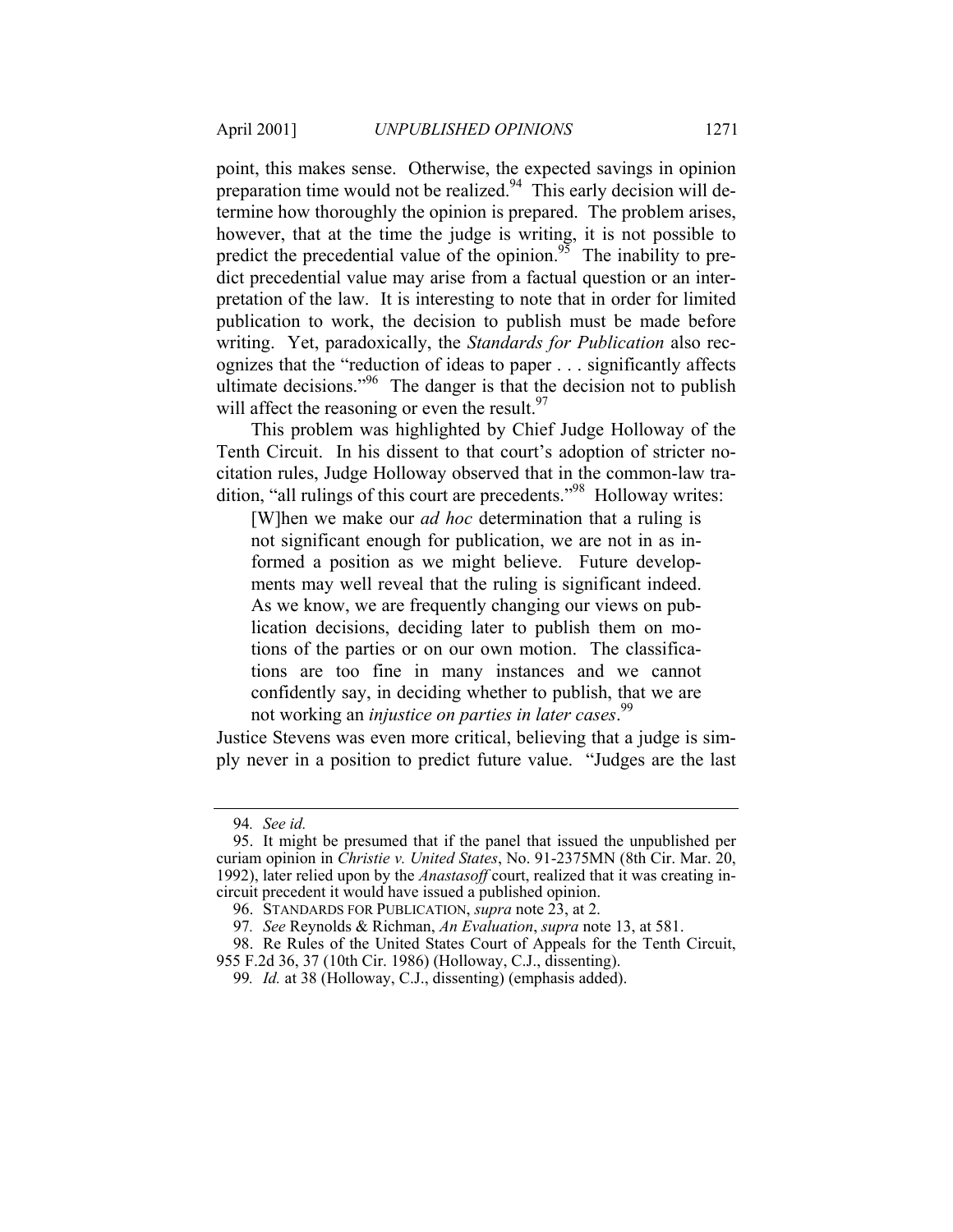persons," he wrote, "who should be authorized to determine which of their decisions should be long remembered."<sup>100</sup>

These problems might manifest themselves when, after oral argument, a judge or a panel of the court decides that a case does not warrant a published opinion. The opinion is then written with the knowledge that the final result will not be published and will not later be cited as authority. Knowing this to be the end, a brief opinion is written by the judge or judicial staff; $^{101}$  one that lacks a discernable expression of the court's reasoning. Later it is realized that: (*a*) the case was more novel than the court predicted; (*b*) the opinion lacked a sufficient rationale; (*c*) other parties have since litigated the same issues on identical facts; and (*d*) those parties did not have the benefit of the previous opinion because: (1) it was hidden from view; (2) it could not be cited; or (3) it lacked a sufficient rationale.

## III. THE *ANASTASOFF*<sup>102</sup> CASE

On April 13, 1996, Faye Anastasoff, a retired school teacher, mailed a refund claim to the Internal Revenue Service for federal taxes she overpaid on April 15, 1993.<sup>103</sup> Anastasoff had three years from the date of the first mailing in which to file her refund claim.<sup>104</sup> As it turned out, however, her claim arrived on April 16, 1996—one

 <sup>100.</sup> Reynolds & Richman, *Non-Precedential Precedent*, *supra* note 53, at 1192 (quoting Justice John P. Stevens, Remarks at Illinois State Bar Association's Centennial Dinner, Springfield, Illinois (Jan. 22, 1977)). Stevens explained this remark:

<sup>[</sup>A] rule which authorizes any court to censor the future citation of its own opinions or orders rests on a false premise. Such a rule assumes that an author is a reliable judge of the quality and importance of his own work product. If I need authority to demonstrate the invalidity of that assumption, I refer you to a citizen of Illinois who gave a brief talk in Gettysburg, Pennsylvania that he did not expect to be long remembered.

*Id.*

 <sup>101.</sup> It is acknowledged that judicial clerks most often write unpublished opinions. *See* POSNER, *supra* note 17, at 124; Martin, *supra* note 40, at 190. 102. Anastasoff v. United States, 223 F.3d 898 (8th Cir. 2000), *vacated as* 

*moot en banc*, No. 99-3917, 2000 WL 183092 (8th Cir. Dec. 18, 2000).

<sup>103</sup>*. See id.* at 899.

<sup>104</sup>*. See* 26 U.S.C. § 6511(b) (1994).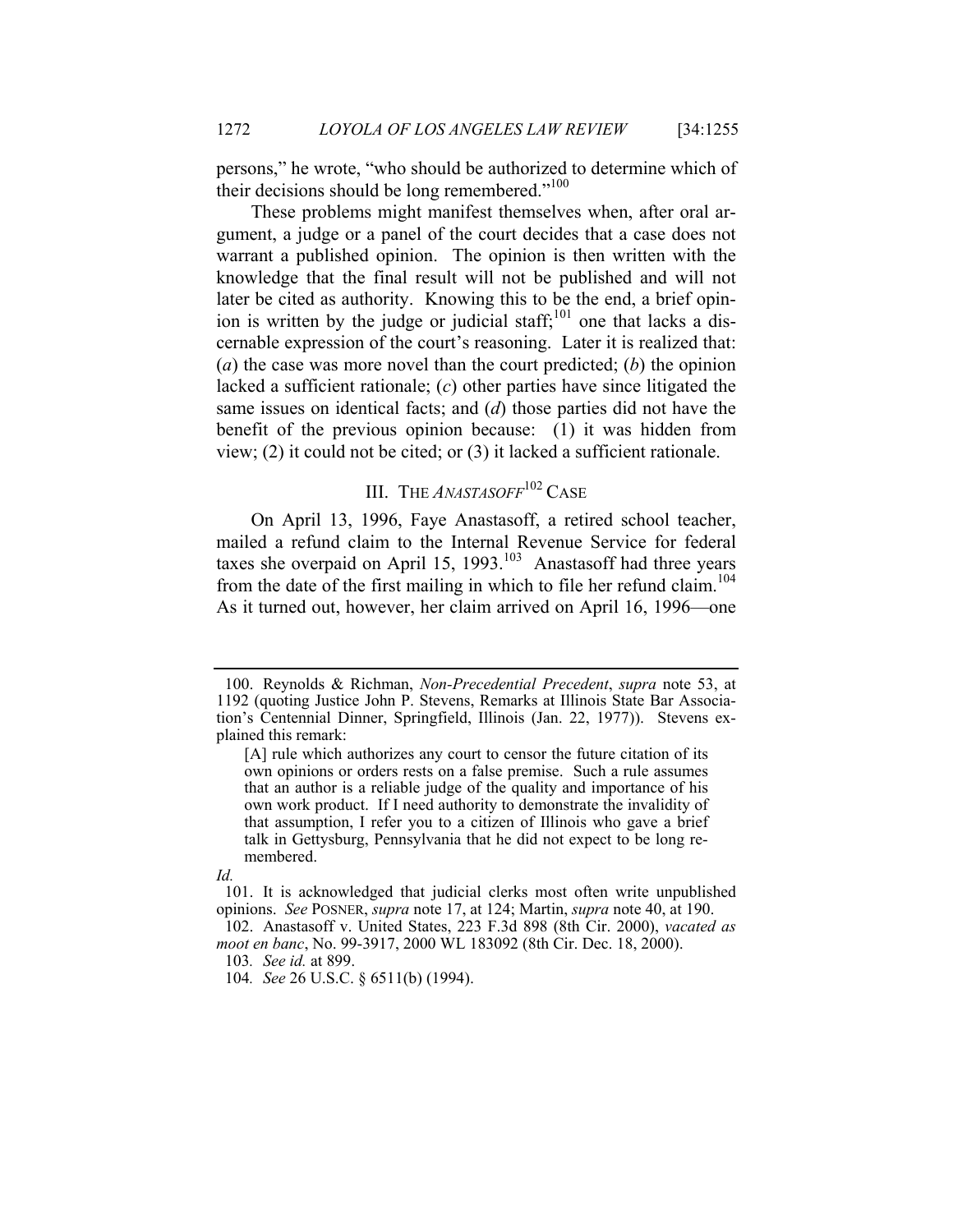day late. The IRS rejected her claim and kept her money.<sup>105</sup> Anastasoff subsequently brought suit against the IRS in the United States District Court for the Eastern District of Missouri contending that her refund was timely under the "mailbox rule."<sup>106</sup> The district court rejected her claim and granted summary judgement for the government.<sup>107</sup> The court reasoned that the mailbox rule could not apply under these circumstances because Anastasoff's original tax claim filed on April 15, 1993 was itself timely.<sup>108</sup> The court held that the mailbox rule "could not apply to any part of a timely claim."<sup>109</sup> In other words, because Anastasoff filed her 1993 income taxes on time, the mailbox rule could not save her claim for a refund mailed within the three-year limitation, but received one day late.

On appeal to the Eighth Circuit, Anastasoff argued that as a matter of policy, the mailbox rule should apply "whenever necessary" to fulfill its remedial purpose and save taxpayers from the "vagaries of the postal system. $\frac{110}{10}$  If applied, the mailbox rule would preserve her refund claim as timely as if received when mailed.<sup>111</sup> Writing for a unanimous three-judge panel, Circuit Judge Richard S. Arnold affirmed the district court ruling.<sup>112</sup> In so doing, the Eighth Circuit issued a precedent-setting opinion that was the "talk of the appellate world within hours,"<sup>113</sup> and which inspired renewed calls for court reform. $^{114}$ 

Judge Arnold explained that the court had no choice but to affirm the district court and reject Anastasoff's claim because eight years before, on similar facts, the court "rejected precisely the same

<sup>105</sup>*. See Anastasoff*, 223 F.3d at 899.

<sup>106</sup>*. See id.* at 898.

<sup>107</sup>*. See id.* at 899.

<sup>108</sup>*. See id.*

<sup>109</sup>*. Id*.

<sup>110</sup>*. Id.*

<sup>111</sup>*. See* 26 U.S.C. § 7502 (1994).

<sup>112</sup>*. See Anastasoff*, 223 F.3d at 899.

 <sup>113.</sup> Mauro, *supra* note 35.

<sup>114</sup>*. See All Opinions Are Precedential*, N.J. L.J., Sept. 4, 2000, *available at* LEXIS, News Library, N.J. L.J. File (using Arnold's opinion to call for the appointment of more New Jersey state court judges and the reform of the local judicial selection process).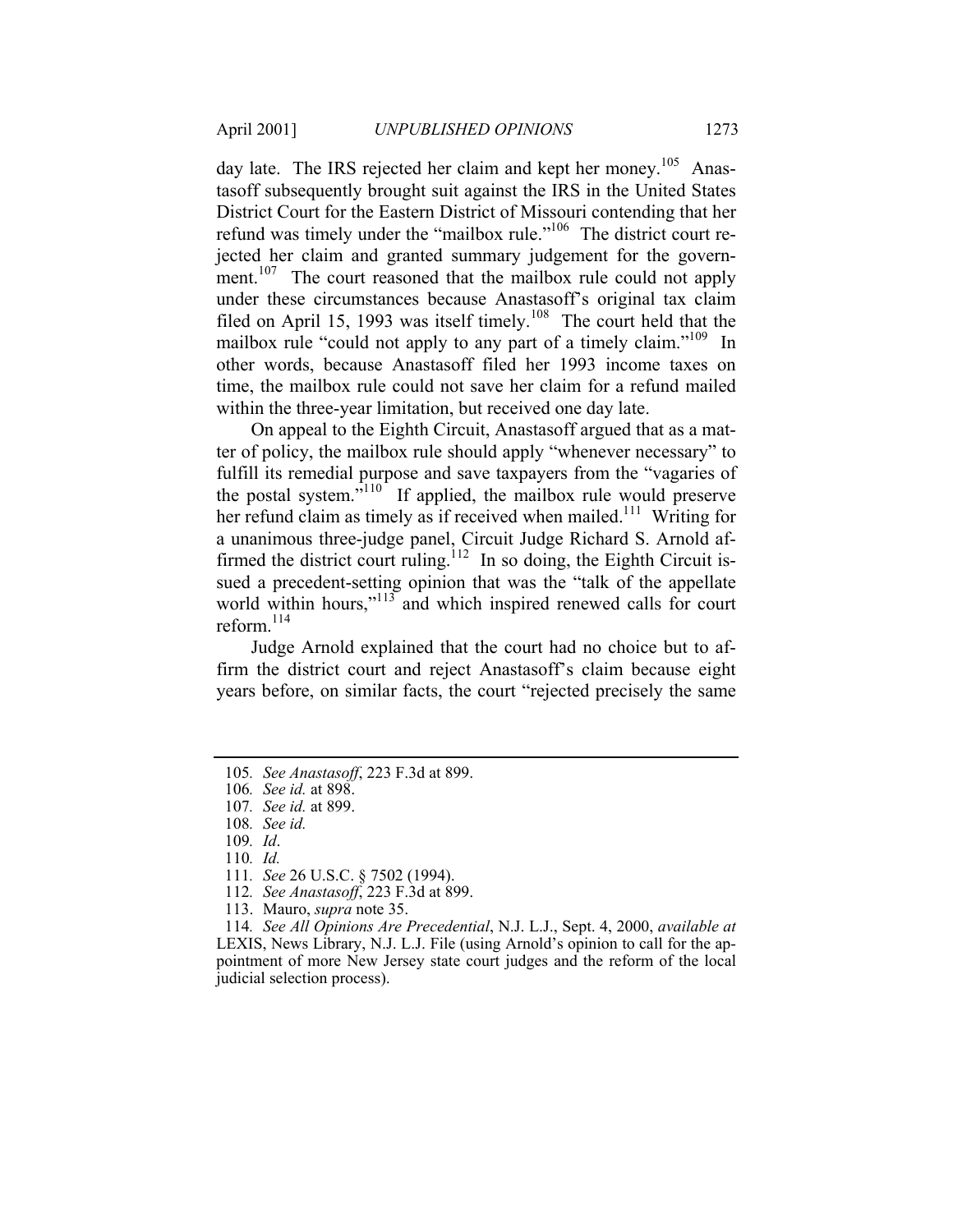legal argument."115 In that earlier decision, *Christie v. United States*,<sup>116</sup>, the court considered a refund claim that was mailed just prior to the three-year bar but was received just after the deadline.<sup>117</sup> Like Anastasoff, the taxpayer in that case argued that the mailbox rule should operate regardless of the claim's timeliness.<sup>118</sup> Although the *Christie* opinion was unpublished and mere persuasive

authority under the court's own rules, the panel felt it was nonetheless bound to it as authoritative in-circuit precedent.<sup>119</sup>

Anastasoff's attorney did not attempt to distinguish the *Christie* case and Judge Arnold pointed out that Anastasoff's reasoning was "squarely inconsistent with the effect [she] desires to attribute to the regulation."<sup>120</sup> At oral argument, Arnold pointedly asked Anastasoff's attorney: "What do you make of the *Christie* opinion?"<sup>121</sup> In response, her attorney matter-of-factly replied that because the decision was unpublished it was "not binding on this court."<sup>122</sup> Taking issue, Arnold said: "This is where I disagree with you. I think it is unconstitutional for a court to say we decided a case a certain way yesterday, but we don't like it anymore and we're ignoring it. It flies in the face of the whole notion of a court." $123$ 

On August 22, 2000, Judge Arnold issued a decision for the court declaring Rule  $28A(i)^{124}$  unconstitutional.<sup>125</sup> The Rule, "inso-

122*. Id.*

123*. Id.*

124. It provides:

Unpublished opinions are not precedent and parties generally should not cite them. When relevant to establishing the doctrines of res judicata, collateral estoppel, or the law of the case, however, the parties may cite any unpublished opinion. Parties may also cite an unpublished opinion of this court if the opinion has persuasive value on a material issue and no published opinion of this or another court would

<sup>115</sup>*. Anastasoff*, 223 F.3d at 899.

 <sup>116.</sup> No. 91-2375MN (8th Cir. Mar. 20, 1992).

<sup>117</sup>*. See Anastasoff*, 223 F.3d at 899.

<sup>118</sup>*. See id.*

<sup>119</sup>*. See id.*

<sup>120</sup>*. Id.*

 <sup>121.</sup> Oral argument for the *Anastasoff* case (No. 99-3917) can be heard through the Eighth Circuit's website, United States Court of Appeals, Oral Arguments, *at* http://8cc-www.ca8.uscourts.gov/Oral-Arg/scripts/GetRA.asp.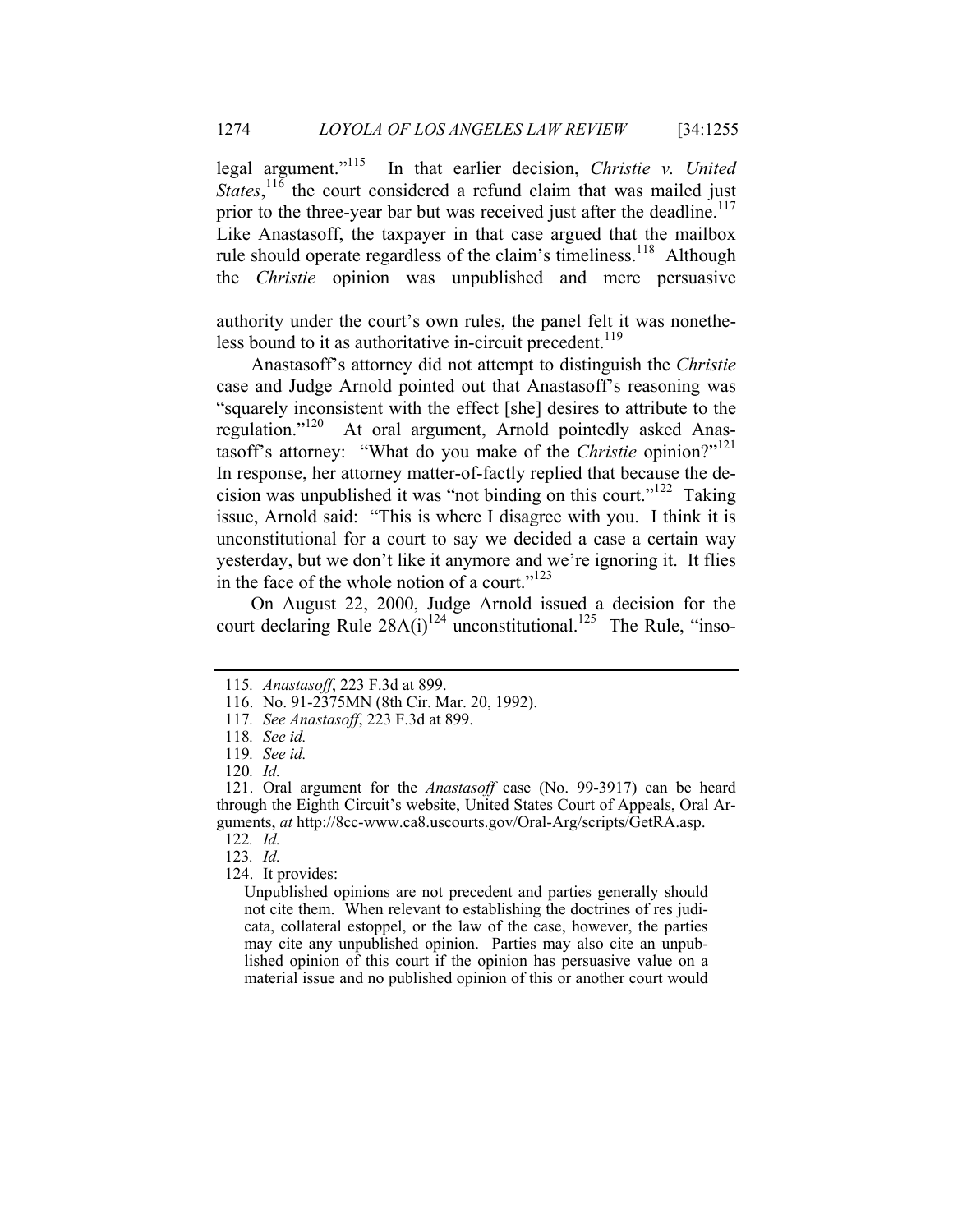far as it would allow us to avoid the precedential effect of our prior decisions," he wrote, "purports to expand the judicial power beyond the bounds of Article III. . . . That rule does not, therefore, free us from our duty to follow this Court's decision in *Christie*."126

Faye Anastasoff did not anticipate the ruling. Her attorneys went to the Eighth Circuit prepared to argue the merits of the mailbox rule and the fine points of the relevant IRS regulations—a seemingly routine case. Of the ruling, her attorney later said "[it] certainly was a surprise" especially since the constitutionality of the rule was "not raised in either brief by either side."<sup>127</sup>

In declaring the Eighth Circuit's no-citation rule unconstitutional, Judge Arnold cited no precedent of his own.128 Rather, his opinion rested upon two interrelated arguments. First, Arnold made an historical argument about the establishment and adoption of the doctrine of precedent by the Framers of the Constitution. Second, he suggested that the nature of this doctrine incorporated into the Constitution was more strict than is our contemporary understanding of the doctrine of precedent.

Anastasoff subsequently filed a petition for rehearing en banc, asserting that the panel's constitutional holding was in error, and that, on the merits, the Eighth Circuit should abandon *Christie*. 129 While still pending review, the government took two important actions that mooted Anastasoff's claim. First, the IRS reversed course with its arguments and formally announced that the mailbox rule would apply to claims such as Anastasoff's.<sup>130</sup> Second, the govern-

1

serve as well.

<sup>8</sup>TH CIR. R. 28A(i).

<sup>125</sup>*. See Anastasoff*, 223 F.3d at 905.

<sup>126</sup>*. Id.* at 900.

 <sup>127.</sup> Mauro, *supra* note 35 (quoting Anastasoff's attorney Juan Keller).

<sup>128</sup>*. See* France, *supra* note 9, at 2228; *see also* Steve France, *Right to Cite*, A.B.A. J., Oct. 2000, at 24 (stating that in establishing a new right to cite unpublished opinions, Judge Arnold did not cite any cases on the subject).

<sup>129</sup>*. See* Anastasoff v. United States, No. 99-3917, 2000 WL 1863092 (8th Cir. Dec. 18, 2000) (en banc)*.*

<sup>130</sup>*. See* Weisbart v. United States, 2000 WL 1711554 (Nov. 13, 2000); *see also IRS Agrees that Refund Claim on Late Return Can be Timely Under Mailbox Rule*, 46 FED. TAXES WKLY. ALERT 581, 583 (2000) (describing the IRS changes regarding the timeliness of refund claims under the mailbox rule).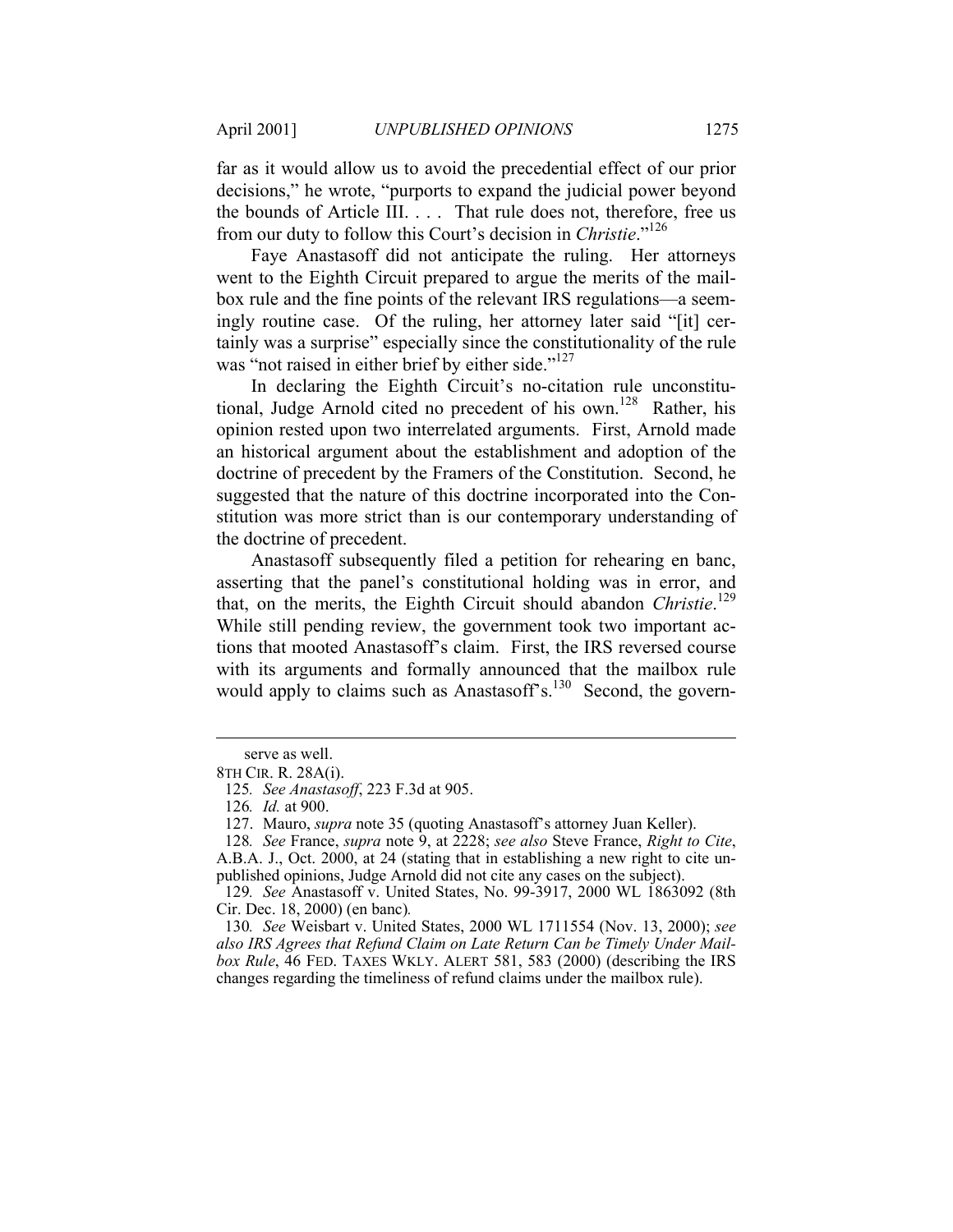ment paid Faye Anastasoff her refund claim in full, with interest.<sup>131</sup> In light of these actions, the Eighth Circuit, sitting en banc, vacated its earlier decision as moot and remanded the case back to the district court.<sup>132</sup> Under the pen of Judge Arnold, however, the court did not foreclose on its earlier rationale. Explaining that the court sits "to decide cases, not issues," Arnold wrote that "whether unpublished opinions have precedential effect no longer has any relevance for the decision of this tax-refund case."<sup>133</sup> The constitutionality of the nocitation rule, however, "remains an open question."<sup>134</sup>

#### IV. A HISTORICAL ANALYSIS OF THE DOCTRINE OF PRECEDENT

#### *A. American Legal Tradition and the Constitution*

The doctrine of precedent dates at least as far back as the old English year-books.<sup>135</sup> Bolstering an argument with examples of a similar case is a logical short-hand technique for lawyers. This habit of reasoning by example, it is said, is more or less a compulsive habit of common lawyers.<sup>136</sup>

Yet, the extent to which the Framers incorporated the notion of binding precedent into the Constitution is unsettled. For the framing of the Constitution fell squarely in the middle of a historical shift: a movement away from the prevailing English common law toward the formation of a particularly American legal tradition. The weight one accords to these two traditions, what the Framers might have previously known in the English colonies, and what emerged immediately following independence and the drafting of the Constitution, may de-

136*. See* Wise, *supra* note 135, at 1047.

<sup>131</sup>*. See Anastasoff*, 2000 WL 1863092, at \*1.

<sup>132</sup>*. See id.* at \*2.

<sup>133</sup>*. Id.*

<sup>134</sup>*. Id.*

<sup>135</sup>*. See* J.H. BAKER, AN INTRODUCTION TO ENGLISH LEGAL HISTORY 171 (2d ed. 1979) ("By the 1280s the very words of the judges and pleaders were being taken down in the year-books, and by the fourteenth century we find these books being cited as evidence of law and practice."); *see also* E.M. Wise, *The Doctrine of Stare Decisis*, 21 WAYNE L. REV. 1043, 1047 (1975) (stating that "[t]he habit of looking to what was decided before for guidance, of reasoning by analogy, by example, is found of course in English law in the middle ages").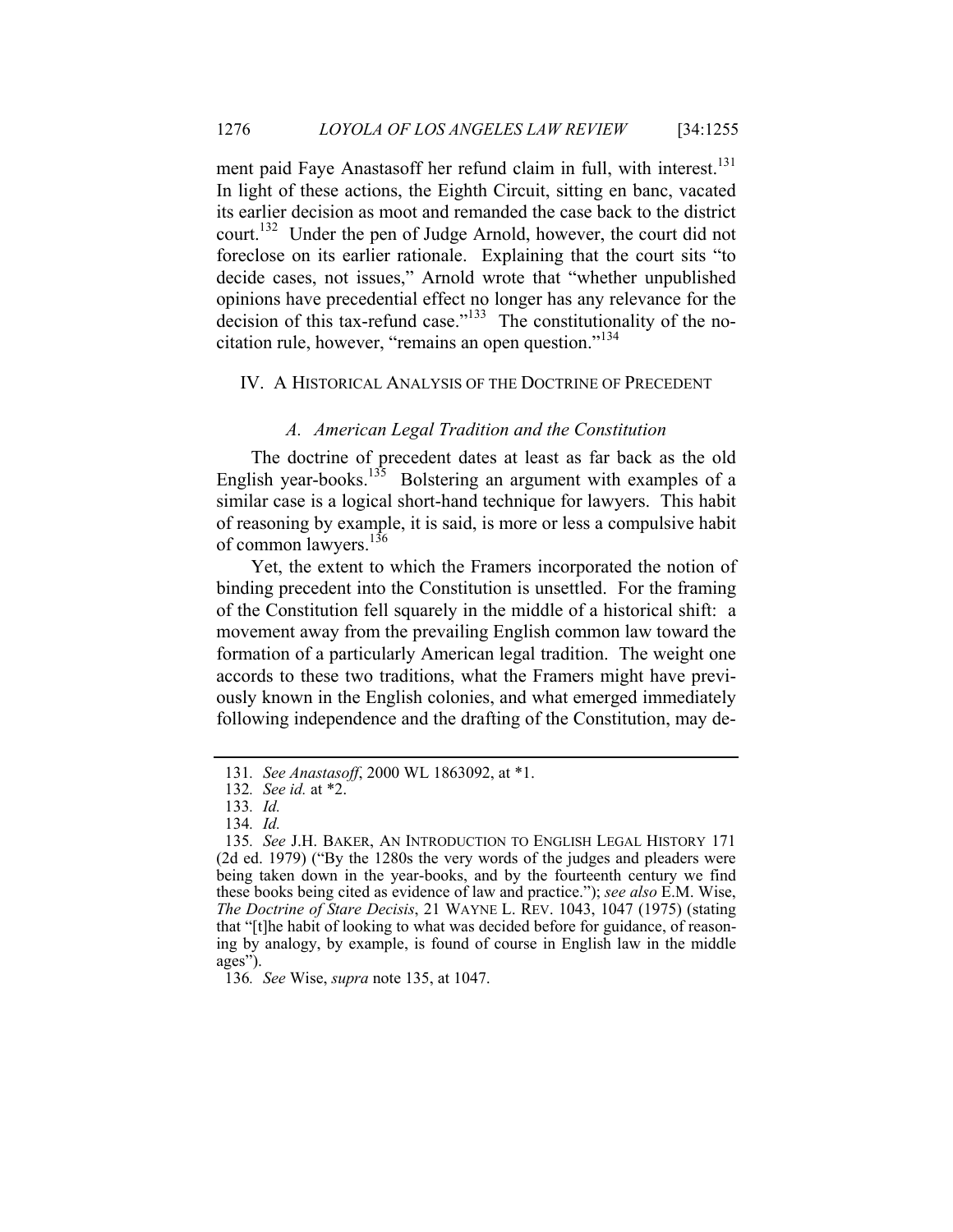termine how the historic roots of the doctrine of precedent are judged. By analogy, in contractual disputes, the conduct of the parties is often held as some indication of what their intentions might have been at the moment of contract formation. Historically, the Supreme Court has looked beyond contemporaneous statements to the establishment of trends or absence thereof when evaluating the Framers' intent.<sup>137</sup> Assessing the Framers' intent in this situation is especially difficult given the unsettled state of American law at the time.

Despite the Constitution's silence,<sup>138</sup> Judge Arnold suggests that the doctrine of precedent was implicitly adopted by the Framers of the Constitution. A majority of the Framers, he points out, were lawyers familiar with the doctrine of precedent by the time they gathered in Philadelphia.<sup>139</sup> The implication is that the Framers were not only familiar with the doctrine of precedent, but they embraced it as the appropriate method of adjudication in the new United States. The doctrine was not merely "well-established," Arnold suggests, it was the "historic method of judicial decision-making" and considered a "bulwark of judicial independence."140 Arnold supports his straightforward argument by looking at the influential writings of Sir William Blackstone and Sir Edward Coke.

## 1. Early influences on the doctrine of precedent

Sir William Blackstone's popularity arose at a time when there was but one small American law school and lawyers were starved for books.<sup>141</sup> For example, John Adams complained that in 1758, before

<sup>137</sup>*. Cf.* Myers v. United States, 272 U.S. 52, 175 (1926) ("This Court has repeatedly laid down the principle that a contemporaneous legislative exposition of the Constitution when the founders of our Government and framers of our Constitution were actively participating in public affairs, acquiesced in for a long term of years, fixes the construction to be given its provisions.").

<sup>138</sup>*. See* U.S. CONST. art. III, § 1, cl. 1 ("The judicial Power of the United States, shall be vested in one supreme Court, and in such inferior Courts as the Congress may from time to time ordain and establish.").

<sup>139</sup>*. See* Anastasoff v. United States, 223 F.3d 898, 900 n.4. (8th Cir. 2000), *vacated as moot en banc*, No. 99-3917, 2000 WL 183092 (8th Cir. Dec. 18, 2000).

<sup>140</sup>*. Id.* at 900.

<sup>141</sup>*. See* ROBERT H. JACKSON, THE SUPREME COURT IN THE AMERICAN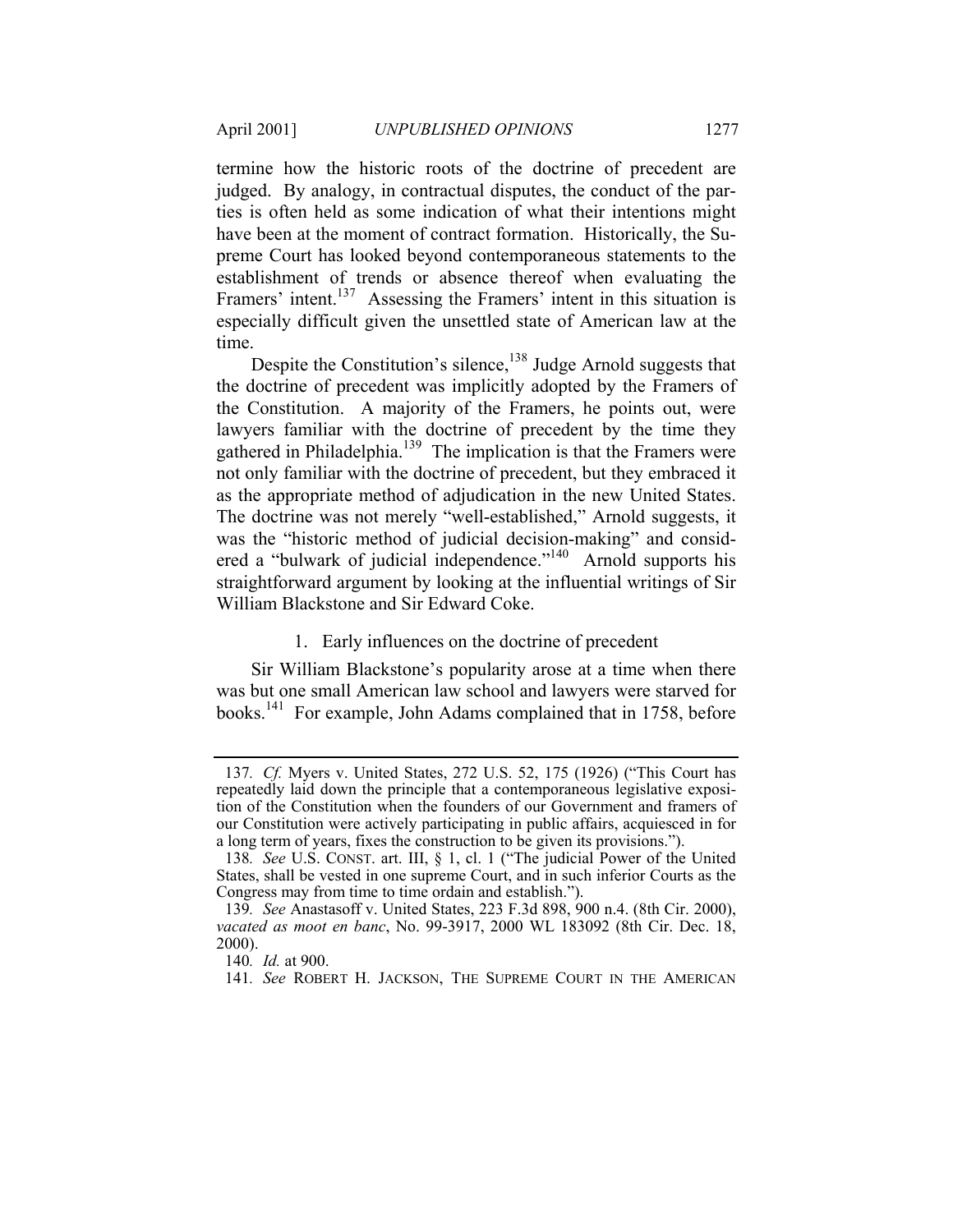the publication of Blackstone's *Commentaries*, the American study of law was "a dreary ramble."142 Blackstone's famous *Commentaries* was the single most authoritative source reporting English cases.<sup>143</sup> In fact, Blackstone was considerably more popular in the United States than in his native England. According to an early twentieth-century Supreme Court opinion, cited by Judge Arnold, "[a]t the time of the adoption of the Federal Constitution, . . . [Blackstone's work] had been published about twenty years, and it has been said that more copies of the work had been sold in this country than in England; so that undoubtedly, the Framers of the Constitution were familiar with it."<sup>144</sup>

Given Blackstone's "great influence on the Framers' understanding of law,"<sup>145</sup> Arnold suggests that when Blackstone wrote "it" is an established rule to abide by former precedents,"<sup>146</sup> the Framers collectively adopted his word as their own. Arnold provides evidence of this through the words of Alexander Hamilton. For example, Hamilton wrote in *The Federalist No. 78* that "[t]o avoid an arbitrary discretion in the courts, it is indispensable that they should be bound down by strict rules and precedents, which serve to define and point out their duty in every particular case that comes before them."<sup>147</sup> Arnold observes that both Hamilton and James Madison endorsed the idea that the accumulation of precedents would be beneficial. For example, Madison is quoted as saying "[a]mong other difficulties, the exposition of the Constitution is frequently a copious source, and must continue so until its meaning on all great points shall have been settled by precedents."<sup>148</sup>

-

SYSTEM OF GOVERNMENT 34 (1955); *see also* Perry Miller, *Introduction* to THE LEGAL MIND IN AMERICA, *supra* note 12, at 17 (declaring that the American legal profession was in a "sorry state" when the Constitution was adopted).

 <sup>142.</sup> Miller, *supra* note 141, at 15.

<sup>143</sup>*. See id.* at 19 (describing Blackstone's *Commentaries* as the bible for the American legal profession, but limited to the laws of England).

<sup>144</sup>*. Anastasoff*, 223 F.3d at 901 n.8 (citation omitted).

<sup>145</sup>*. Id.*

<sup>146</sup>*. Id.* at 900 (quoting SIR WILLIAM W. BLACKSTONE, COMMENTARIES OF THE LAWS OF ENGLAND 69 (1765)).

 <sup>147.</sup> THE FEDERALIST NO. 78, *supra* note 2, at 662.

<sup>148</sup>*. Anastasoff*, 223 F.3d at 902 (quoting James Madison, Letter from James Madison to Samuel Johnson (June 21, 1789), *in* 12 PAPERS OF JAMES MADISON 250 (Robert A. Rutland et al. eds., 1977)).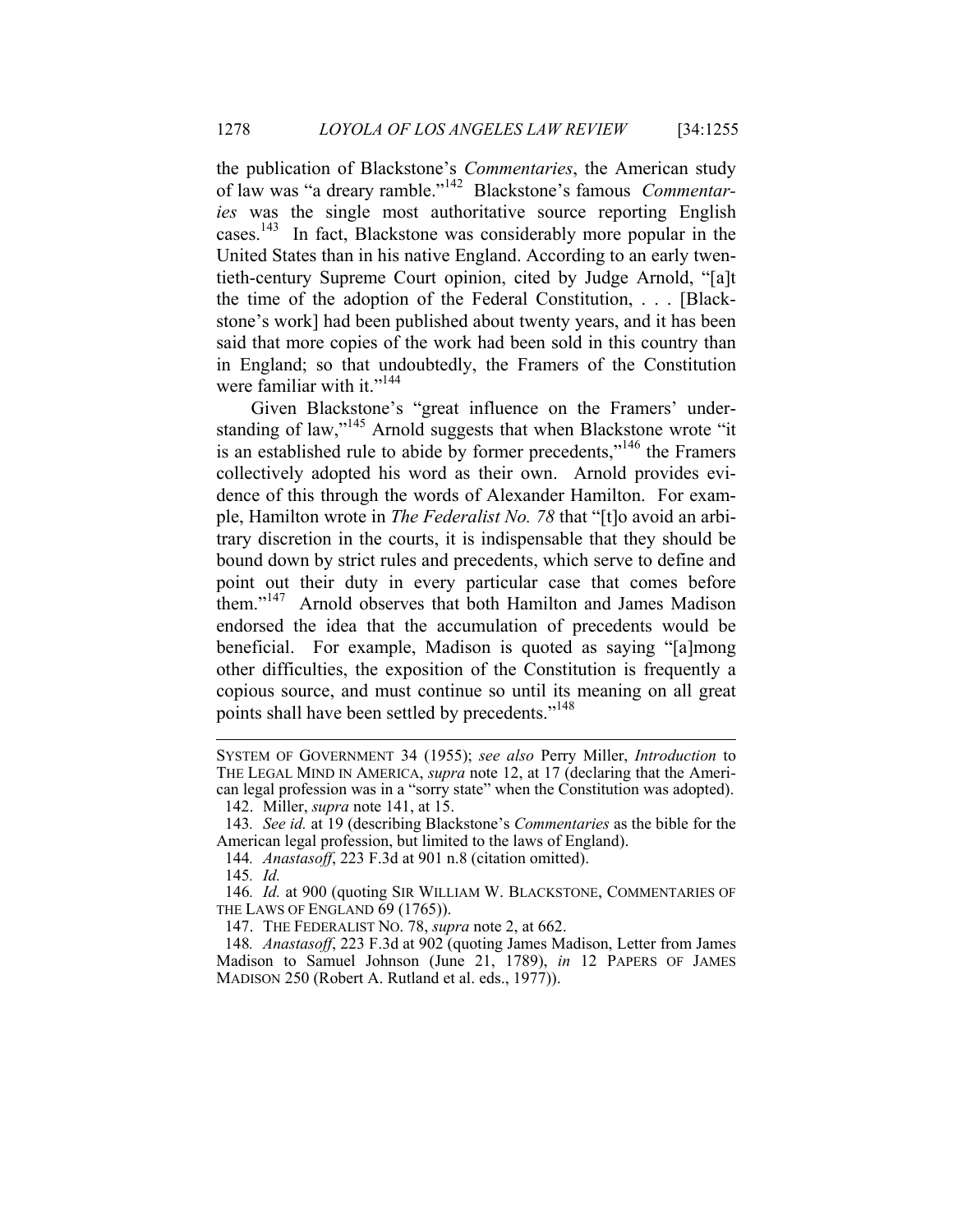The other great influence cited by Arnold is Sir Edward Coke, who "more than any other person . . . established the authority of rules on the basis that they had been previously enunciated by courts of common law."149 Coke was something of a hero to American patriots for he had led a successful struggle against the arbitrary usurpations by the English monarchy through the strength and authority of those precedents.150 American patriots identified his struggle with their own against the English Crown and frequently turned to Coke for authority. $151$ 

Further, in *The Transformation of American Law*, cited by Arnold,152 Morton Horwitz states that "the overwhelming fact about American law through most of the eighteenth century is the extent to which lawyers believed that English authority settled virtually all questions for which there was no legislative rule."<sup>153</sup> Relying on these authorities, Arnold concludes that the doctrine of precedent "was not merely well-established; it was the historic method of judicial decision-making, and regarded as a bulwark of judicial independence in past struggles for liberty."<sup>154</sup>

2. The uncertain establishment of the doctrine of precedent

As a young nation founded on independence from England, the historical context of the Constitution suggests that the nature of the doctrine of precedent would be unclear. As former Supreme Court Justice Jackson pointed out, in the early days, the Supreme Court "had no tradition of its own."155 The Court, he analogized, was like a ship without a rudder, for "[t]he Constitution . . . launched a Court without a jurisprudence."<sup>156</sup> Furthermore, the precedents which did

 <sup>149.</sup> Harold J. Berman & Charles J. Reid, Jr., *The Transformation of English Legal Science: From Hale to Blackstone*, 45 EMORY L.J. 438, 446-47 (1996).

<sup>150</sup>*. See Anastasoff*, 223 F.3d at 900 n.6.

<sup>151</sup>*. See id.* (quoting Sir Edward Coke as stating that "precedents have always been respected").

<sup>152</sup>*. See id.* at 900.

 <sup>153.</sup> MORTON HORWITZ, THE TRANSFORMATION OF AMERICAN LAW, 1780- 1860, at 8 (1992).

<sup>154</sup>*. Anastasoff*, 223 F.3d at 900.

 <sup>155.</sup> JACKSON, *supra* note 141, at 29.

<sup>156</sup>*. Id.*; *see also* Perry Miller, *Introduction* to Nathaniel Chipman, *Sketches*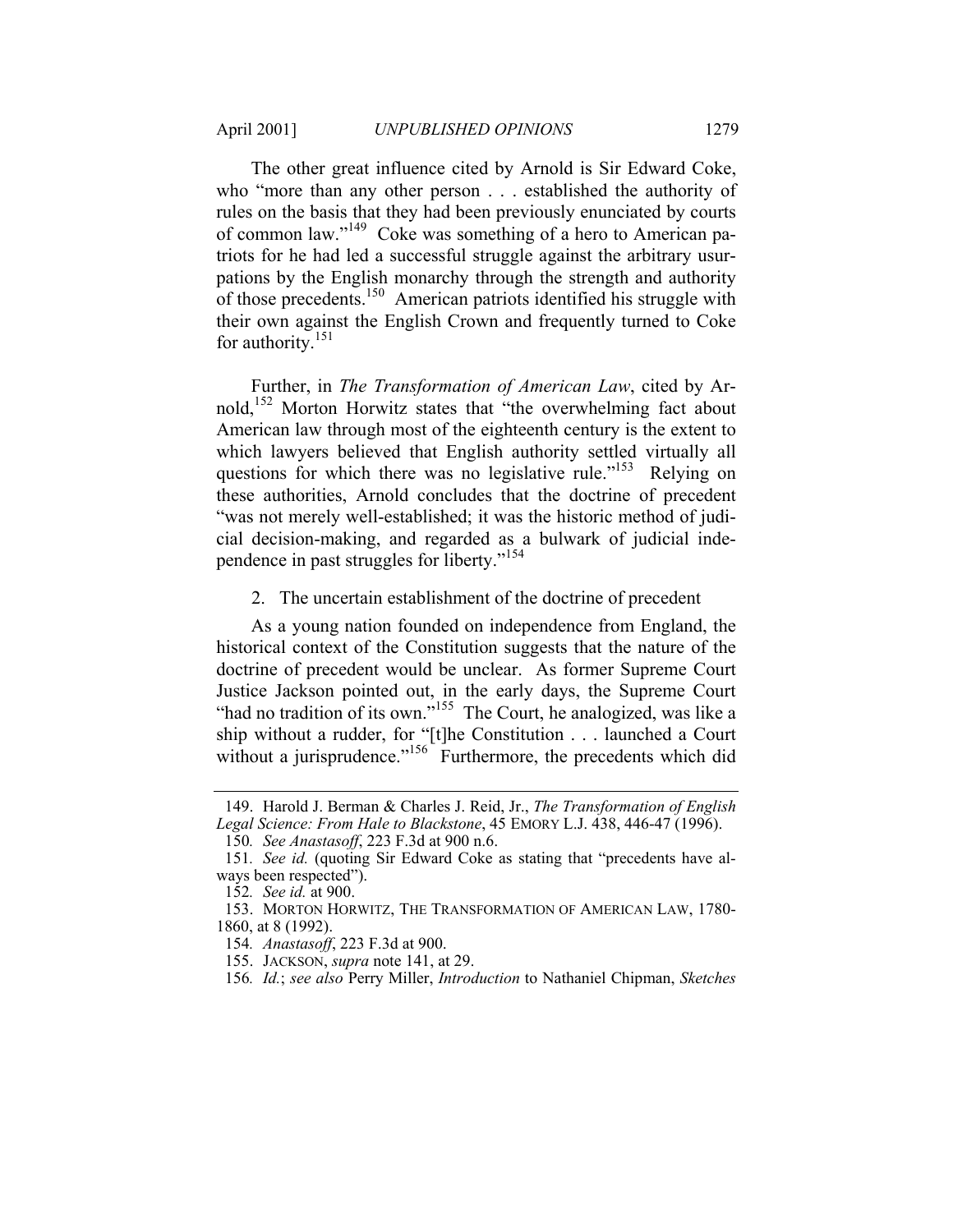exist at the time came from the common law, the state courts, or from England. Contrary to common assumptions, adherence to the common law was not "inevitable and unopposed."<sup>157</sup> In the aftermath of the Revolution, British law was so unpopular that some states prohibited lawyers from citing British precedents.<sup>158</sup>

Even the revered Sir William Blackstone was called into question. As early as 1793, Judge Nathaniel Chipman<sup>159</sup> directly criticized Blackstone and his position of influence in America. In a nationalist tone, Chipman suggested that American law ought to be distinct and removed from any association with England. Specifically, American law should "be able both in theory and in practice to exclude all foreign principles."160 As such, Blackstone, a "British subject, highly in favor with the government" had no place in the learnings of a democratic republic.<sup>161</sup> "Unhappily," Chipman lamented, "[Blackstone's] *Commentaries* are the only treatise of law, to which the law students, in these states, have access." $162$  St. George Tucker, one of America's foremost legal educators at the time, seized upon the same problem.<sup>163</sup> In 1803, Tucker sought to limit the influence of Blackstone on the emerging American legal community by publishing his own Americanized version of the *Commentaries*. 164

-

162*. Id.*

*on the Principle of Government*, *in* THE LEGAL MIND IN AMERICA, *supra* note 12, at 19 (describing America as a "*tabula rasa,*" compelled to start anew).

 <sup>157.</sup> JACKSON, *supra* note 141, at 29.

<sup>158</sup>*. See id.*; *see also* ROBERT M. COVER, JUSTICE ACCUSED, ANTISLAVERY AND THE JUDICIAL PROCESS 140-41 (1975). Cover explained the nature of the tension between the English common law tradition and the search for an American tradition: "In early nineteenth-century America, without reference to the British corpus, the richness of experience desirable for common law jurisprudence would be lacking. But resort to the English decisions meant potential adoption of rules and principles from highly suspect Englishmen and an admission of national inadequacy." COVER, *supra*, at 140-41.

<sup>159</sup>*. See* Miller, *supra* note 156, at 19 (referring to the Vermont judge as a leader of the bar).

 <sup>160.</sup> Nathaniel Chipman, *Sketches of the Principles of Government*, *in* THE LEGAL MIND IN AMERICA, *supra* note 12, at 29.

<sup>161</sup>*. Id.*

<sup>163</sup>*. See* CRAIG EVAN KLAFTER, REASON OVER PRECEDENTS: ORIGINS OF AMERICAN LEGAL THOUGHT 2 (1993).

<sup>164</sup>*. See id.* Tucker successfully separated American legal thought from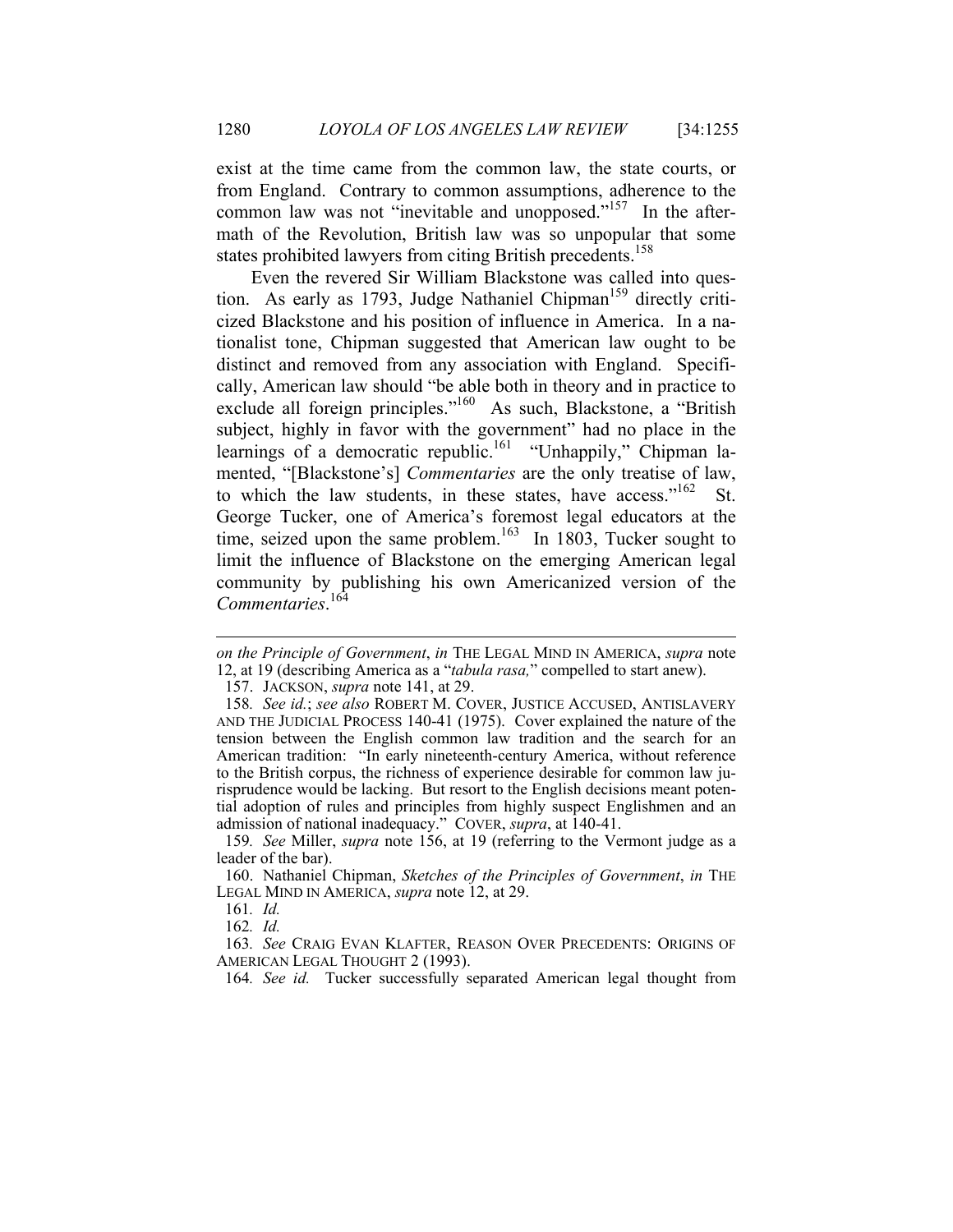A "retreat from adherence to the doctrine of precedent" coincides with the critical years surrounding the Constitution.<sup>165</sup> In *Transformation of American Law*, Morton Horwitz observes that one of the "most universal features of postrevolutionary American jurisprudence was an attack on the colonial subservience to precedent."<sup>166</sup> Nathaniel Chipman is again heard to complain that the legal profession had followed precedents "with too great veneration."<sup>167</sup> These precedents, he said, "were made at a time when the state of society, and of property were very different from what they are at present."<sup>168</sup> To follow existing precedent, Chipman argued, would be akin to following "arbitrary rules" or "arbitrary decisions" without understanding that they "arose out of [a different] state of society."169 And this he said would be "certainly contrary to the principles of our government and the spirit of our laws."<sup>170</sup> This retreat from precedent "went hand in hand with a new definition of the role of the judge in formulating legal rules."171

The tension between the availability of English precedent and the proud search for an American tradition<sup>172</sup> was clearly evident in 1798, when Jesse Root compiled the first systematic case reporter for the state of Connecticut. In the preface to his *Reports*, Root described the sources of American common law, and like Chipman, he urged independence from the inapplicable English laws.<sup>173</sup> Root wrote:

-

- 170*. Id.*
- 171*. Id.* at 27.

Blackstone and the English legal system. Specifically, Tucker introduced relativism to establish that "reason should be the law's ultimate test." *Id.*

 <sup>165.</sup> HORWITZ, *supra* note 153, at 24.

<sup>166</sup>*. Id.*

<sup>167</sup>*. Id.*

<sup>168</sup>*. Id.*

<sup>169</sup>*. Id.* at 25.

<sup>172</sup>*.* See COVER, *supra* note 158, and accompanying text.

 <sup>173.</sup> The superiority of American legal thought expressed by Chipman, Root, and later William Sampson can be traced to a tension existing during the revolutionary period. For example, Bernard Bailyn has observed that "English law—as authority, as legitimizing precedent, as embodied principle, and as the framework of historical understanding—stood side by side with Enlightenment rationalism in the minds of the Revolutionary generation." BERNARD BAILYN, THE IDEOLOGICAL ORIGINS OF THE AMERICAN REVOLUTION 31 (1967).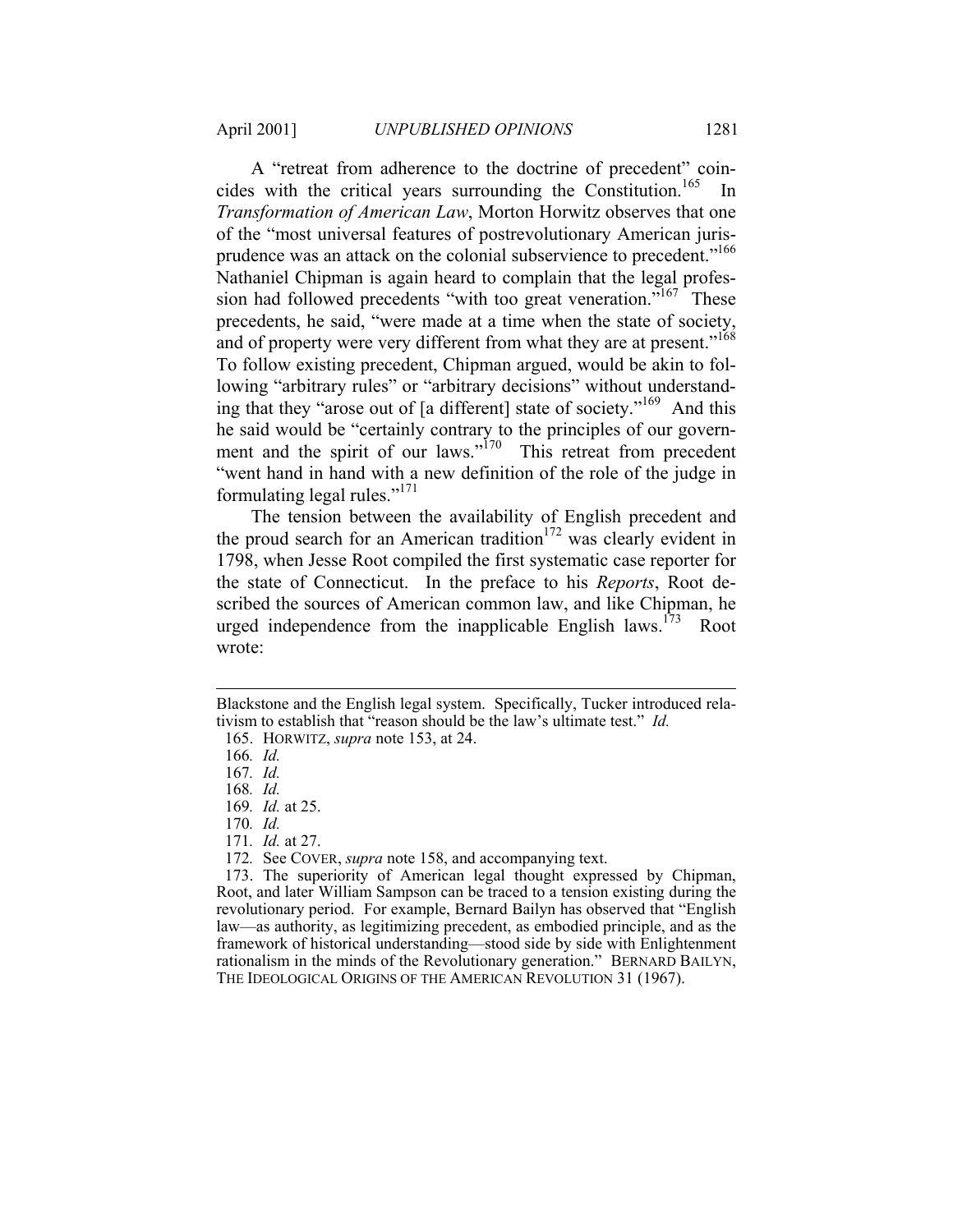[American common law] is essentially different from all, in that it is highly improved and ameliorated in its principles and regulations, and simplified in its forms, is adapted to the state of our country, and to the genius of the people, and calculated in an eminent manner to improve the mind by the diffusion of knowledge, and to give effectual security and protection to the person, rights, liberties and properties of the citizens, and is clothed with an energy, derived from a source, and rendered efficacious by a power, unknown in foreign governments, (*viz.*) the attachment of the citizens who rejoice in being ruled and governed by its laws, for the blessings it confers. Let us, Americans then, duly appreciate our own government, laws and manners, and be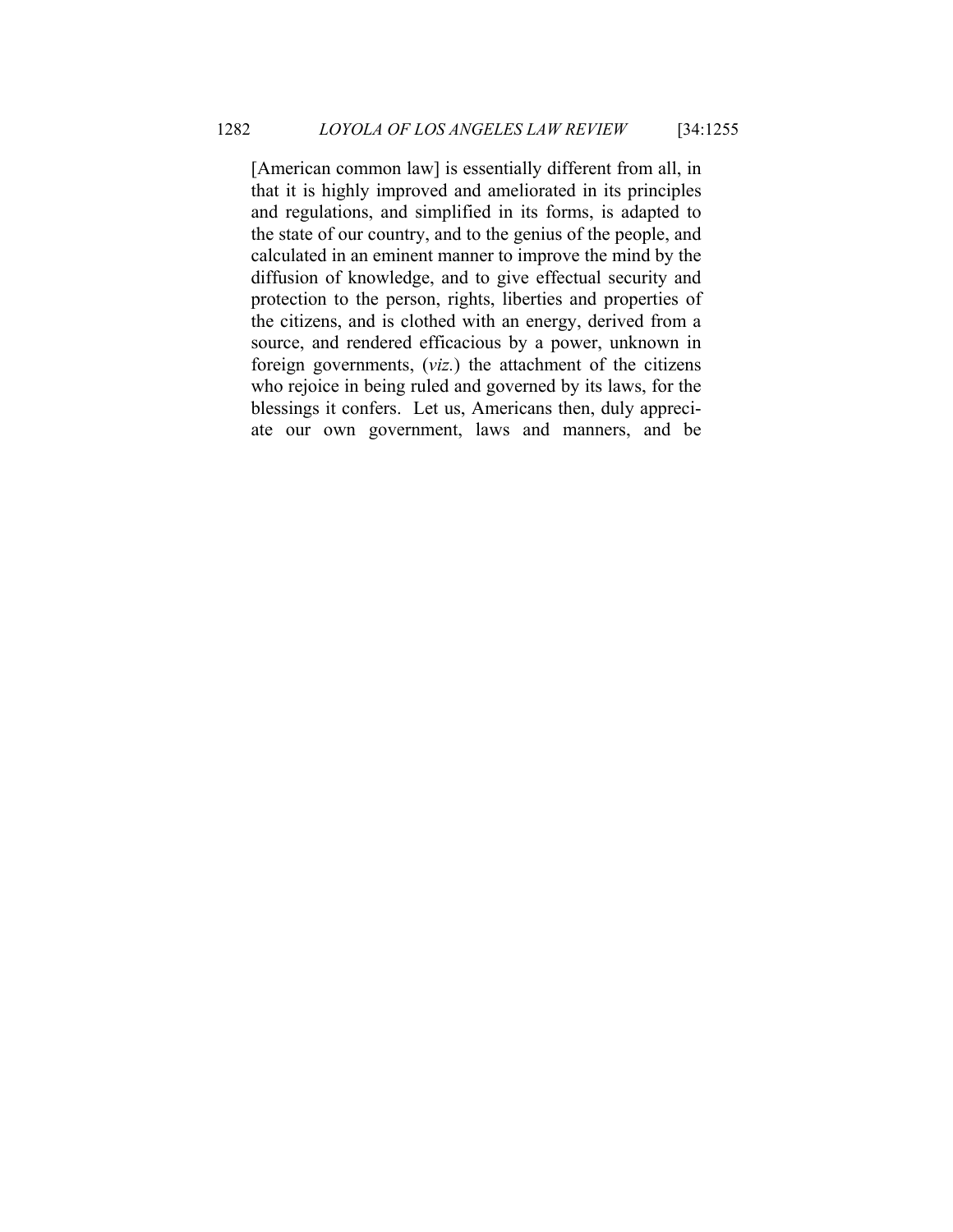what we profess—an independent nation—and not plume ourselves upon being humble imitators of foreigners . . . .174

Root is also one of the earliest voices heard to call for the "codification" of the laws which would later gain prominence in the  $1820s$ <sup>175</sup> Root wrote that the unwritten customs and regulations of England, which comprised the common law, have no place in American law. Rather, he argued that in a free and orderly government such as America, our "statutes are positive laws enacted by the authority of the legislature, which consists of the representatives of the people, being duly promulgated, are binding upon all, as all are considered as consenting to them . . . . .<sup>176</sup>

The push for codification was also a direct attack on the legislating role judges were seen to play.177 According to the historian Robert Cover, the codifiers "stressed that common law jurisprudence put the future of the law at the mercy of the caprice, whim, class and party passion of the men who sit on the bench."<sup>178</sup> Cover noted that

 <sup>174.</sup> Root, *supra* note 12, at 38.

 <sup>175.</sup> William Sampson is recognized as the most vigorous booster of "codification." In a speech delivered before the New York Historical Society in 1823, Sampson attacked the long oral tradition of the common law arguing that Americans should no longer "believe that we can be governed, at this day, by the oral traditions of semi-savage Saxons who could have no knowledge nor conception of the objects with which our law is conversant." William Sampson, *An Anniversary Discourse*, *in* THE LEGAL MIND IN AMERICA, *supra* note 12, at 126. Sampson reported that codification "has been the first glory of the greatest sovereigns and the best policy of the wisest people." *Id.* at 131; *see also* COVER, *supra* note 158, at 141 (observing that Sampson was even more concerned that the common law meant dependence on the past); ARTHUR M. SCHLESINGER, JR., THE AGE OF JACKSON 330 (1945) (observing that dissatisfaction with the state of the common law bred the movement toward codification); GORDON S. WOOD, THE CREATION OF THE AMERICAN REPUBLIC: 1776-1789, at 301-03 (1968) (tracing the origins of codification to before 1780).

 <sup>176.</sup> Root, *supra* note 12, at 37.

<sup>177</sup>*. See* WOOD, *supra* note 175, at 298-305.

 <sup>178.</sup> COVER, *supra* note 158, at 141-42. Cover quotes Robert Rantoul: "It is because judge-made law is indefinitely and vaguely settled . . . that it possesses the capacity of adapting itself to new cases, or, in other words, admits of *judicial legislation*." *Id.* at 142. William Sampson also extolled the virtues of codification, for "[t]he law will govern the decision of judges, and not the decisions the law [sic]." Sampson, *supra* note 175, at 132.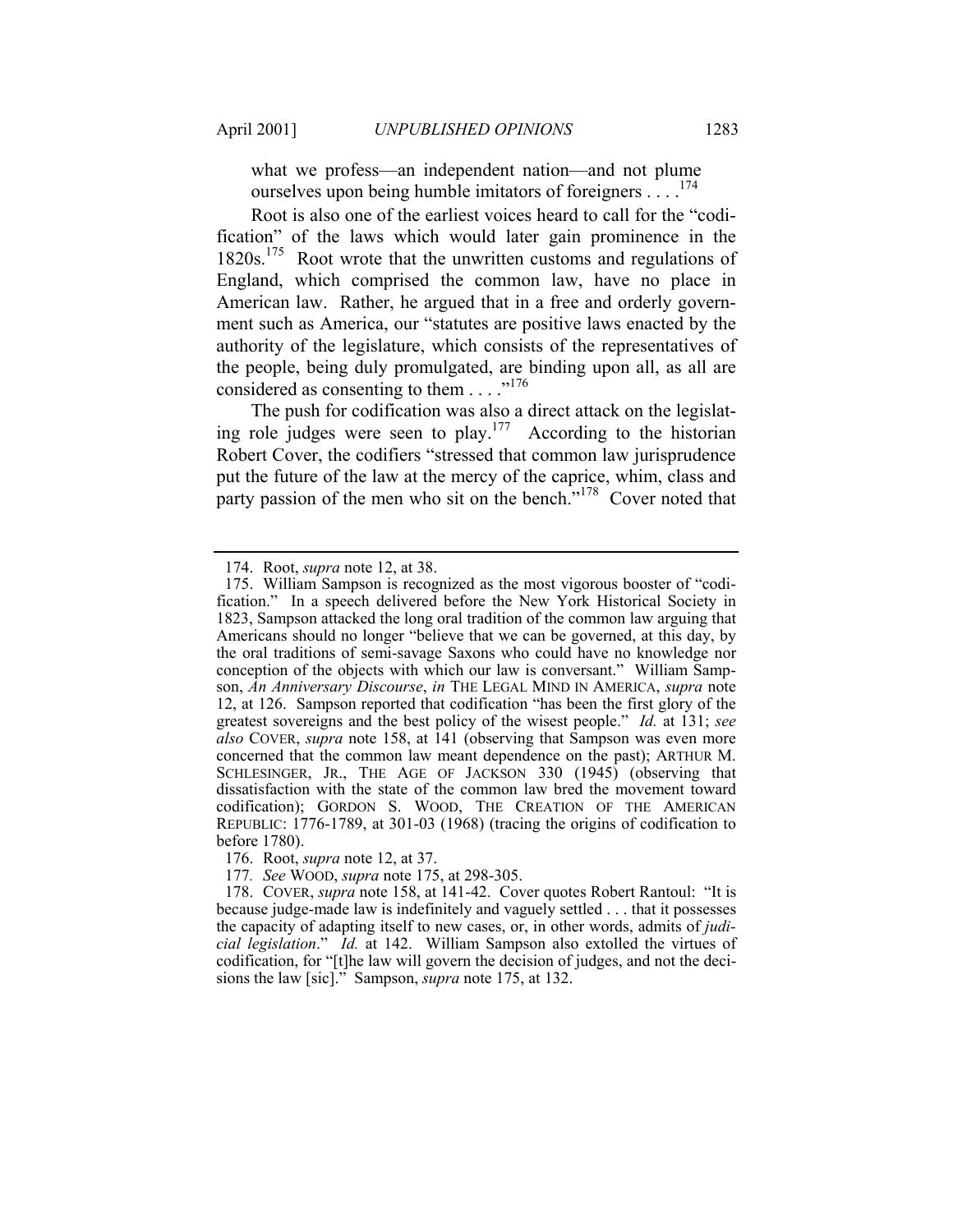the common law was not without its defenders. Yet even they were heard to condemn "slavish adherence to precedent."<sup>179</sup> For example, while Francis Lieber expressed a belief that some adherence to precedent was necessary, he also wrote: "If we should consider all future cases of a similar nature as prejudged by our [past] decision, stagnation would be the consequence, instead of an expansion and development of the law."180 Cover noted that "the rejection of the ultimate authority of precedent was necessary if the defenders of the common law" were to hold off the attacks of the codifiers.<sup>181</sup>

It is suggested here, that in evaluating what the Framers knew and accepted of the doctrine of precedent, it is necessary to recognize that the Constitution arose during a time of legal ferment. The Constitution was born during a "confused and confusing complex of emotions, traditions, and aspirations."<sup>182</sup> Placed in the context of an emerging American legal tradition, the contemporaneous statements of Hamilton and Madison cited by Arnold are of limited persuasive force. For Alexander Hamilton also recognized the emergence of an American form of law employing reason and equity in order to justify deviation from English precedent.<sup>183</sup> "[T]hough the reporters of adjudged cases have been read and attended to in our courts," Hamilton wrote, "where the injustice of them could be pointed out they were rejected."<sup>184</sup>

If binding precedent was as ingrained as Arnold suggests, one should expect to find contemporaneous and weighty evidence of it beyond a few statements of Hamilton and Madison.<sup>185</sup> Rather, what

185*. Cf.* Printz v. United States, 521 U.S. 898, 916, 918 (1996) (observing that the absence of congressional acts being forced on the states by the federal government provides evidence that the federal government did not conceive of

 <sup>179.</sup> COVER, *supra* note 158, at 142.

<sup>180</sup>*. Id.* at 143.

<sup>181</sup>*. Id.*

 <sup>182.</sup> Perry Miller, *Introduction* to THE LEGAL MIND IN AMERICA, *supra* note 12, at 17-18.

<sup>183</sup>*. See* WOOD, *supra* note 175, at 299.

<sup>184</sup>*. Id.* Hamilton also wrote "All Lawyers agree that the *spirit* and *reason* of a law, is one of the principal rule of interpretation." *Id.* at 299 n.67. And to William Livingston, it was "a monstrous Absurdity to suppose, that the Law is to be learnt by a perpetual copying of Precedents [for] Time immemorial can never give a Sanctum to what is against Reason and common Sense." *Id.*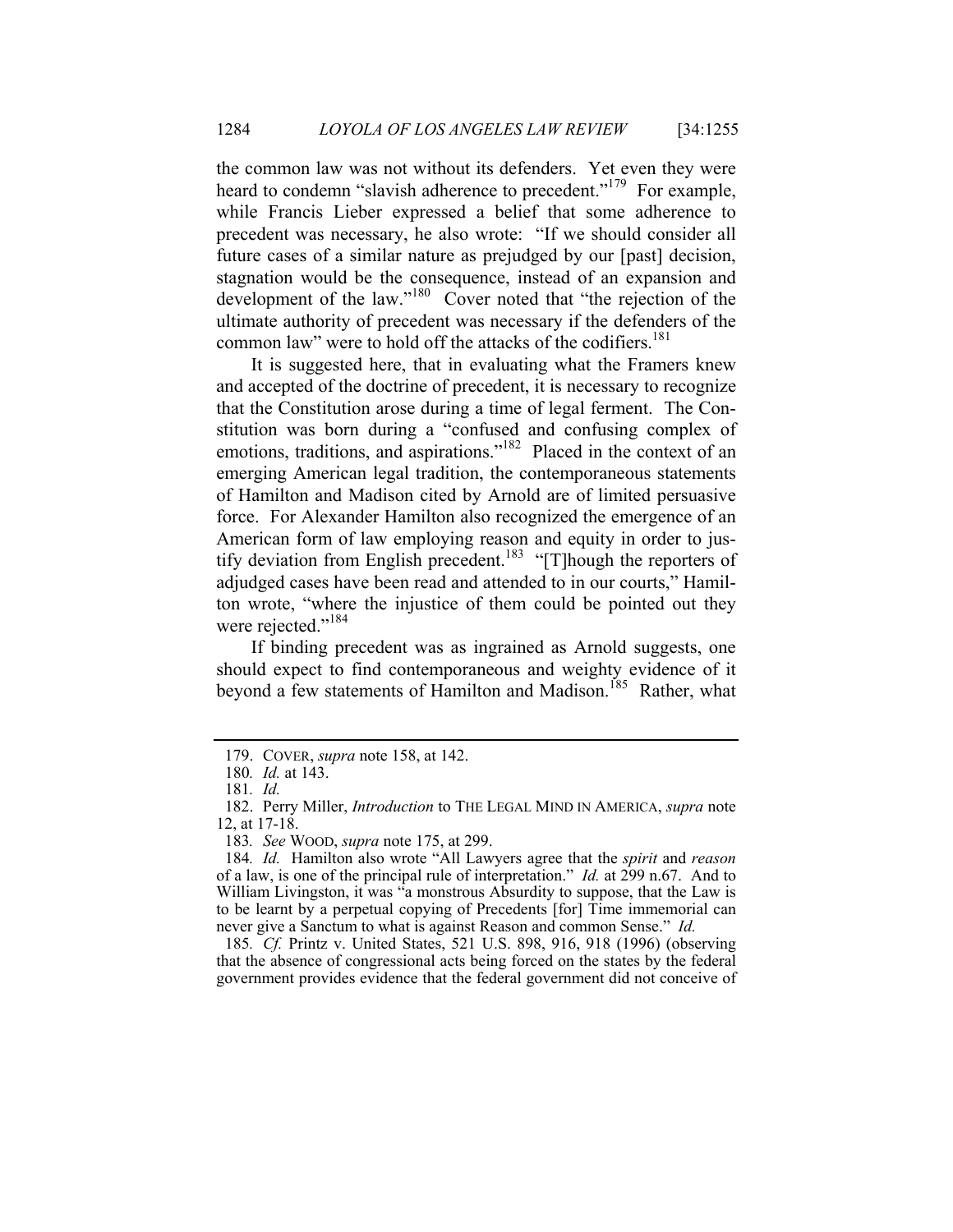1

is consistently seen is a struggle over the role of precedent in the young nation. Under these circumstances, the country's first generation of lawyers were instilled with a "dynamic conception of law, constantly improving as it was encouraged to adapt to the needs of a changing society."<sup>186</sup> As Justice Jackson observed:

The Supreme Court was not bound to any particular body of learning for guidance. When the Court moved to Washington in 1800, it was provided with no books, which probably accounts for the high quality of early opinions. In five of Marshall's great opinions he *cited not a single precedent*. The leading commentators, Kent and Story, frequently cited civil law authorities, chiefly from Dutch or French sources<sup>187</sup>

Ascribing concrete legal thoughts to the Framers under these conditions is simply overstating the case.<sup>188</sup>

#### *B. The Nature of the Doctrine of Precedent and Stare Decisis*

Up to this point, the doctrine of precedent has been referred to only in general terms. This needs clarification. Karl Llewellyn has written that precedent is one of our most misunderstood legal conceptions.189 In *The Common Law Tradition*, Llewellyn writes that our "false conception" of precedent has led us to believe that prece-

such a role for itself until only recently); Bowsher v. Synar, 478 U.S. 714, 723- 24 (1986) (stating that the arguments of James Madison before the First Congress provided "contemporaneous and weighty evidence" of the Constitution's meaning because they were adopted by Members of the First Congress who were also Framers of the Constitution).

 <sup>186.</sup> KLAFTER, *supra* note 163, at 2.

 <sup>187.</sup> JACKSON, *supra* note 141, at 30 (emphasis added).

<sup>188</sup>*. E.g.*, Monaghan, *supra* note 3, at 770 n.267. Monaghan stated: The Framers were familiar with the idea of precedent. But there is no

historical basis for asserting that they intended to accord a privileged position to precedent over text. The whole idea of just what precedent entailed was unclear. The relative uncertainty over precedent in 1789 also reflects the fact that "many state courts were manned by laymen, and state law and procedure were frequently in unsettled condition. The colonial and state courts did not enjoy high prestige, and their opinions were not even deemed worthy of publication."

*Id.* (citations omitted) (quoting JACKSON, *supra* note 141, at 33).

<sup>189</sup>*. See* LLEWELLYN, *supra* note 1, at 62.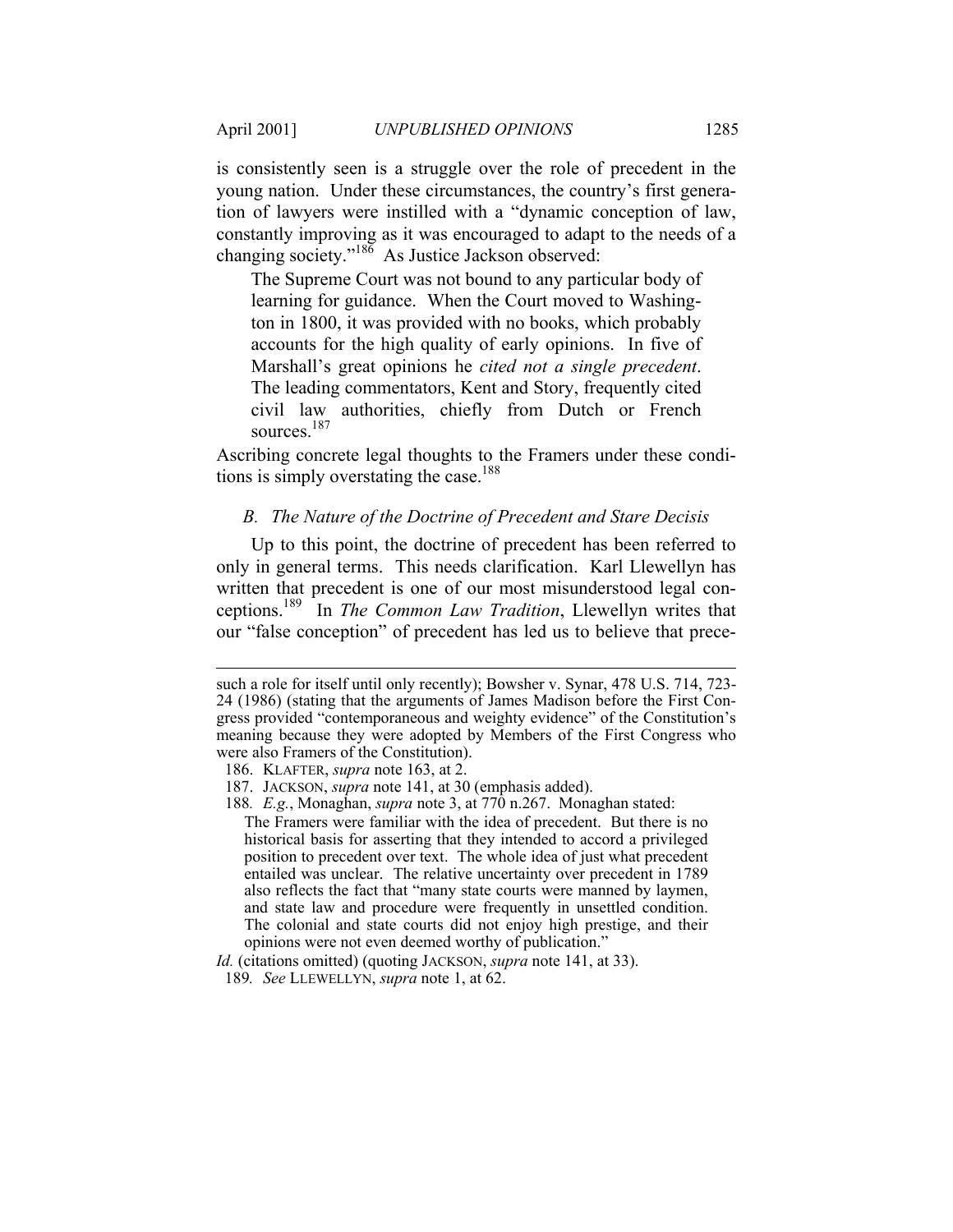dent is a system of dictation control.<sup>190</sup> Rather, our precedent system is one of guidance and suggestion and only rarely a system of dictation.<sup>191</sup> To demonstrate the flexibility of our precedent system, Llewellyn described sixty-four ways in which precedents can be distinguished. $192$ 

In the *Anastasoff* case, Judge Arnold contends that the principles, which form the doctrine of precedent and which give rise to a duty to follow precedent where it exists, were "well established and well regarded at the time this nation was founded."<sup>193</sup> These principles included the notion that an opinion is a declaration of law which must be followed in subsequent cases. "Inherent in every judicial decision," Arnold wrote, "is a declaration and interpretation of a general principle or rule of law."194 This declaration "must be applied in subsequent cases to similarly situated parties."<sup>195</sup> To the extent that the Eighth Circuit's no-citation rule would allow the court to avoid the precedential effect of the unpublished opinion on point, it would "expand the judicial power beyond the bounds of Article III, and is therefore unconstitutional."<sup>196</sup>

Judge Arnold observes that the contemporary understanding of precedent is different from that of the Founders. "Modern legal scholars," he writes, "tend to justify the authority of precedents on equitable or prudential grounds."<sup>197</sup> By contrast, Arnold suggests

197*. Id.* at 901 n.7 (citing Frederick Schauer, *Precedent*, 39 STAN. L. REV. 571, 595-602 (1987)); *see also* Berman & Reid, *supra* note 149, at 447 (stating that the "modern" doctrine of precedent holds that "judicial decisions are an authoritative source of law, binding on courts in later analogous cases [which] requires a sharp distinction between statements made by judges that are necessary to their decisions and those that are not necessary"). This requirement in the "modern" form recognizes a distinction between dicta and the holding of the case. *See* Berman & Reid, *supra* note 149, at 447. It being the holding of

<sup>190</sup>*. Id.* at 62-63.

<sup>191</sup>*. See id.* at 75.

<sup>192</sup>*. See id.* at 77-91.

<sup>193</sup>*.* Anastasoff v. United States, 223 F.3d 898, 900 (8th Cir. 2000), *vacated as moot en banc*, No. 99-3917, 2000 WL 183092 (8th Cir. Dec. 18, 2000).

<sup>194</sup>*. Id.* at 899 (citing Marbury v. Madison, 5 U.S. (3 Cranch) 137, 177-78 (1803)).

<sup>195</sup>*. Id.* at 900 (citing Cohens v. Virginia, 19 U.S. (6 Wheat.) 264 (1821), and James B. Beam Distilling Co. v. Georgia, 501 U.S. 529, 544 (1991)). 196*. Id.*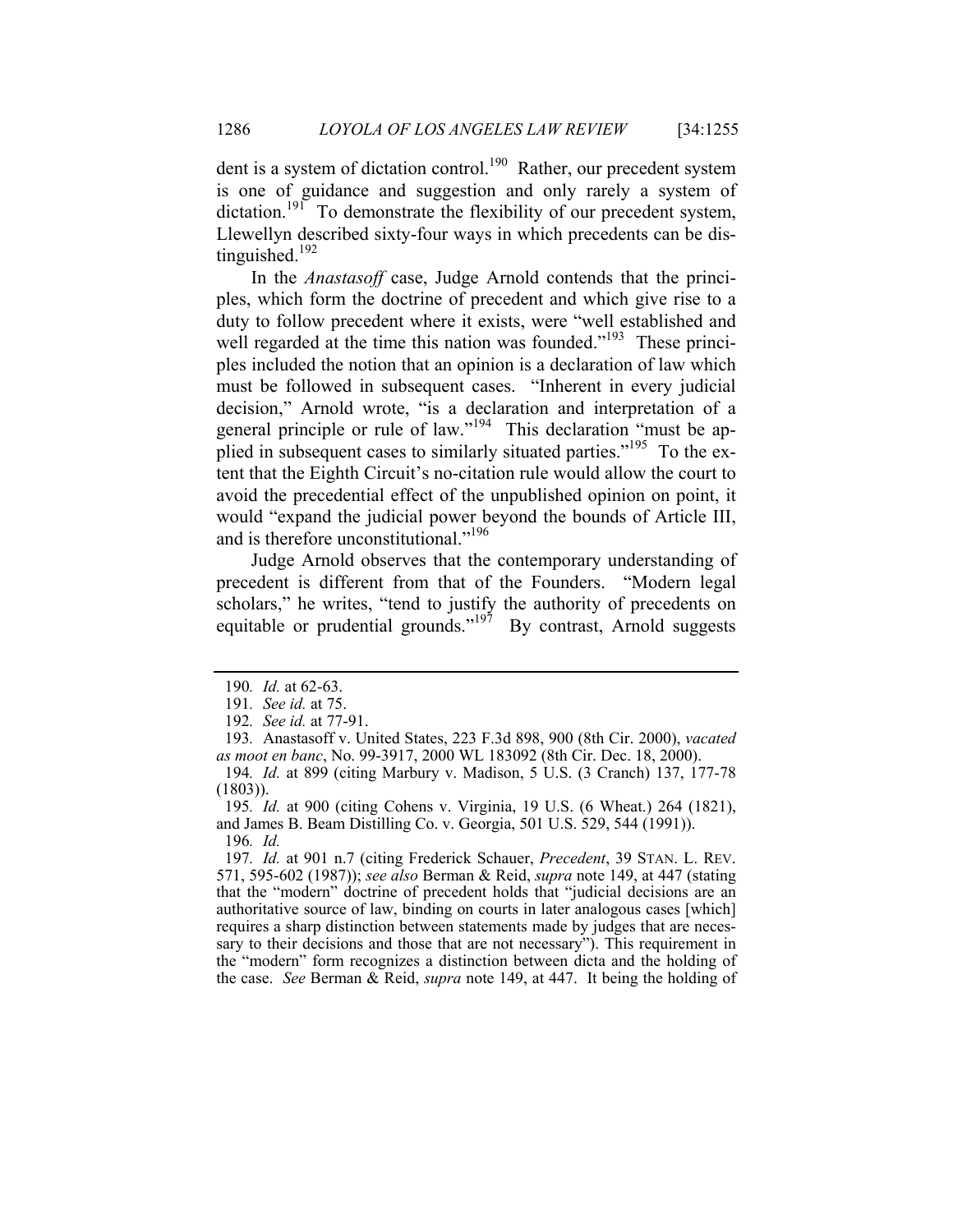that the doctrine of precedent which the Framers understood was much more strict.

Using the words of Sir William Blackstone and Sir Edward Coke, Arnold's argument progresses as follows: First, the eighteenth-century view of precedent derives from the nature of judicial power itself.<sup>198</sup> The nature of this power required that judges "determine the law."<sup>199</sup> In order to determine the existing law, judges not only chose the appropriate legal principle, but expounded and interpreted it. $200$  Second, the nature of judicial power is only to determine what the law is, not to invent it.<sup>201</sup> Third, because precedents are the best evidence of what the law is, the judicial power is limited by them.<sup>202</sup> Finally, the law-declaring nature of judicial power applies to a single existing decision. Thus, a single decision can create binding precedent.<sup>203</sup>

Arnold's argument finds some support in the writing of Morton Horwitz. In *The Transformation of American Law*, Horwitz describes a "strict conception of precedent" which he says is derived from "the very conception of the nature of common law principles as preexisting standards discoverable by judges."204 To ignore existing precedent would be to cross the line separating law and legislation.<sup>205</sup>

Arnold's reasoning, however, is open to strong criticism.<sup>206</sup> The eighteenth century form of precedent has sometimes been called the "traditionary" doctrine of precedent.<sup>207</sup> This form was closely re-

-

the cases that constitutes binding rules of law, whereas the "traditionary" form recognized the importance of judicial custom. *See id.* at 449.

<sup>198</sup>*. See Anastasoff*, 223 F.3d at 901.

<sup>199</sup>*. Id.*

<sup>200</sup>*. See id.*

<sup>201</sup>*. See id.*

<sup>202</sup>*. See id.*

<sup>203</sup>*. See id.* (quoting Sir Edward Coke as stating that "a judicial decision is to the same extent a declaration of the law").

 <sup>204.</sup> HORWITZ, *supra* note 153, at 8-9.

<sup>205</sup>*. See id.* at 9.

<sup>206</sup>*. See* France, *supra* note 9, at 2229 (quoting Michael Paulsen: "The idea that the Constitution requires that cases be considered binding on the judiciary is really so extreme as to border on the frivolous. Stare decisis has never been understood to be a binding rule that the judiciary can't re-examine the holding of a previous case.").

<sup>207</sup>*. See* Berman & Reid, *supra* note 149, at 449.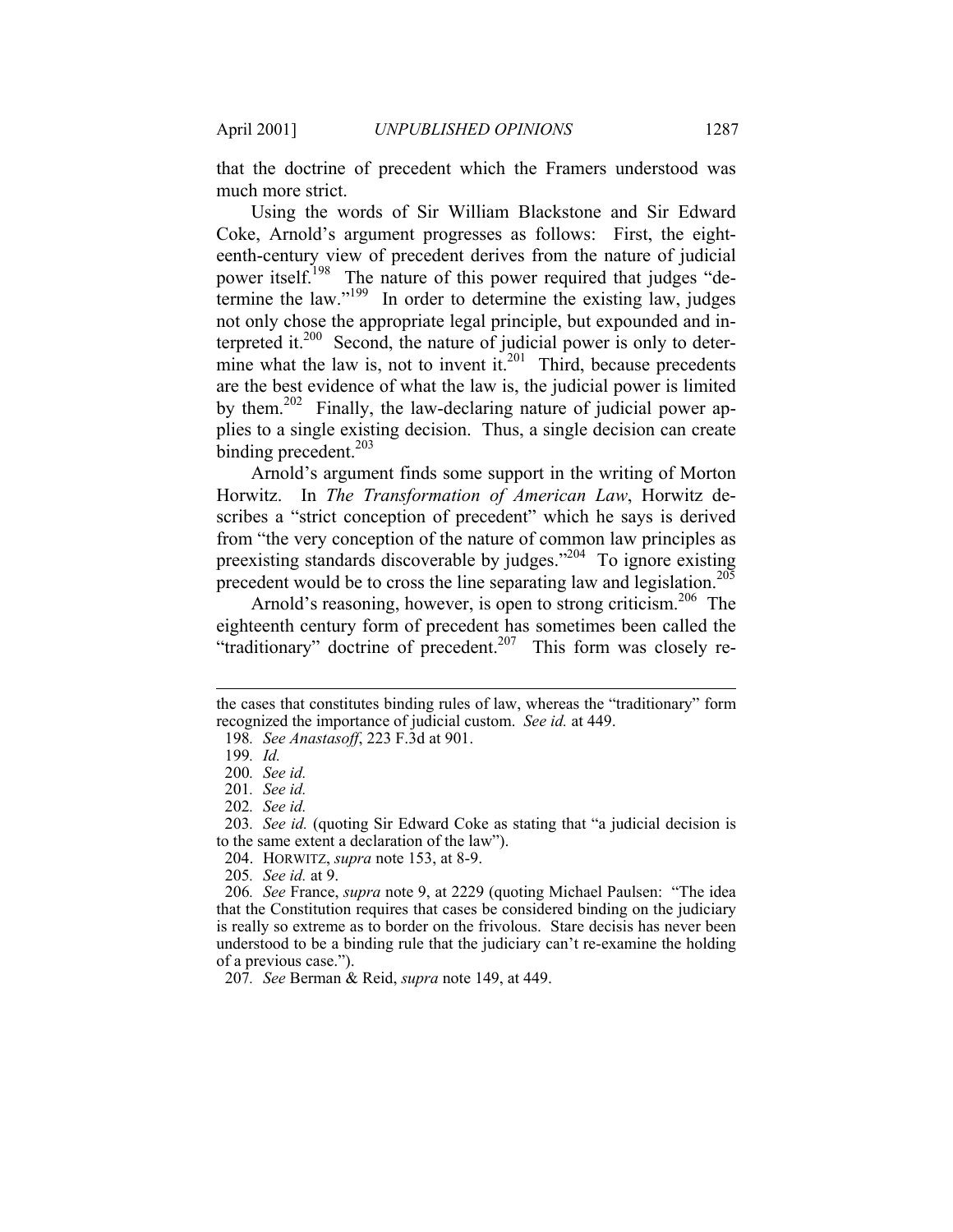lated to the concept of judicial custom.208 Within this framework it was a series of cases that provided the source of the law. A case was not the law itself, but mere evidence of it.209 In *Precedent and Stare Decisis: The Critical Years, 1800 to 1850*, Frederick Kempin suggests that evidence from the colonial period is "scanty" but tends to show that the colonists "believed the law to be something above and superior to cases."<sup>210</sup> Under such a theory, Kempin notes it would be difficult to "convince a judge of the immutability of prior decisions."<sup>211</sup> The notion that there is a transcendental body of law above and beyond the law of any state was embodied in the 1842 decision in *Swift v. Tyson*. 212

The doctrine of precedent is also distinguishable from the doctrine of stare decisis.<sup>213</sup> According to Kempin, stare decisis "may" use a single precedent (which is not necessarily the accumulated experience of the courts) as 'binding,' or persuasive, authority. $12^{14}$ This is particularly useful here because Judge Arnold's application of the doctrine of precedent more closely resembles the doctrine of stare decisis than anything else. The central question Judge Arnold poses is whether a court is constitutionally bound to follow a single precedent issued by an equal or higher court. He suggests that a court is bound to follow precedent because failure to do so would amount to an abuse of judicial power akin to legislation. Assuming the Framers

<sup>208</sup>*. See id.* at 449.

<sup>209</sup>*. See* Frederick G. Kempin, Jr., *Precedent and Stare Decisis: The Critical Years, 1800 to 1850*, 3 AM. J. LEGAL HIST. 28, 31 (1959).

<sup>210</sup>*. Id.* at 33.

<sup>211</sup>*. Id.* at 33-34.

 <sup>212. 41</sup> U.S. (15 Pet.) 1 (1842).

<sup>213</sup>*. See* Roscoe Pound, *What of Stare Decisis?*, 10 FORDHAM L. REV. 1, 5-6 (1941). Pound defined stare decisis:

<sup>[</sup>A] common-law technique [of decision] based on a conception of law as experience developed by reason and reason tested and developed by experience. It is a technique of finding the grounds of decision in recorded judicial experience, making for stability by requiring adherence to decisions of the same question in the past, allowing growth and change by the freedom of choice from among competing analogies of equal authority when new questions arise or old ones take on new forms.

*Id.*

 <sup>214.</sup> Kempin, *supra* note 209, at 30.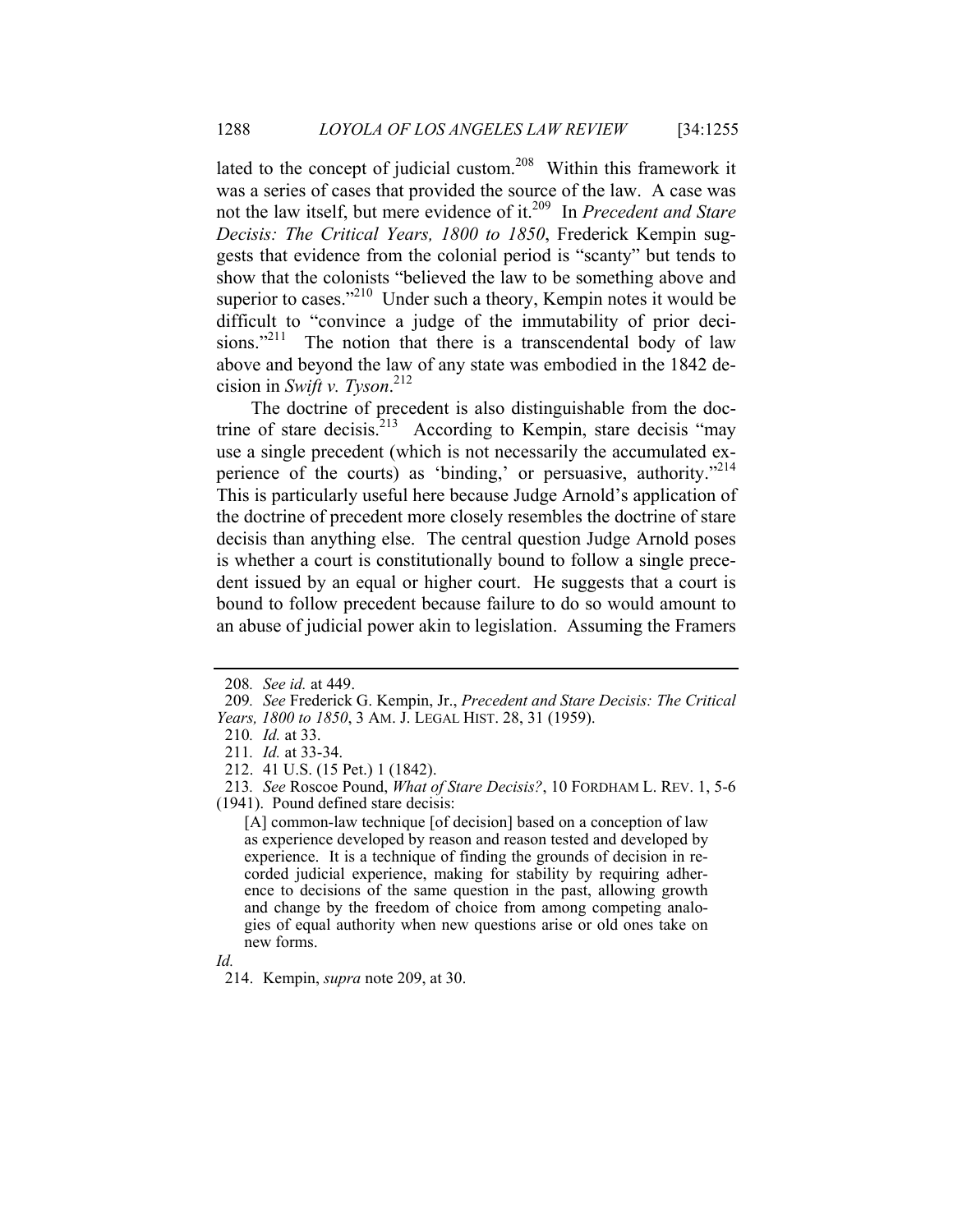were influenced by more than just Blackstone's *Commentaries*, the nature of stare decisis should be examined.

Frederick Kempin suggests that without a firm doctrine of stare decisis "courts could search for the 'true' law without regard to any binding authority in prior cases" because cases were "but evidence of the law."<sup>215</sup> Kempin highlights various cases which demonstrate that a firm doctrine of stare decisis really did not emerge in the United States until after  $1800$ <sup>216</sup>. The emergence of this doctrine had a lot to do with the fact that there was no reliable system of reporters from which attorneys and judges could cite until the early nineteenth century.217 Without printed records of judicial opinions precedent would be difficult to adhere to, or alternately, easy to ignore.<sup>218</sup> Under these circumstances, it might be said that the doctrine of precedent as contained in a series of cases evidencing the law could readily be conceived as creating binding authority, but a single case need not do the same, unless the principle of law contained therein is correct. As Lord Mansfield said in 1762, "[t]he reason and spirit of cases make law; not the letter of particular precedents. $^{2219}$  And it has further been said that among the American revolutionary generation "[t]he

219. Berman & Reid, *supra* note 149, at 449.

<sup>215</sup>*. Id.* at 33; *see also* COVER, *supra* note 158, at 142 (explaining the distinction that precedent did not itself constitute the common law, but was mere evidence of it was important because it "justified selectivity in the holding to the past").

<sup>216</sup>*. See* Kempin, *supra* note 209, at 37-46.

<sup>217</sup>*. See id.* at 34; *see also* Wise, *supra* note 135, at 1049 (observing that the doctrine of precedent did not crystallize until systematic reports emerged). Arnold suggests, however, that the "Framers did not regard this absence of a reporting system as an impediment to the precedential authority of a judicial decision." *Anastasoff*, 223 F.3d at 903. It might be observed, however, that the reason these earliest "unpublished decisions" may have been so "recognized" is because they were a part of a well-known line of cases representing existing judicial customs.

 <sup>218.</sup> Peter Tiersma has noted that the historical transition from oral legal traditions to writing and printing played a direct and important role in the development of precedent. For even if judges and lawyers could remember a prior court decision, they could conveniently "forget" it at will. Written opinions contain a more accurate recording of the court's order and thus an authority from which it is difficult to deviate. *See* PETER M. TIERSMA, LEGAL LANGUAGE 40 (1999).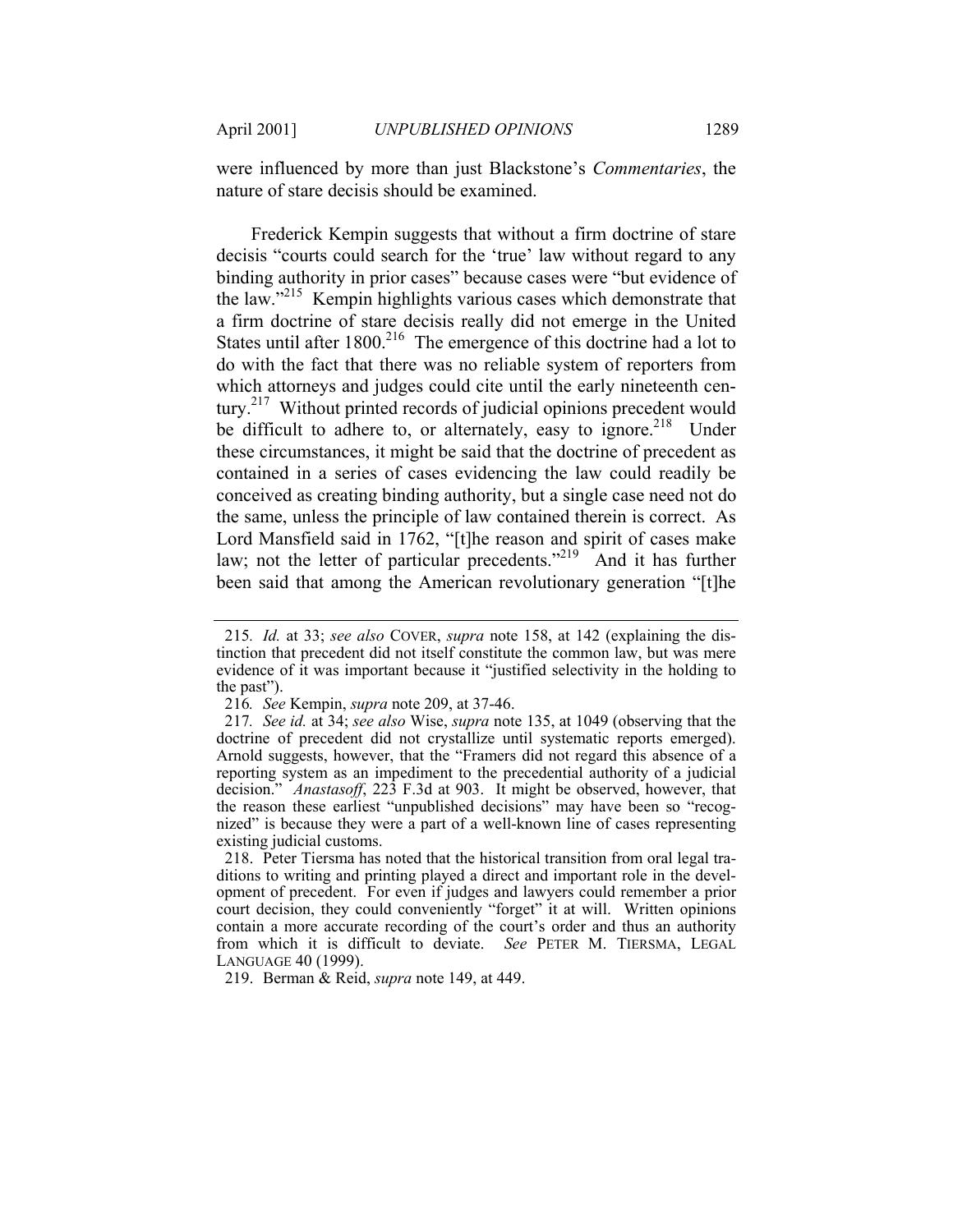law was no science of what to do next."<sup>220</sup>

 <sup>220.</sup> BAILYN, *supra* note 173, at 31.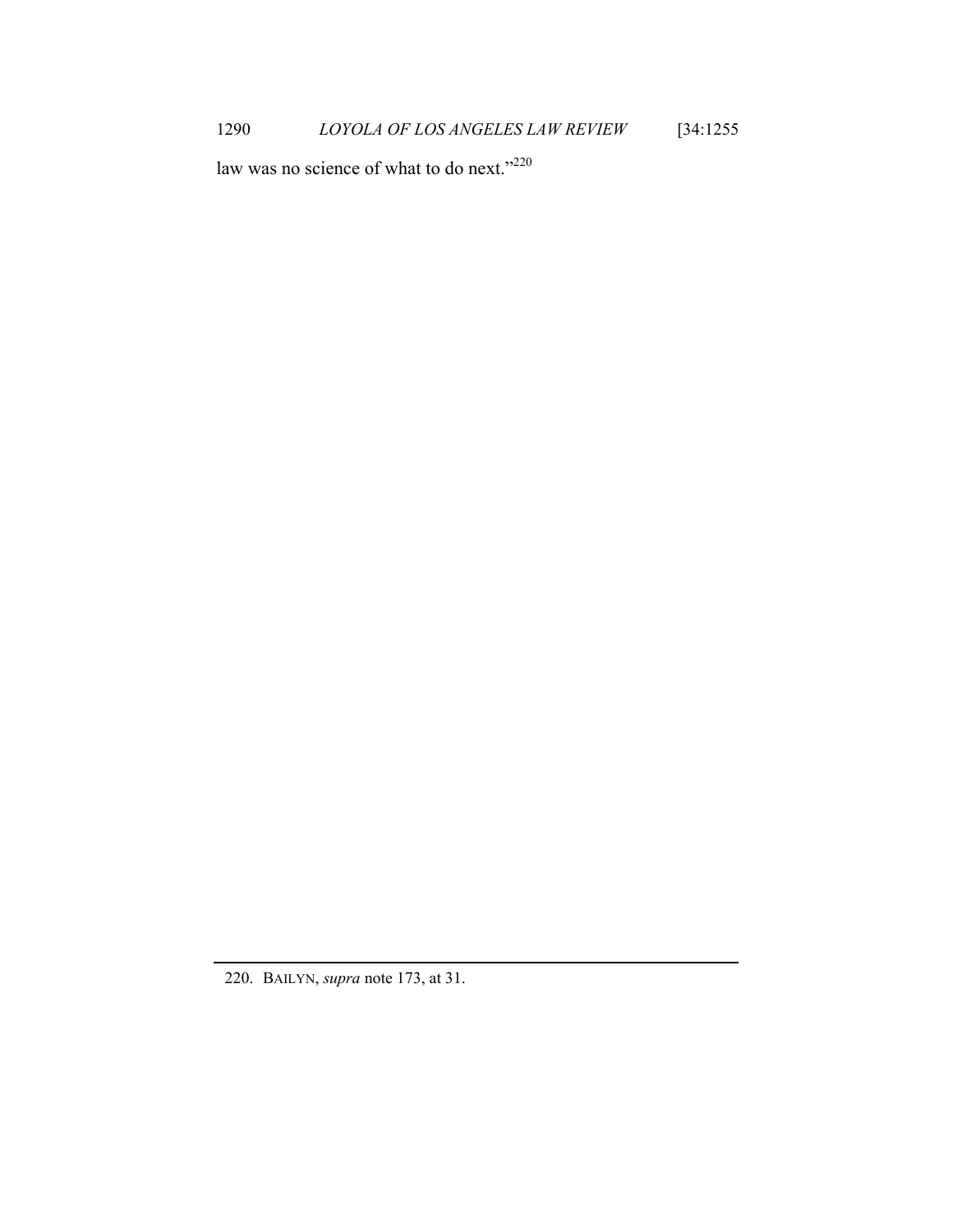While Sir Edward Coke may have been one of the most influential legal writers on precedent,  $2^{21}$  his application of it accords with the flexible nature of precedent described by Karl Llewellyn. "[J]udicial precedents," Sir Edward Coke wrote, "and the right entries of pleas upon this (or any other) statutes are *good interpreters* of the same; and of questions that have been, or may be moved thereupon."222 Noticeably absent is any sense that precedents *must* be followed. Rather, Coke may not be saying much more than that precedents provide useful guidance for uncovering the existing  $law^{223}$ Furthermore, Coke was known to have compiled and even distorted cases as "examples" that supported his views.<sup>224</sup>

If there is a majority opinion among commentators, it is simply that no firm doctrine of either precedent or stare decisis existed during the critical years surrounding the framing of the Constitution.225 On this basis, Judge Arnold's conclusion again seems overstated:

[I]n the late eighteenth century, the doctrine of precedent was well-established in legal practice (despite the absence of a reporting system), regarded as an immemorial custom, and valued for its role in past struggles for liberty. The duty of courts to follow their prior decisions was understood to derive from the nature of the judicial power itself and to separate it from a dangerous union with the legislative power . . . . We conclude therefore that, as the

<sup>221</sup>*.* See Berman & Reid, *supra* note 149, and accompanying text.

 <sup>222.</sup> SIR EDWARD COKE, THE SECOND PART OF THE INSTITUTES OF THE LAWS OF ENGLAND 25 (1797), *quoted in* H. Jefferson Powell, *The Modern Misunderstanding of Original Intent*, 54 U. CHI. L. REV. 1513, 1535 n.85 (1987) (emphasis added).

<sup>223</sup>*. See* Wise, *supra* note 135, at 1047 (noting that "Coke . . . never says that precedents are controlling").

<sup>224</sup>*. See* Berman & Reid, *supra* note 149, at 447.

<sup>225</sup>*. See, e.g.*, Pound, *supra* note 213, at 6 ("Just how binding is 'binding authority' in our common-law technique? A single decision has never been regarded as absolutely binding at all events . . . . Perhaps it is just as well that the exact limits of this term 'binding authority' have never been rigidly defined."); *see also* LLEWELLYN, *supra* note 1, at 75 (suggesting that our system of precedent has long been a "system of guidance and suggestion and pressure, and only on occasion a system of dictation-'control'").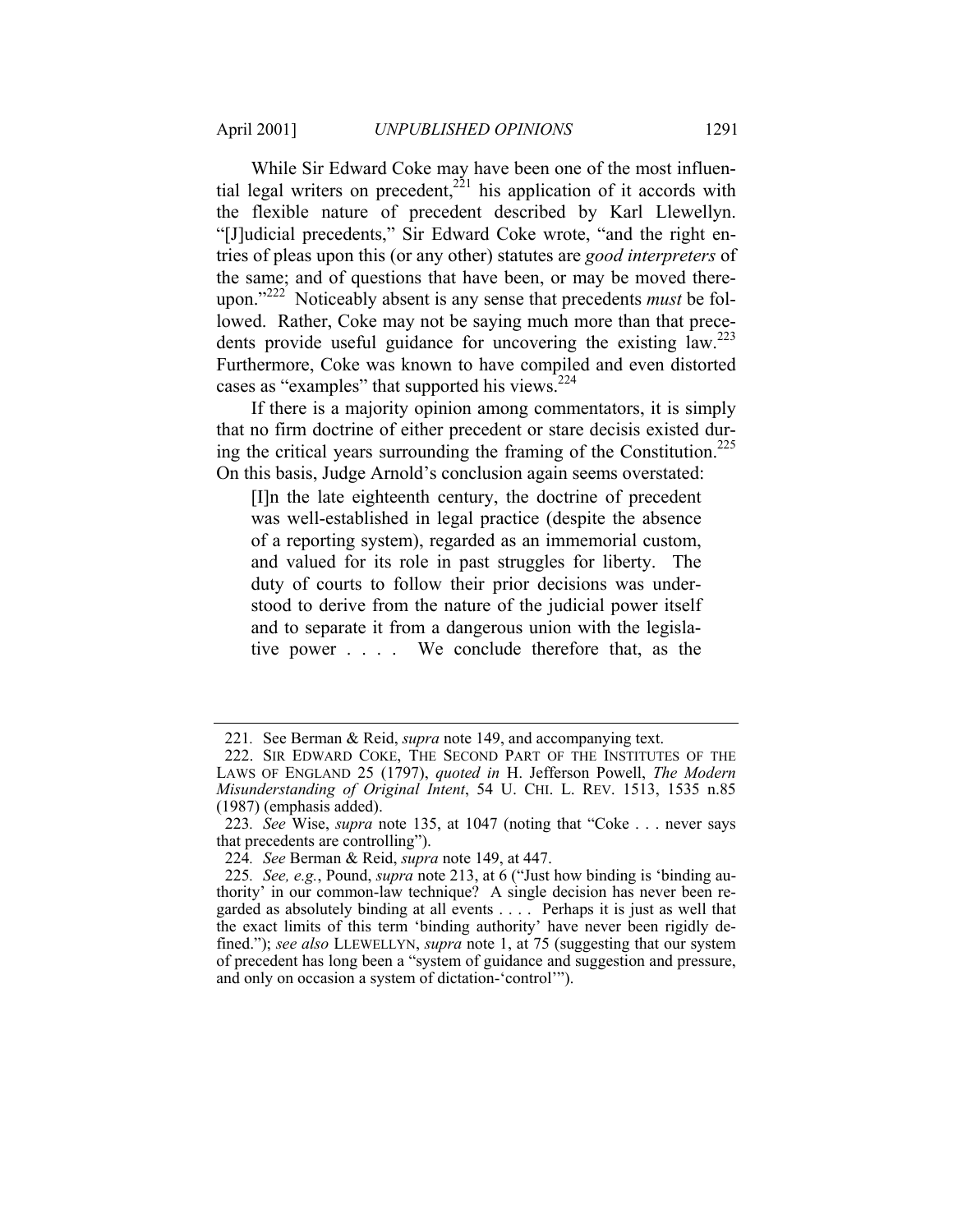Framers intended, the doctrine of precedent limits the "judicial power" delegated to the courts in Article  $III^{226}$ 

Judge Arnold's argument that failure to heed a precedent is akin to inventing new legislation is misplaced. If a case is mere evidence of the law, it should follow that what judges are prevented from doing is "inventing" new principles of law. Theoretically, this should be impossible because those principles were thought to be transcendental principles that would only be discoverable, not subject to creation. If this is correct, judges during the colonial era could not truly invent law as Judge Arnold suggests. Furthermore, it has been seen that as the law in this country was being Americanized, equity and reason were used to reject existing precedent.<sup>227</sup>

## *C.* Anastasoff *and Unpublished Opinions*

In the *Anastasoff* case, Judge Richard Arnold writes that he is not deciding "whether opinions should be published."<sup>228</sup> The question he says he is faced with is "whether they ought to have precedential effect, whether published or not."<sup>229</sup> Calling the no-citation rule unconstitutional, however, is effectively pulling the rug out from under the system all together. As Chief Judge Boyce F. Martin of the Sixth Circuit has written, the crux of unpublished opinions is the no-citation rule itself. "[I]f a no-citation rule did not go hand in hand with a no publication rule," he wrote, "I would feel that we should do away with the no-publication rule and go back to the old full publication rule, and that is because of the question of stare decisis. $1230$  As illustrated by *Christie*231 and embodied in *Anastasoff*, a central problem with limited publication is the inability of any court issuing an unpublished opinion to be able to predict precedential value. Opinions are said to cast a shadow into the future.<sup>232</sup> How far or how

<sup>226</sup>*. Anastasoff*, 223 F.3d at 903.

<sup>227</sup>*. See supra* notes 180-81 and accompanying text.

<sup>228</sup>*. Anastasoff*, 223 F.3d at 904.

<sup>229</sup>*. Id.*

 <sup>230.</sup> Martin, *supra* note 40, at 196.

 <sup>231.</sup> Christie v. United States, No. 91-2375MN (8th Cir. Mar. 20, 1992).

<sup>232</sup>*. See* LLEWELLYN, *supra* note 1, at 26. Llewellyn writes:

In our law the opinion has in addition a central forward-looking function which reaches far beyond the cause in hand: the opinion has as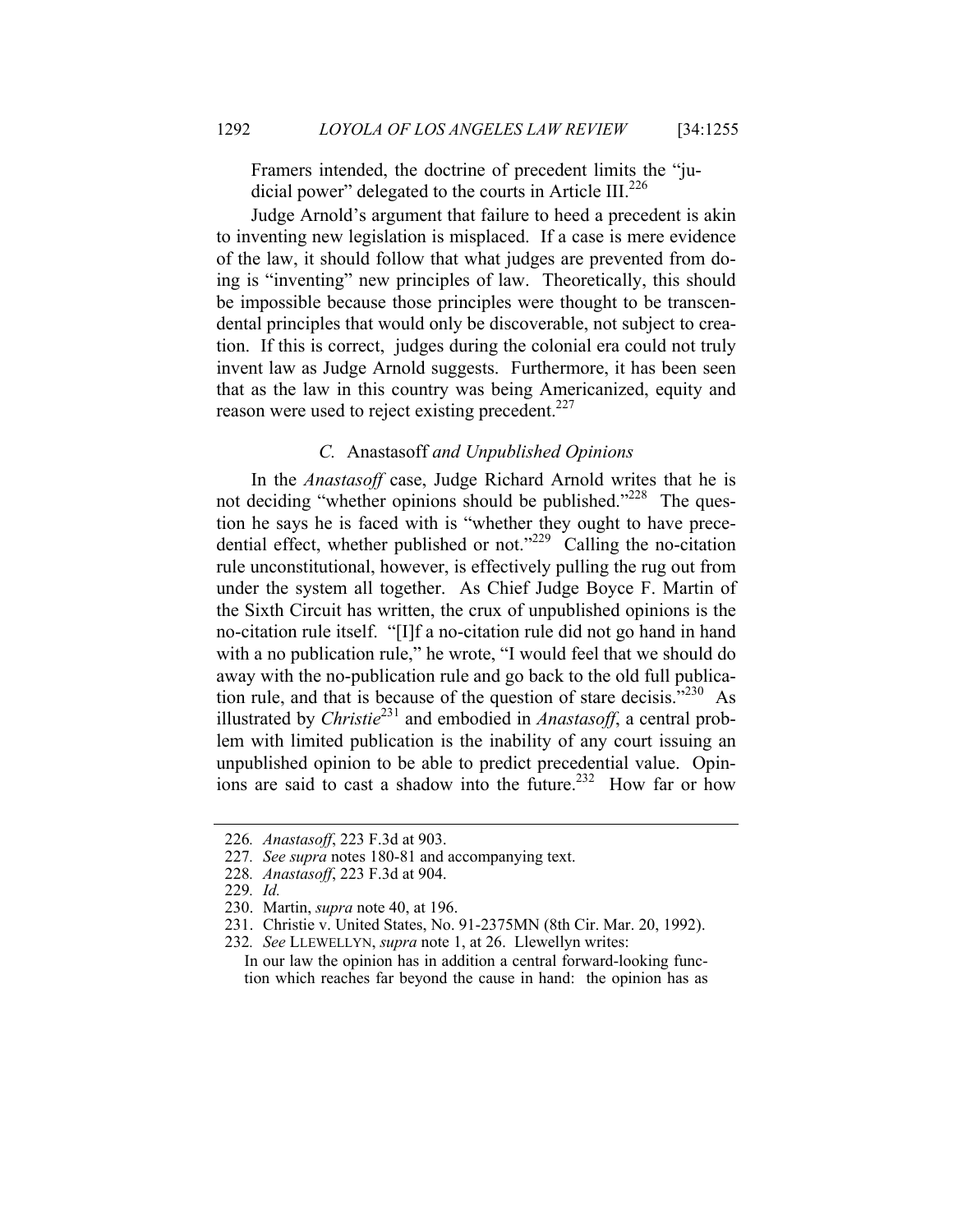wide that shadow falls is subject to change. It is simply impossible for a court to anticipate the value that any given opinion will have in the years to come.

To hold the no-citation rule unconstitutional insofar as it allows the court to avoid the precedential effect of the unpublished decision and yet still claim to uphold limited publication is problematic. Courts would be told to follow the precedent of an unpublished decision if and when one is found. The problem with this is that attorneys will have the incentive to find an unpublished opinion where they previously did not. As already noted, unpublished opinions are often inferior in substantive quality to published ones.<sup>233</sup> Therefore, the real possibility exists that courts may find themselves straining to adjudicate a case based on an inadequate unpublished opinion.

This raises the additional problem of locating a precedential unpublished opinion. Judge Arnold claims that there is no secret law because all unpublished opinions are available in some form or another.234 The practical problem raised here is that there is no uniform system for discovering the existence of these unpublished opinions. For example, in *Anastasoff*, the government kept a copy of the unpublished *Christie* case in its files as an opinion favorable to its position. By virtue of its frequent litigation, the government has the unique ability to create files of favorable unpublished opinions that

*Id.* 

-

- 233*. See supra* Part II.B.3.
- 234*. Anastasoff*, 223 F.3d at 904.

*Id.*

one if not its major office to show how like cases are properly to be decided in the future. This also frequently casts its shadow before, and affects the deciding of the cause in hand. (If I cannot give a reason I should be willing to stand to, I must shrink from the very result which otherwise seems good.) Thus the opinion serves as a steadying factor which aids reckonability. Its preparation affords not only backcheck and cross-check on any contemplated decision by way of continuity with the law to date but provides also a due measure of caution by way of contemplation of effects ahead.

So far as we are aware, every opinion and every order of any court in this country, at least of any appellate court, is available to the public. You may have to walk into a clerk's office and pay a per-page fee, but you can get the opinion if you want it.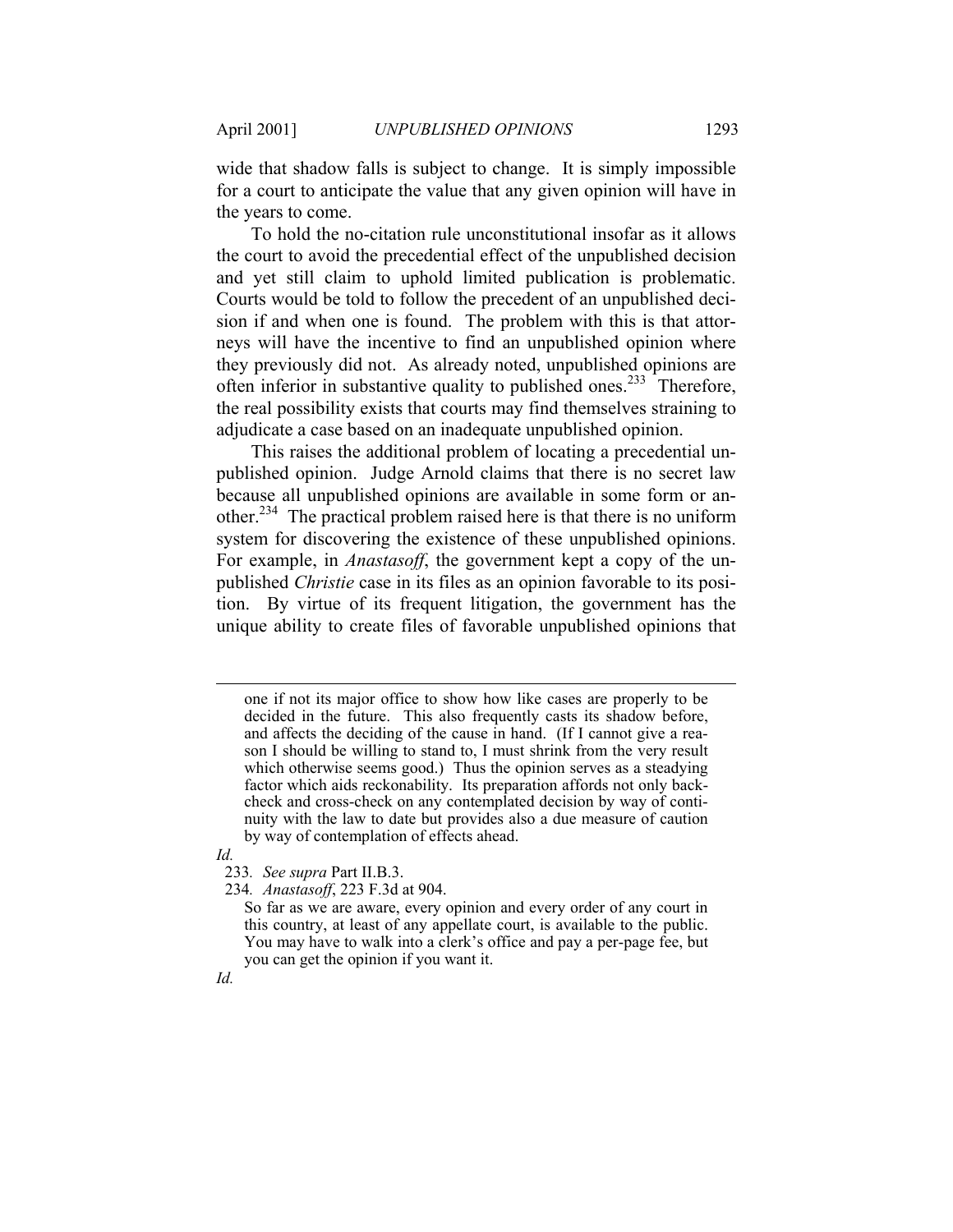remain unknown to private litigants.<sup>235</sup>

In sum, Arnold's apparent solution would render limited publication effectively useless. For limited publication to be an effective judicial time-saver, the judge must know that the decision is only of value to the parties themselves, otherwise the same time and effort required of a formal opinion will be used to write an unpublished opinion, thus saving no time at all.<sup>236</sup> Judges would undertake to write unpublished opinions uncertain of their future use while attorneys would have a real incentive to scour whatever records they could to find an unpublished precedent.

## V. SUGGESTIONS FOR THE FUTURE OF UNPUBLISHED OPINIONS AND NO-CITATION RULES

The crisis of volume that was the impetus for the modern experiment with unpublished opinions is also a crisis of judicial understaffing. There simply are not enough judges to adequately deal with the volume of appeals. In 1990, the Report of the Federal Courts Study Committee to the Judicial Conference of the United States observed that "[f]illing the judiciary's current shortage of judgeships will not solve the current crisis of volume, but not doing so will make it demonstrably worse."<sup>237</sup> Ten years later, Judge Richard Arnold is among a chorus of voices calling for the appointment of additional judges. $^{238}$  If the national trend continues toward more

 <sup>235.</sup> This is not to suggest that Judge Arnold is wrong about "access" to the unpublished opinion. Although the unpublished *Christie* case is not available on-line, a simple phone call to the law library for the Eighth Circuit resulted in a free copy of the *Christie* case by facsimile. There is an important difference, however, between prior knowledge of an unpublished case and conducting fresh research for an unpublished case on file with the clerk or library. In other words, if the existence of *Christie* was not already well-known, there is little or no possibility that a private litigant would ever find it. William Reynolds and William Richman suggest that limited publication should be accompanied by a subject matter index of recently decided unpublished opinions. *See* Reynolds & Richman, *Non-Precedential Precedent*, *supra* note 53, at 1205.

<sup>236</sup>*. See supra* notes 24-29 and accompanying text.

 <sup>237. 1990</sup> REPORT OF THE FEDERAL COURTS, *supra* note 36, at 112; *see also* POSNER, *supra* note 17, at 129 (arguing that not enough judges have been added to the federal court system).

<sup>238</sup>*. Anastasoff*, 223 F.3d at 904 ("It is often said among judges that the volume of appeals is so high that it is simply unrealistic to ascribe precedential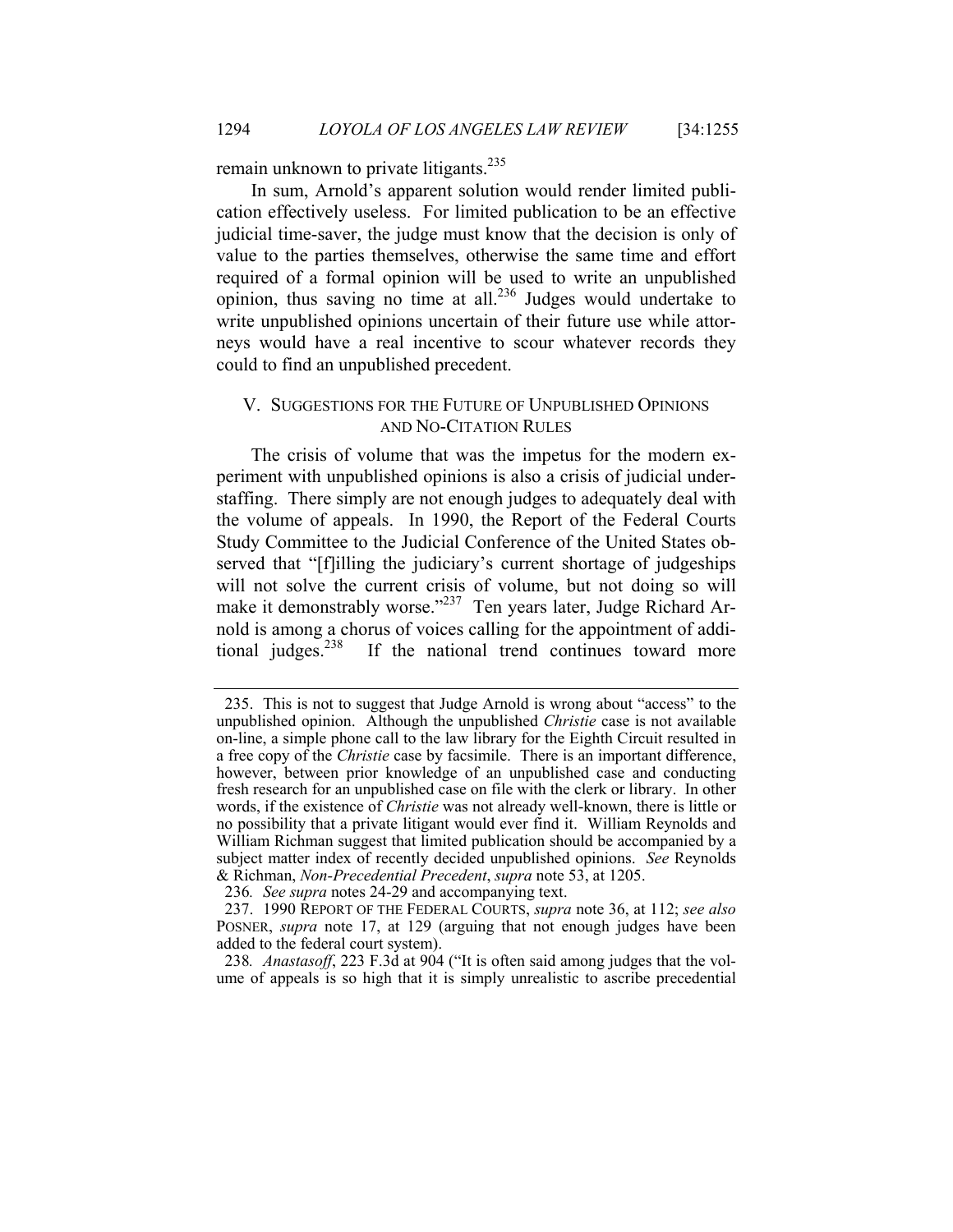-

litigation and more appeals, maintaining the currently flawed system of limited publication is not going to remedy the situation.

It is especially interesting to note that the only empirical study of limited publication has shown that there is no positive correlation between unpublished opinions and judicial productivity.<sup>239</sup> Presumably, limited publication does save time, as evidenced by the inferior quality of the unpublished opinions. Unfortunately, however, those short-term savings do not result in a net gain that either adequately or fairly chips away at the mountain of opinions that need to be written. Judge Richard Posner has shown that through the system of limited publication, the courts have really attempted to cope with the caseload explosion by reducing the quality of their opinions.<sup>240</sup> The most egregious form of this is the judgment order which contains no rationale for a court's decision.

Defenders of limited publication admit that the system is flawed. Robert Martineau has argued, for example, that the problems of limited publication stem from three primary causes: (1) lack of a failsafe system to ensure that all precedential opinions are published; (2) failure to strictly enforce the no-citation rules; and (3) the prevalence of unpublished opinions in computer databases.<sup>241</sup>

240*. See* POSNER, *supra* note 17, at 124.

value to every decision . . . . The remedy . . . is to create enough judgeships to handle the volume . . . ."). President Clinton declared that the failure of the Senate to fill judicial vacancies placed the federal appellate courts in "a state of emergency." *See Clinton Renews Judgeship Battle*, L.A. TIMES, Jan. 4, 2001, at A20; *Enough Already—Keep This Judge*, L.A. TIMES, Jan. 9, 2001, at B8. Within weeks of the *Anastasoff* decision, the case was used to support renewed calls for the appointment of additional judges within New Jersey. *See All Opinions Are Precedential*, N.J. L.J., Sept. 4, 2000, *available at* LEXIS, News Library, N.J. L.J. File.

<sup>239</sup>*. See* Reynolds & Richman, *An Evaluation*, *supra* note 13, at 596-97 (concluding that their study "provide[s] no support for the hypothesis that limited publication enhances productivity").

 <sup>241.</sup> *See* Martineau, *supra* note 59, at 145; *see also* Martin, *supra* note 40, at 194-95. Chief Judge Boyce F. Martin, Jr., of the Sixth Circuit, has argued in favor of strict no-citation rules. Martin suggests that the Sixth Circuit rule, which states that unpublished opinions are "disfavored" is unacceptably ambiguous. *See* Martin, *supra* note 40, at 194. Instead, Martin argues that litigants should be informed that "unpublished opinions have no precedential value and are not even the least bit persuasive." *Id.* at 194-95. Strict limits on the citation of unpublished opinions would "eradicate most of the lingering in-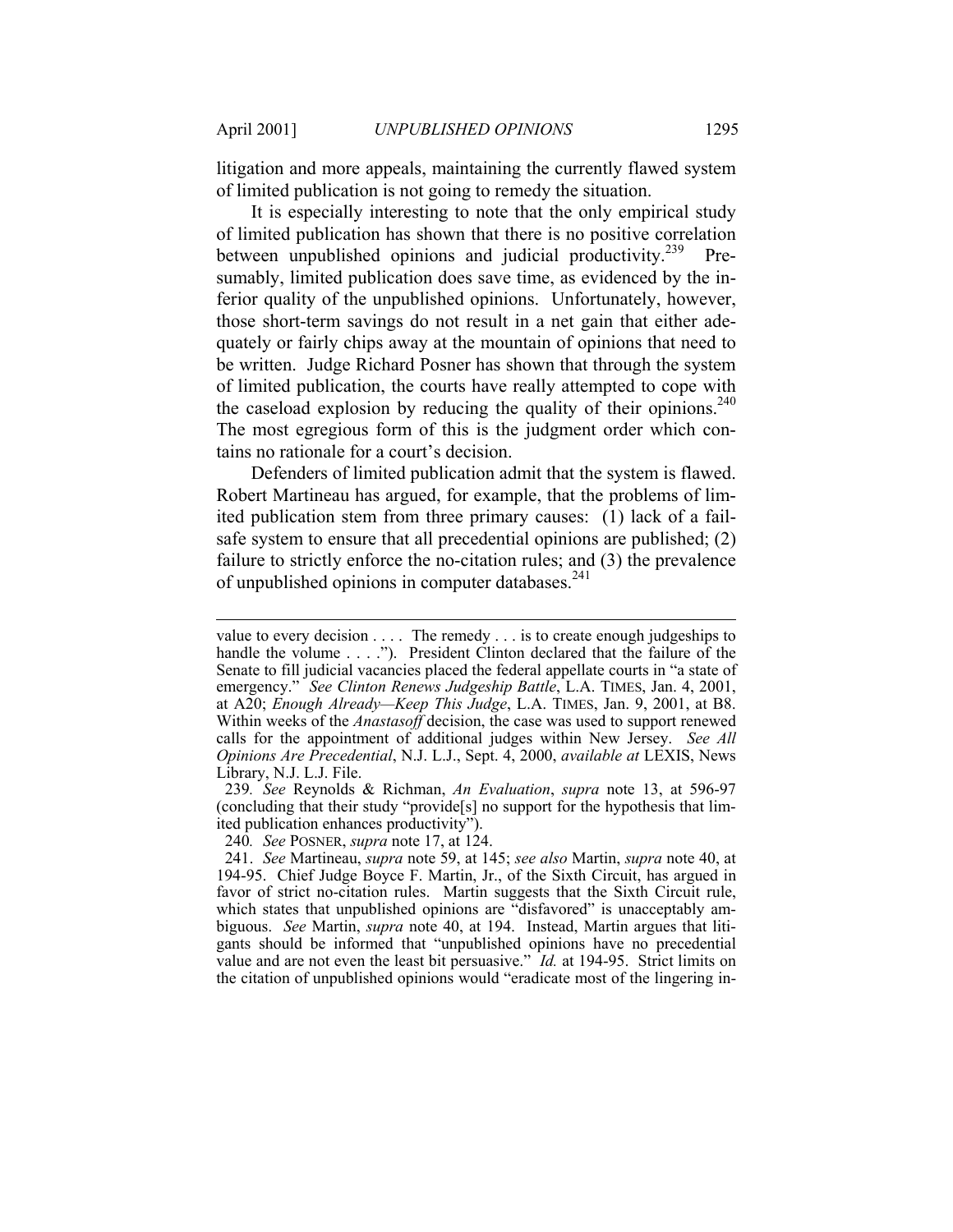It is especially difficult to propose a single solution to the problems of limited publication. This is largely because each circuit has experimented with its own rules governing citation. If, however, limited publication is to remain, courts would be wise to put in place safety measures to better ensure that no precedent-setting opinion goes unpublished. $242$ 

Universal publication makes more sense in the digital age than ever before.<sup>243</sup> For example, the Bankruptcy Court for the Northern District of California has placed all of its decisions on-line in a searchable format.<sup>244</sup> The no-citation rules which are critical to the effective operation of the limited publication system seem remarkably unfair to litigants, especially when unpublished opinions are, in fact, already widely available through online search services. Consider the analogy between unpublished opinions and children, made by Chief Judge Boyce F. Martin, Jr., of the Sixth Circuit: like children, unpublished opinions are "best seen but not heard."<sup>245</sup> Courts will continue to issue unpublished decisions, Martin wrote, "but we do not want to hear them being cited back to us."246 The widespread availability of unpublished opinions is frustrating when engaging in legal research. An on-line search may yield a bounty of opinions, including published and unpublished cases alike. The diligent lawyer needs to cite prior cases most on point for the client's interests. Yet, like forbidden fruit, unpublished opinions will tempt, if not ruin a

246*. Id.*

-

equity in the system." *Id.* at 195. The inequity Martin refers to comes from the unequal access to unpublished opinions. *See id.* Robert Martineau has recommended that the no-citation rule be strictly enforced against the parties and the court itself. *See* Martineau, *supra* note 59, at 149.

 <sup>242.</sup> Robert Martineau has suggested that preventive internal reviews and corrective actions after a problem occurs should be available in order to ensure that publication guidelines are adhered to. *See* Martineau, *supra* note 59, at 146.

<sup>243</sup>*. See, e.g.*, 1990 REPORT OF THE FEDERAL COURTS, *supra* note 36, at 130-31 (stating that although universal publication has problems of its own, "inexpensive database access and computerized search technologies may justify revisiting the issue").

<sup>244</sup>*. See* J. Wylie Donald & Pamela Keyl, *Litigation Practicalities of Unpublished Decisions, Practitioners Should Expect to See Briefs Citing More Unpublished Decisions, and Judges Paying More Attention to Them*, N.J. L.J., Dec. 4, 2000, *available at* LEXIS, News Library, N.J. L.J. File.

 <sup>245.</sup> Martin, *supra* note 40, at 197.